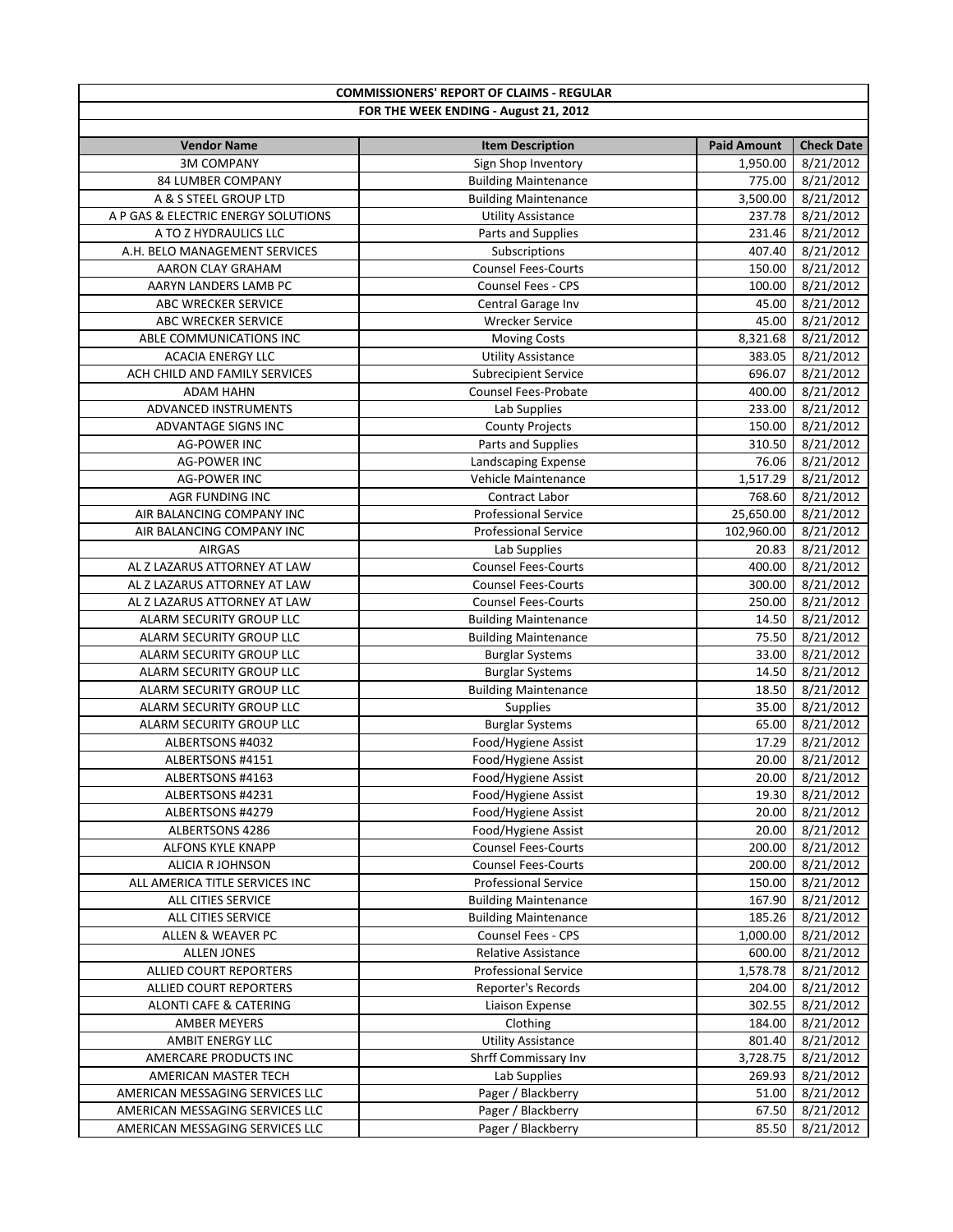| ANAHEIM MARRIOTT HOTEL                | Education                                              | 752.04    | 8/21/2012 |
|---------------------------------------|--------------------------------------------------------|-----------|-----------|
| <b>ANAHEIM MARRIOTT HOTEL</b>         | Education                                              | 752.04    | 8/21/2012 |
| <b>ANDREA CURLEY</b>                  | <b>Relative Assistance</b>                             | 600.00    | 8/21/2012 |
| ANGELA HARVEY                         | Counsel Fees-Probate                                   | 500.00    | 8/21/2012 |
| <b>ANGELICA TAYLOR</b>                | Reporter's Records                                     | 2,284.00  | 8/21/2012 |
| Anita G El Sakhawy                    | Education                                              | 397.56    | 8/21/2012 |
| <b>ANTHONY GREEN</b>                  | Counsel Fees - CPS                                     | 250.00    | 8/21/2012 |
| ANTOINETTE R MCGARRAHAN               | Psych Exam/Testimony                                   | 2,930.00  | 8/21/2012 |
| APAC TEXAS INC                        | Asphalt-Rock/Hot Mix                                   | 2,601.41  | 8/21/2012 |
| APPLIED OPERATIONS SECURITY           | <b>Security Contract</b>                               | 2,024.40  | 8/21/2012 |
| APWA-AMERICAN PUBLIC WORKS ASSOC      | Education                                              | 700.00    | 8/21/2012 |
| APWA-AMERICAN PUBLIC WORKS ASSOC      | Education                                              | 865.00    | 8/21/2012 |
| ARAMARK UNIFORM SERVICES INC          | <b>Graphics Inventory</b>                              | 12.00     | 8/21/2012 |
| ARAMARK UNIFORM SERVICES INC          | <b>Supplies</b>                                        | 7.60      | 8/21/2012 |
| ARAMARK UNIFORM SERVICES INC          | <b>Custodian Services</b>                              | 20.00     | 8/21/2012 |
| ARAMARK UNIFORM SERVICES INC          | <b>Custodian Services</b>                              | 42.50     | 8/21/2012 |
| ARAMARK UNIFORM SERVICES INC          | <b>Custodian Services</b>                              | 80.25     | 8/21/2012 |
| ARAMARK UNIFORM SERVICES INC          | <b>Custodian Services</b>                              | 55.40     | 8/21/2012 |
| ARAMARK UNIFORM SERVICES INC          | <b>Custodian Services</b>                              | 9.80      | 8/21/2012 |
| ARAMARK UNIFORM SERVICES INC          | <b>Custodian Services</b>                              | 54.00     | 8/21/2012 |
| ARAMARK UNIFORM SERVICES INC          | <b>Custodian Services</b>                              | 40.10     | 8/21/2012 |
| ARAMARK UNIFORM SERVICES INC          | <b>Custodian Services</b>                              | 30.86     | 8/21/2012 |
| ARAMARK UNIFORM SERVICES INC          | <b>Custodian Services</b>                              | 16.65     |           |
| ARAMARK UNIFORM SERVICES INC          |                                                        | 146.00    | 8/21/2012 |
|                                       | <b>Custodian Services</b><br><b>Custodian Services</b> |           | 8/21/2012 |
| ARAMARK UNIFORM SERVICES INC          |                                                        | 8.00      | 8/21/2012 |
| ARAMARK UNIFORM SERVICES INC          | <b>Custodian Services</b>                              | 21.00     | 8/21/2012 |
| ARAMARK UNIFORM SERVICES INC          | <b>Custodian Services</b>                              | 9.00      | 8/21/2012 |
| ARAMARK UNIFORM SERVICES INC          | <b>Equipment Rentals</b>                               | 307.60    | 8/21/2012 |
| ARAMARK UNIFORM SERVICES INC          | Parts and Supplies                                     | 3.18      | 8/21/2012 |
| ARAMARK UNIFORM SERVICES INC          | <b>Building Maintenance</b>                            | 20.75     | 8/21/2012 |
| ARAMARK UNIFORM SERVICES INC          | <b>Building Maintenance</b>                            | 20.95     | 8/21/2012 |
| ARC/ AUSTIN RIBBON & COMPUTER         | Non-Track Equipment                                    | 119.04    | 8/21/2012 |
| ARC/ AUSTIN RIBBON & COMPUTER         | Capital Outlay-Low V                                   | 271.22    | 8/21/2012 |
| ARLINGTON WATER UTILITIES             | <b>Utility Assistance</b>                              | 83.10     | 8/21/2012 |
| ARTHUR WEINMAN ARCHITECTS             | <b>Professional Service</b>                            | 26,382.00 | 8/21/2012 |
| ASSOCIATED TIME INSTRUMENTS CO INC    | <b>Supplies</b>                                        | 85.50     | 8/21/2012 |
| ASSOCIATION OF FORENSIC QA MANAGERS   | Education                                              | 275.00    | 8/21/2012 |
| <b>ATMOS ENERGY CORP</b>              | Gas                                                    | 9.57      | 8/21/2012 |
| <b>ATMOS ENERGY CORP</b>              | Gas                                                    | 7.52      | 8/21/2012 |
| <b>ATMOS ENERGY CORP</b>              | Gas                                                    | 119.49    | 8/21/2012 |
| <b>ATMOS ENERGY CORP</b>              | Gas                                                    | 17.71     | 8/21/2012 |
| <b>ATMOS ENERGY CORP</b>              | Gas                                                    | 253.93    | 8/21/2012 |
| <b>ATMOS ENERGY CORP</b>              | Gas                                                    | 1,501.87  | 8/21/2012 |
| <b>ATMOS ENERGY CORP</b>              | Gas                                                    | 1,551.19  | 8/21/2012 |
| <b>ATMOS ENERGY CORP</b>              | Gas                                                    | 25.49     | 8/21/2012 |
| <b>ATMOS ENERGY CORP</b>              | Gas                                                    | 18.01     | 8/21/2012 |
| ATMOS ENERGY CORP                     | Gas                                                    | 137.61    | 8/21/2012 |
| <b>ATMOS ENERGY CORP</b>              | Gas                                                    | 18.01     | 8/21/2012 |
| <b>ATMOS ENERGY CORP</b>              | <b>Utility Assistance</b>                              | 156.91    | 8/21/2012 |
| <b>ATMOS ENERGY CORP</b>              | <b>Utility Assistance</b>                              | 247.03    | 8/21/2012 |
| <b>ATMOS ENERGY CORP</b>              | <b>Utility Assistance</b>                              | 628.68    | 8/21/2012 |
| AUGUST INDUSTRIES INC                 | <b>Equipment Maint</b>                                 | 610.00    | 8/21/2012 |
| AUGUST INDUSTRIES INC                 | Capital Outlay-Furni                                   | 24,590.00 | 8/21/2012 |
| <b>AUTISTIC TREATMENT CENTER</b>      | Clothing                                               | 442.00    | 8/21/2012 |
| <b>AUTONATION FORT WORTH MOTORS</b>   | Central Garage Inv                                     | 3,759.50  | 8/21/2012 |
| <b>AVA YVONNE STEARNS</b>             | Personal Hygiene                                       | 301.00    | 8/21/2012 |
| <b>BAILEY &amp; GALYEN</b>            | <b>Counsel Fees-Courts</b>                             | 400.00    | 8/21/2012 |
| <b>BAILEY &amp; GALYEN</b>            | <b>Counsel Fees-Courts</b>                             | 200.00    | 8/21/2012 |
| <b>BALANCE FORENSIC &amp; GENERAL</b> | Psych Exam/Testimony                                   | 500.00    | 8/21/2012 |
| <b>BALANCE FORENSIC &amp; GENERAL</b> | Psych Exam/Testimony                                   | 400.00    | 8/21/2012 |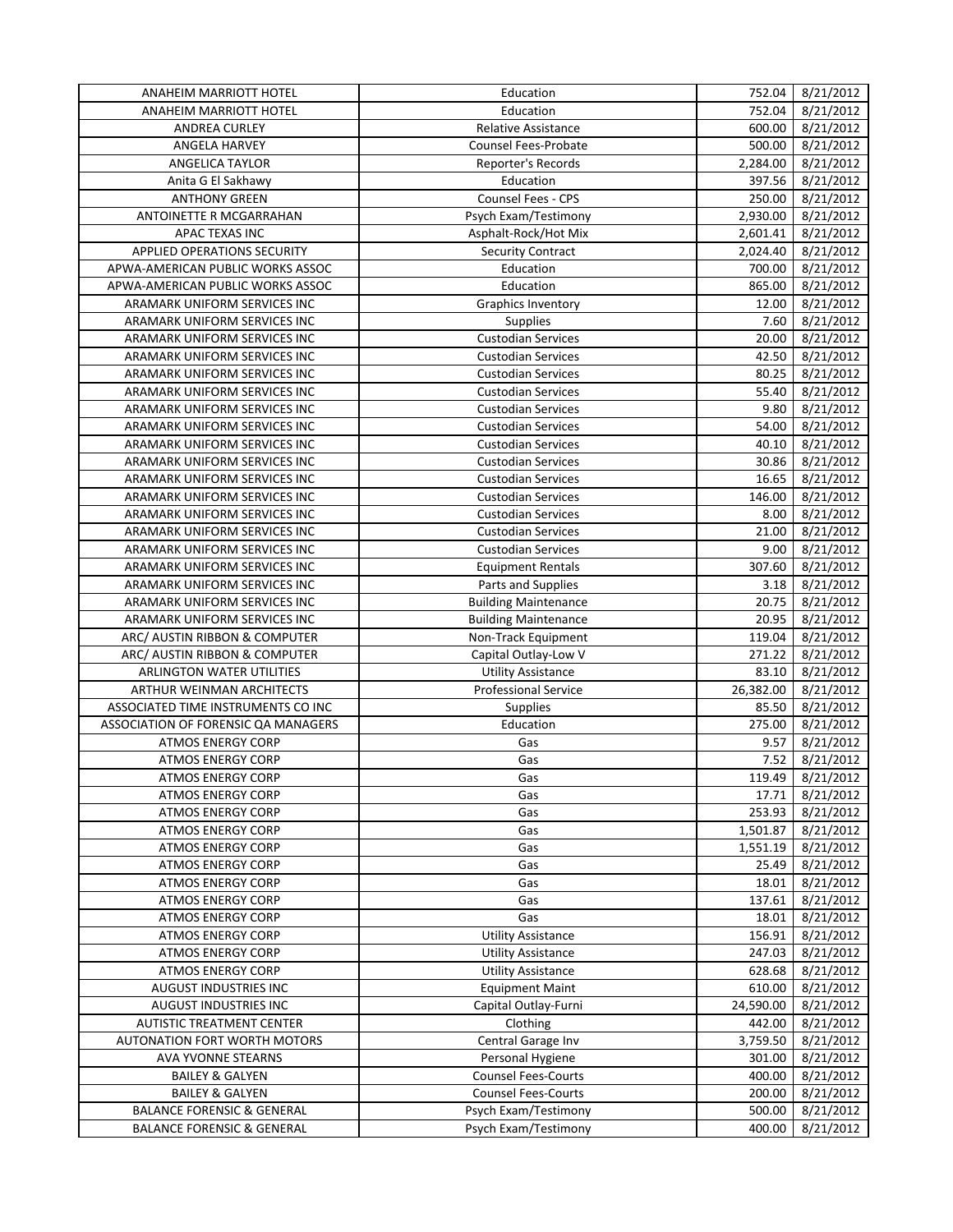| <b>BALANCE FORENSIC &amp; GENERAL</b> | Psych Exam/Testimony        | 500.00    | 8/21/2012 |
|---------------------------------------|-----------------------------|-----------|-----------|
| <b>BALL &amp; HASE PC</b>             | <b>Counsel Fees-Courts</b>  | 750.00    | 8/21/2012 |
| <b>BALL &amp; HASE PC</b>             | <b>Counsel Fees-Courts</b>  | 500.00    | 8/21/2012 |
| <b>BALL &amp; HASE PC</b>             | <b>Counsel Fees-Courts</b>  | 300.00    | 8/21/2012 |
| <b>BALL &amp; HASE PC</b>             | <b>Counsel Fees-Courts</b>  | 1,850.00  | 8/21/2012 |
| <b>BALL &amp; HASE PC</b>             | <b>Counsel Fees-Courts</b>  | 1,487.50  | 8/21/2012 |
| <b>BALL &amp; HASE PC</b>             | <b>Counsel Fees-Courts</b>  | 100.00    | 8/21/2012 |
| BANKSTON FORD MAZDA OF FORT WORTH     | Parts and Supplies          | 54.76     | 8/21/2012 |
| BANKSTON FORD MAZDA OF FORT WORTH     | Parts and Supplies          | 8.00      | 8/21/2012 |
| BARNES & NOBLE BOOKSELLERS INC        | <b>Educational Material</b> | 235.08    | 8/21/2012 |
| <b>BEATRICE GOINGS</b>                | <b>Hlth Dept Immu Fees</b>  | 65.00     | 8/21/2012 |
| BEHAVIORAL MEASURES AND FORENSIC      | Polygraph                   | 150.00    | 8/21/2012 |
| BEN LEONARD PLLC                      | <b>Counsel Fees-Courts</b>  | 375.00    | 8/21/2012 |
| BEN LEONARD PLLC                      | <b>Counsel Fees-Courts</b>  | 300.00    | 8/21/2012 |
|                                       |                             |           |           |
| <b>BENTLEY INSTRUMENTS</b>            | <b>Equipment Maint</b>      | 2,007.17  | 8/21/2012 |
| BEST BUY GOV LLC                      | Shrff Commissary Inv        | 4,742.40  | 8/21/2012 |
| BEST BUY GOV LLC                      | Recreation                  | 228.85    | 8/21/2012 |
| Beth A. Poulos                        | Education                   | 964.31    | 8/21/2012 |
| <b>BETH KELLER</b>                    | Clothing                    | 387.25    | 8/21/2012 |
| <b>BIG COUNTRY SUPPLY</b>             | Safety/Tact Supplies        | 247.36    | 8/21/2012 |
| <b>BILL THORNBURG</b>                 | <b>Court Visitor</b>        | 560.00    | 8/21/2012 |
| <b>BIMBO BAKERIES USA INC</b>         | Food                        | 64.79     | 8/21/2012 |
| <b>BLAGG TIRE AND SERVICE</b>         | Central Garage Inv          | 1,172.02  | 8/21/2012 |
| <b>BLAGG TIRE AND SERVICE</b>         | <b>Tires and Tubes</b>      | 1,549.37  | 8/21/2012 |
| <b>BLAKE BURNS</b>                    | <b>Counsel Fees-Courts</b>  | 360.00    | 8/21/2012 |
| <b>BLAKE BURNS</b>                    | <b>Counsel Fees-Courts</b>  | 125.00    | 8/21/2012 |
| <b>BLAKE BURNS</b>                    | <b>Counsel Fees-Courts</b>  | 110.00    | 8/21/2012 |
| <b>BLAKE BURNS</b>                    | Counsel Fees-Juv            | 200.00    | 8/21/2012 |
| <b>BOB HOWARD PDC</b>                 | Central Garage Inv          | 26.06     | 8/21/2012 |
| <b>BOBBY WILLIAMS</b>                 | Clothing                    | 125.00    | 8/21/2012 |
| <b>BONNY MCMURROUGH LINK</b>          | Counsel Fees-Probate        | 2,200.00  | 8/21/2012 |
| <b>BONNY MCMURROUGH LINK</b>          | Interpreter Fees            | 75.00     | 8/21/2012 |
| BOWDEN'S GUARANTEED HYDROMULCH INC    | <b>Professional Service</b> | 855.00    | 8/21/2012 |
| <b>BRADFORD SHAW</b>                  | <b>Counsel Fees-Courts</b>  | 900.00    | 8/21/2012 |
| <b>BRADFORD SHAW</b>                  | <b>Counsel Fees-Courts</b>  | 625.00    | 8/21/2012 |
|                                       |                             |           |           |
|                                       |                             |           |           |
| <b>BRADFORD SHAW</b>                  | Counsel Fees-Juv            | 100.00    | 8/21/2012 |
| <b>BRENDA BAULDWIN</b>                | <b>Relative Assistance</b>  | 1,500.00  | 8/21/2012 |
| <b>BRENDA HANSEN</b>                  | <b>Counsel Fees-Courts</b>  | 1,300.00  | 8/21/2012 |
| <b>BRENDA R VONJOE</b>                | <b>Counsel Fees-Courts</b>  | 500.00    | 8/21/2012 |
| <b>BRENDA R VONJOE</b>                | Counsel Fees-Courts         | 650.00    | 8/21/2012 |
| <b>BRETT BOONE</b>                    | <b>Counsel Fees-Courts</b>  | 400.00    | 8/21/2012 |
| <b>BRETT BOONE</b>                    | <b>Counsel Fees-Courts</b>  | 575.00    | 8/21/2012 |
| <b>BRETT KREBSBACH</b>                | <b>Witness Travel</b>       | 107.12    | 8/21/2012 |
| <b>BRIAN C SIMPSON</b>                | Counsel Fees - CPS          | 1,470.00  | 8/21/2012 |
| <b>BRIAN J WILLETT</b>                | <b>Counsel Fees-Courts</b>  | 250.00    | 8/21/2012 |
| <b>BRIAN J WILLETT</b>                | <b>Counsel Fees-Courts</b>  | 100.00    | 8/21/2012 |
| <b>BRIAN J WILLETT</b>                | Counsel Fees-Juv            | 100.00    | 8/21/2012 |
| <b>BRIAN K WALKER</b>                 | <b>Counsel Fees-Courts</b>  | 825.00    | 8/21/2012 |
| <b>BRIAN K WALKER</b>                 | <b>Counsel Fees-Courts</b>  | 525.00    | 8/21/2012 |
| <b>BRIAN K WALKER</b>                 | <b>Counsel Fees-Courts</b>  | 900.00    | 8/21/2012 |
| <b>BRIAN M BOUFFARD</b>               | <b>Counsel Fees-Courts</b>  | 550.00    | 8/21/2012 |
| BRIAN SALVANT                         | <b>Counsel Fees-Courts</b>  | 600.00    | 8/21/2012 |
| <b>BRIAN SALVANT</b>                  | <b>Counsel Fees-Courts</b>  | 300.00    | 8/21/2012 |
| <b>BRITTAIN AND CRAWFORD</b>          | Professional Service        | 16,650.00 | 8/21/2012 |
| <b>BRUCE ASHWORTH</b>                 | <b>Counsel Fees-Courts</b>  | 500.00    | 8/21/2012 |
| <b>BULLER FIXTURE COMPANY</b>         | Kitchen Supplies            | 140.00    | 8/21/2012 |
| <b>BUYERS BARRICADES INC</b>          | Road Signs                  | 735.00    | 8/21/2012 |
| C P CONTINENTAL LP                    | Rental Assistance           | 593.00    | 8/21/2012 |
| <b>C.R.'S AUTO REPAIR</b>             | Parts and Supplies          | 87.00     | 8/21/2012 |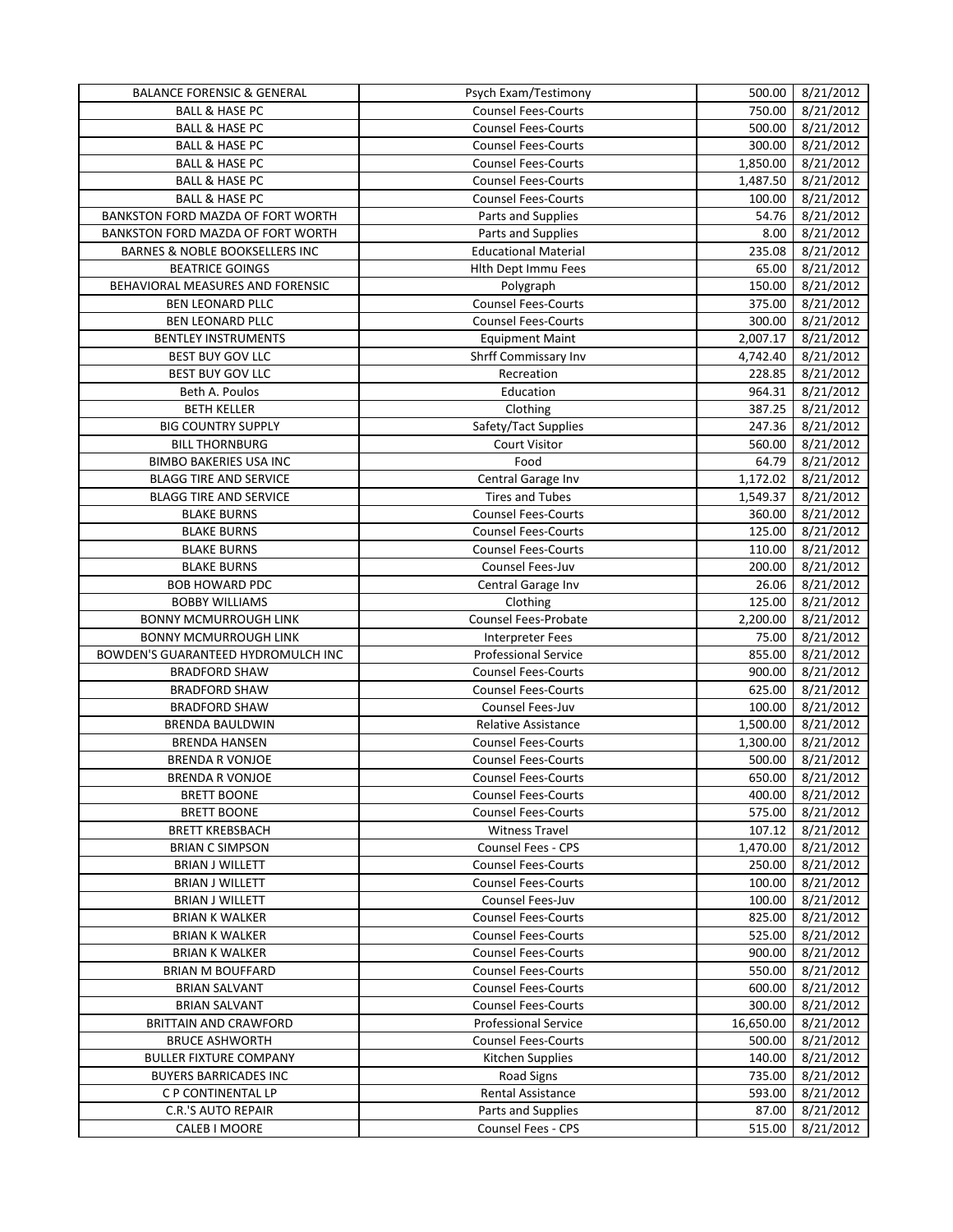| <b>CANAS &amp; FLORES</b>           | <b>Counsel Fees-Courts</b>  | 300.00    | 8/21/2012 |
|-------------------------------------|-----------------------------|-----------|-----------|
| <b>CANAS &amp; FLORES</b>           | <b>Counsel Fees-Courts</b>  | 300.00    | 8/21/2012 |
| <b>CANAS &amp; FLORES</b>           | <b>Counsel Fees-Courts</b>  | 525.00    | 8/21/2012 |
| <b>CANAS &amp; FLORES</b>           | <b>Counsel Fees-Courts</b>  | 700.00    | 8/21/2012 |
| <b>CANAS &amp; FLORES</b>           | <b>Counsel Fees-Courts</b>  | 800.00    | 8/21/2012 |
| <b>CANAS &amp; FLORES</b>           | <b>Counsel Fees-Courts</b>  | 200.00    | 8/21/2012 |
| <b>CANAS &amp; FLORES</b>           | <b>Counsel Fees-Courts</b>  | 350.00    | 8/21/2012 |
| <b>CANAS &amp; FLORES</b>           | <b>Counsel Fees-Courts</b>  | 425.00    | 8/21/2012 |
| <b>CANAS &amp; FLORES</b>           | <b>Counsel Fees-Courts</b>  | 100.00    | 8/21/2012 |
| <b>CANAS &amp; FLORES</b>           | <b>Counsel Fees - CPS</b>   | 450.00    | 8/21/2012 |
| <b>CAPITOL SYSTEMS INC</b>          | Prof Srvc-Proj Mgmt         | 11,276.60 | 8/21/2012 |
| CAPPS VAN AND CAR RENTAL INC        | <b>Voting Machine Trans</b> | 13,045.98 | 8/21/2012 |
| CAPPS VAN AND CAR RENTAL INC        | <b>Voting Machine Trans</b> | 4,695.24  | 8/21/2012 |
| CAPPS VAN AND CAR RENTAL INC        | <b>Voting Machine Trans</b> | 20,852.41 | 8/21/2012 |
| CARLA GIBBS KELMAN                  | <b>Counsel Fees-Courts</b>  | 450.00    | 8/21/2012 |
|                                     |                             |           |           |
| CARLA GIBBS KELMAN                  | <b>Counsel Fees-Courts</b>  | 350.00    | 8/21/2012 |
| CARNIVAL FOOD STORES #78            | Food/Hygiene Assist         | 38.24     | 8/21/2012 |
| <b>CAROLE CROSS</b>                 | Counsel Fees - CPS          | 250.00    | 8/21/2012 |
| <b>CAROLE KERR</b>                  | <b>Counsel Fees-Courts</b>  | 800.00    | 8/21/2012 |
| <b>CAROLYN MCNATT</b>               | <b>Relative Assistance</b>  | 600.00    | 8/21/2012 |
| <b>CARY M SCHROEDER</b>             | Counsel Fees-Probate        | 960.00    | 8/21/2012 |
| CASS ROBERT CALLAWAY                | <b>Counsel Fees-Courts</b>  | 650.00    | 8/21/2012 |
| CASS ROBERT CALLAWAY                | <b>Counsel Fees-Courts</b>  | 300.00    | 8/21/2012 |
| CATAPULT SYSTEMS INC                | <b>Professional Service</b> | 15,011.92 | 8/21/2012 |
| CATHERINE DUNNAVANT                 | <b>Counsel Fees-Courts</b>  | 1,150.00  | 8/21/2012 |
| <b>CATHERINE HARRIS</b>             | <b>Relative Assistance</b>  | 300.00    | 8/21/2012 |
| CATHOLIC CHARITIES DIOCESE OF       | <b>Professional Service</b> | 412.50    | 8/21/2012 |
| CATHOLIC CHARITIES DIOCESE OF       | <b>Professional Service</b> | 5,788.75  | 8/21/2012 |
| CATHOLIC CHARITIES DIOCESE OF FTW   | <b>Interpreter Fees</b>     | 960.00    | 8/21/2012 |
| CATHOLIC CHARITIES DIOCESE OF FTW   | <b>Interpreter Fees</b>     | 1,000.00  | 8/21/2012 |
| <b>CELIA RAMOS</b>                  | Relative Assistance         | 900.00    | 8/21/2012 |
| <b>CENTAURUS GF RIDGE LLC</b>       | <b>Utility Assistance</b>   | 43.58     | 8/21/2012 |
| CENTAURUS RANDOL CROSSING LP        | <b>Rental Assistance</b>    | 892.45    | 8/21/2012 |
| CENTER FOR THERAPEUTIC CHANGE LTD   | O/P Group Counseling        | 340.00    | 8/21/2012 |
| <b>CENTRAL PARK TOWNHOMES</b>       | <b>Rental Assistance</b>    | 620.00    | 8/21/2012 |
| <b>CHAD LEE</b>                     | <b>Counsel Fees-Courts</b>  | 100.00    | 8/21/2012 |
| <b>CHAMPION ENERGY SERVICES LLC</b> | <b>Utility Assistance</b>   | 92.66     | 8/21/2012 |
| <b>CHARLES ROACH</b>                | <b>Counsel Fees-Courts</b>  | 300.00    | 8/21/2012 |
| <b>CHARLES ROACH</b>                | <b>Counsel Fees-Courts</b>  | 200.00    |           |
|                                     |                             |           | 8/21/2012 |
| <b>CHARLES ROACH</b>                | <b>Counsel Fees-Courts</b>  | 100.00    | 8/21/2012 |
| <b>CHARM SCIENCES</b>               | Lab Supplies                | 310.96    | 8/21/2012 |
| <b>CHARTER CAPITAL</b>              | <b>Professional Service</b> | 154.74    | 8/21/2012 |
| <b>CHERYL NASON</b>                 | <b>Professional Service</b> | 300.00    | 8/21/2012 |
| <b>CHERYL NASON</b>                 | <b>Professional Service</b> | 450.00    | 8/21/2012 |
| CHRISTOPHER LEO CASTANON            | <b>Counsel Fees-Courts</b>  | 700.00    | 8/21/2012 |
| CHRISTOPHER LEO CASTANON            | <b>Counsel Fees-Courts</b>  | 300.00    | 8/21/2012 |
| CINTAS FAS LOCKBOX 636525           | Supplies                    | 171.21    | 8/21/2012 |
| <b>CIRRO ENERGY</b>                 | <b>Utility Assistance</b>   | 323.99    | 8/21/2012 |
| <b>CITY OF ARLINGTON</b>            | Rent                        | 3,598.33  | 8/21/2012 |
| CITY OF AZLE UTILITY DEPT           | <b>Utility Assistance</b>   | 102.25    | 8/21/2012 |
| CITY OF CROWLEY UTILITIES           | <b>Utility Assistance</b>   | 85.14     | 8/21/2012 |
| CITY OF FOREST HILL UTILITIES       | <b>Utility Assistance</b>   | 40.16     | 8/21/2012 |
| <b>CITY OF GRAND PRAIRIE</b>        | <b>Utility Assistance</b>   | 99.13     | 8/21/2012 |
| <b>CITY OF HALTOM CITY</b>          | <b>Utility Assistance</b>   | 68.42     | 8/21/2012 |
| CITY OF RIVER OAKS                  | <b>Utility Assistance</b>   | 78.72     | 8/21/2012 |
| CITY OF WHITE SETTLEMENT            | <b>Utility Assistance</b>   | 131.64    | 8/21/2012 |
| CLEMENTE DE LA CRUZ                 | <b>Counsel Fees-Courts</b>  | 650.00    | 8/21/2012 |
| CLEMENTE DE LA CRUZ                 | Counsel Fees-Juv            | 300.00    | 8/21/2012 |
| <b>COBBLE RANSOM</b>                | Clothing                    | 200.00    | 8/21/2012 |
| Cobi L Tittle                       | Travel                      | 30.00     | 8/21/2012 |
|                                     |                             |           |           |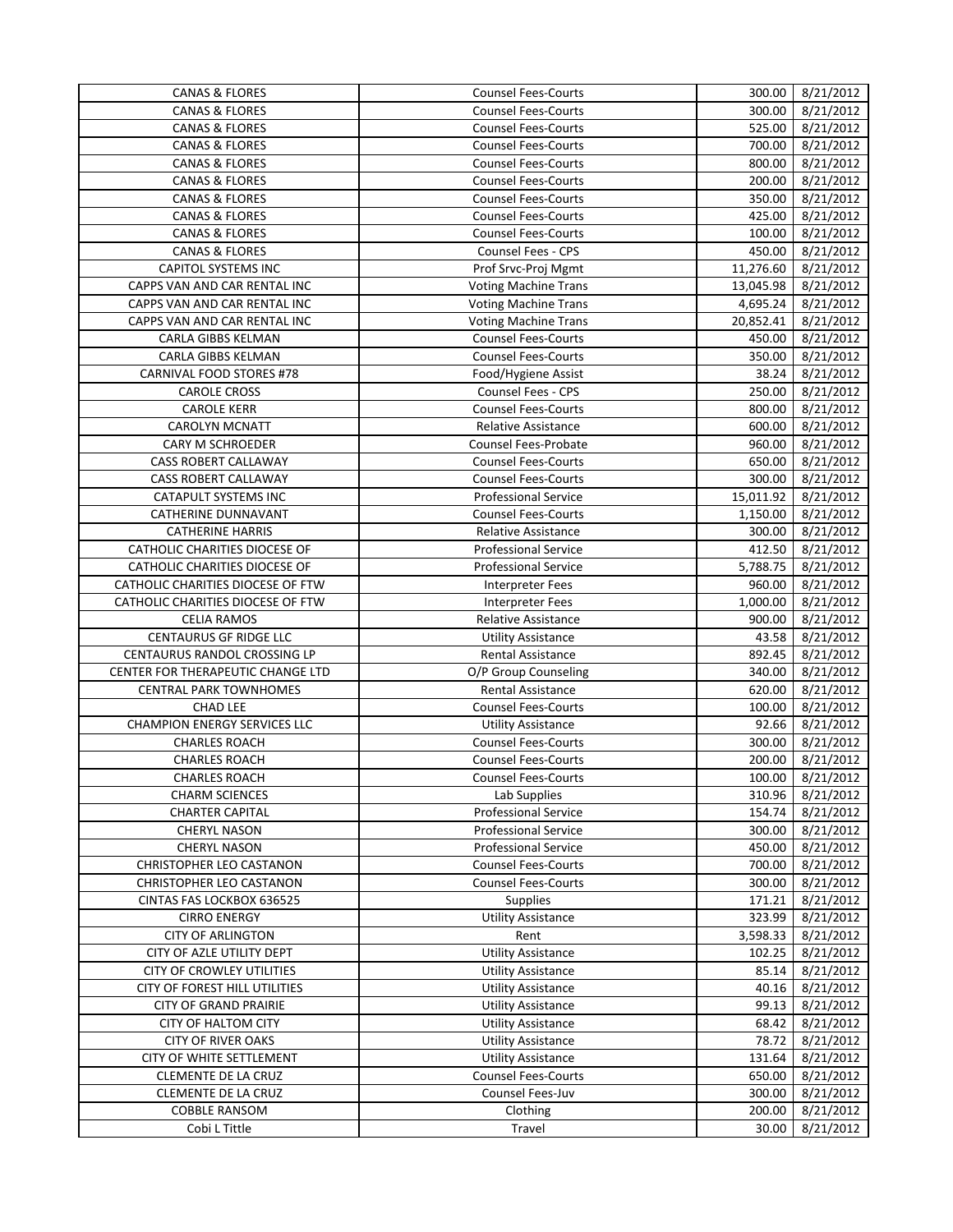| <b>COCKLE PRINTING CO</b>            | Supplies                    | 1,804.45  | 8/21/2012 |
|--------------------------------------|-----------------------------|-----------|-----------|
| <b>CODY L COFER</b>                  | Counsel Fees-Courts         | 400.00    | 8/21/2012 |
| <b>CODY L COFER</b>                  | <b>Counsel Fees-Courts</b>  | 600.00    | 8/21/2012 |
| COLLINS WINDOW CLEANING              | <b>Building Maintenance</b> | 410.00    | 8/21/2012 |
| COMLINK WIRELESS TECHNOLOGIES INC    | Radio Serv-Non Contr        | 5,872.50  | 8/21/2012 |
| <b>COMMERCIAL RECORDER</b>           | Advertis/Leg Notice         | 13.75     | 8/21/2012 |
| <b>COMMERCIAL RECORDER</b>           | Advertis/Leg Notice         | 385.75    | 8/21/2012 |
| <b>COMMERCIAL RECORDER</b>           | Subscriptions               | 180.00    | 8/21/2012 |
| <b>COMMERCIAL RECORDER</b>           | Advertis/Leg Notice         | 12.75     | 8/21/2012 |
| <b>COMMERCIAL RECORDER</b>           | Advertis/Leg Notice         | 13.25     | 8/21/2012 |
| <b>COMMUNITY ENRICHMENT CENTER</b>   | <b>Subrecipient Service</b> | 20,642.47 | 8/21/2012 |
| <b>COMMUNITY PARTNERS OF TARRANT</b> | <b>Medical Services</b>     | 609.72    | 8/21/2012 |
| <b>COMMUNITY PARTNERS OF TARRANT</b> | Supplies                    | 698.55    | 8/21/2012 |
| <b>COMMUNITY PARTNERS OF TARRANT</b> | Recreation                  | 2,365.00  | 8/21/2012 |
| <b>COMMUNITY PARTNERS OF TARRANT</b> | Education                   | 2,438.00  |           |
|                                      |                             |           | 8/21/2012 |
| <b>CONCHO SUPPLY INC</b>             | Central Garage Inv          | 388.87    | 8/21/2012 |
| CONCHO SUPPLY INC                    | Central Garage Inv          | 2,368.55  | 8/21/2012 |
| <b>CONCHO SUPPLY INC</b>             | Parts and Supplies          | 122.45    | 8/21/2012 |
| <b>CONCHO SUPPLY INC</b>             | Parts and Supplies          | 178.62    | 8/21/2012 |
| CONCHO SUPPLY INC                    | Parts and Supplies          | 1,436.69  | 8/21/2012 |
| CONCHO SUPPLY INC                    | Parts and Supplies          | 1,051.66  | 8/21/2012 |
| CONCHO SUPPLY INC                    | Parts and Supplies          | 63.11     | 8/21/2012 |
| <b>CONNIE HARRIS GILFEATHER</b>      | <b>Professional Service</b> | 701.68    | 8/21/2012 |
| <b>CONSTANTINE GEORGE ANAGNOSTIS</b> | <b>Counsel Fees-Courts</b>  | 300.00    | 8/21/2012 |
| <b>CONSTANTINE GEORGE ANAGNOSTIS</b> | <b>Counsel Fees-Courts</b>  | 500.00    | 8/21/2012 |
| <b>CONSTANTINE GEORGE ANAGNOSTIS</b> | Counsel Fees-Juv            | 200.00    | 8/21/2012 |
| COOK CHILDRENS MEDICAL CENTER        | <b>Medical Exams</b>        | 1,666.67  | 8/21/2012 |
| COOK'S CORRECTIONAL KITCHEN          | Sheriff Inventory           | 1,272.00  | 8/21/2012 |
| CORNERSTONE ASSISTANCE NETWORK INC   | <b>Subrecipient Service</b> | 6,363.91  | 8/21/2012 |
| CORNERSTONE ASSISTANCE NETWORK INC   | <b>Subrecipient Service</b> | 9,475.47  | 8/21/2012 |
| CORNERSTONE ASSISTANCE NETWORK INC   | <b>Subrecipient Service</b> | 12,798.00 | 8/21/2012 |
| <b>CRAIG DAMERON</b>                 | <b>Counsel Fees-Courts</b>  | 900.00    | 8/21/2012 |
| <b>CTJ MAINTENANCE INC</b>           | <b>Custodian Services</b>   | 6,812.50  | 8/21/2012 |
| <b>CTJ MAINTENANCE INC</b>           | <b>Custodian Services</b>   | 20,534.18 | 8/21/2012 |
| CTJ MAINTENANCE INC                  | <b>Custodian Services</b>   | 1,214.52  | 8/21/2012 |
| CTJ MAINTENANCE INC                  | <b>Custodian Services</b>   | 2,554.68  | 8/21/2012 |
| CTJ MAINTENANCE INC                  | <b>Custodian Services</b>   | 2,163.80  | 8/21/2012 |
| CTJ MAINTENANCE INC                  | <b>Custodian Services</b>   | 1,968.36  | 8/21/2012 |
| <b>CTJ MAINTENANCE INC</b>           | <b>Custodian Services</b>   | 1,800.84  | 8/21/2012 |
| CTJ MAINTENANCE INC                  | <b>Custodian Services</b>   | 822.15    | 8/21/2012 |
| CTJ MAINTENANCE INC                  | <b>Custodian Services</b>   | 9,004.50  | 8/21/2012 |
| CTJ MAINTENANCE INC                  | <b>Custodian Services</b>   | 22,902.75 | 8/21/2012 |
| CTJ MAINTENANCE INC                  | <b>Custodian Services</b>   | 5,631.08  | 8/21/2012 |
| CTJ MAINTENANCE INC                  | <b>Custodian Services</b>   | 17,734.95 |           |
| <b>CTJ MAINTENANCE INC</b>           | <b>Custodian Services</b>   | 1,957.50  | 8/21/2012 |
| <b>CTJ MAINTENANCE INC</b>           | <b>Custodian Services</b>   | 1,957.50  | 8/21/2012 |
|                                      |                             |           | 8/21/2012 |
| CTJ MAINTENANCE INC                  | <b>Custodian Services</b>   | 1,957.50  | 8/21/2012 |
| CTJ MAINTENANCE INC                  | Contract Labor              | 2,022.90  | 8/21/2012 |
| CTJ MAINTENANCE INC                  | Contract Labor              | 4,021.28  | 8/21/2012 |
| CTJ MAINTENANCE INC                  | Contract Labor              | 1,855.92  | 8/21/2012 |
| CTJ MAINTENANCE INC                  | Contract Labor              | 3,788.34  | 8/21/2012 |
| CTJ MAINTENANCE INC                  | Contract Labor              | 4,119.36  | 8/21/2012 |
| CTJ MAINTENANCE INC                  | Contract Labor              | 2,059.68  | 8/21/2012 |
| <b>CUMMINS-ALLISON CORP</b>          | <b>Supplies</b>             | 64.88     | 8/21/2012 |
| <b>CVR COMPUTER SUPPLIES INC</b>     | <b>Supplies</b>             | 92.00     | 8/21/2012 |
| <b>CYNTHIA A FITCH</b>               | <b>Counsel Fees-Courts</b>  | 250.00    | 8/21/2012 |
| D ROBIN MCCARTY                      | <b>Counsel Fees-Courts</b>  | 200.00    | 8/21/2012 |
| D ROBIN MCCARTY                      | <b>Counsel Fees-Courts</b>  | 200.00    | 8/21/2012 |
| DALE HEISCH                          | <b>Counsel Fees-Courts</b>  | 400.00    | 8/21/2012 |
| DALLAS COUNTY CONSTABLE PCT 7        | <b>Professional Service</b> | 75.00     | 8/21/2012 |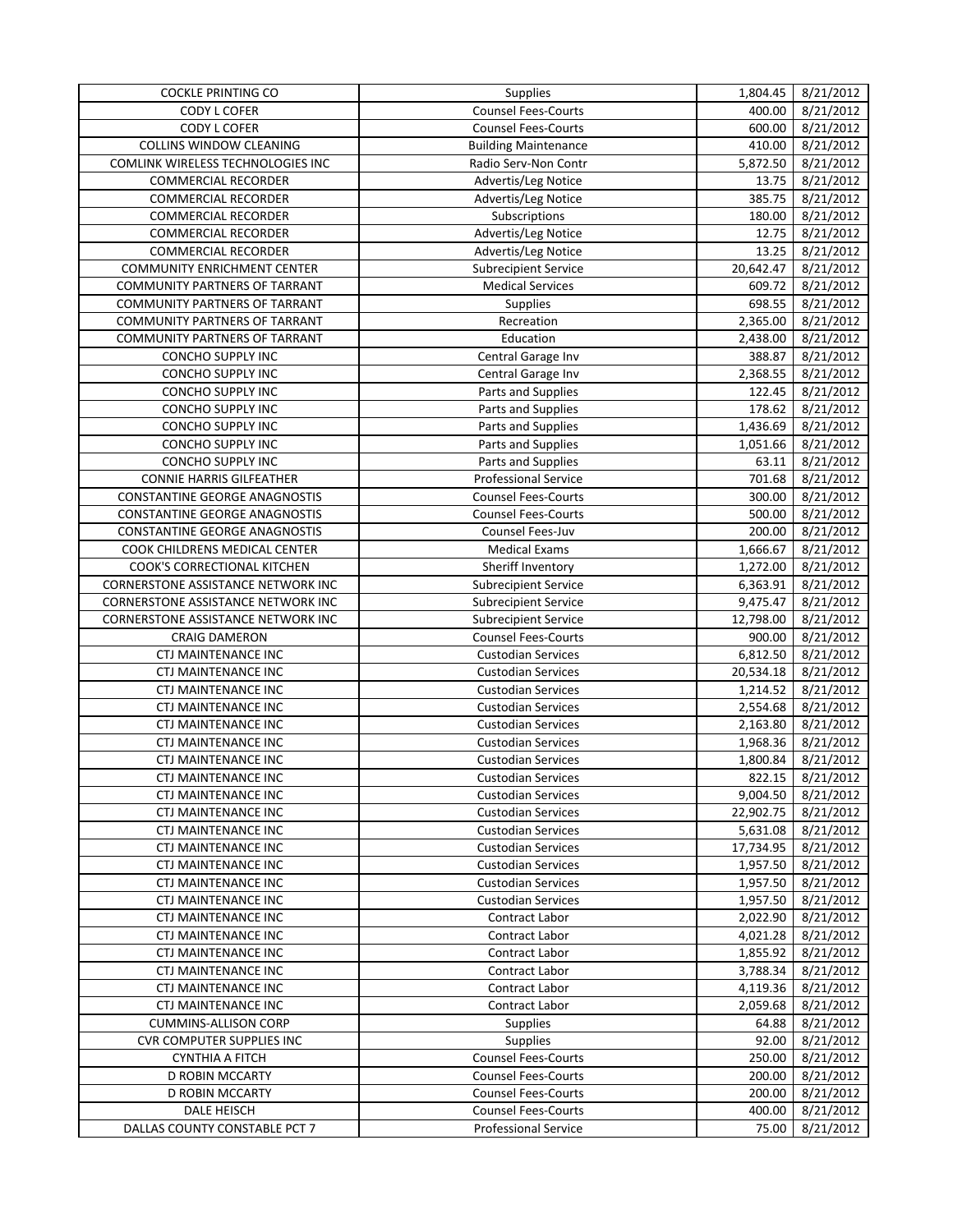| DANA A DUFFEY                    | Counsel Fees-Juv            | 200.00    | 8/21/2012 |
|----------------------------------|-----------------------------|-----------|-----------|
| DANCING MOOSE PRODUCTIONS        | Education                   | 79.00     | 8/21/2012 |
| DANIEL E COLLINS                 | <b>Counsel Fees-Courts</b>  | 300.00    | 8/21/2012 |
| DANIEL E COLLINS                 | <b>Counsel Fees-Courts</b>  | 250.00    | 8/21/2012 |
| DANIEL HERNANDEZ                 | <b>Counsel Fees-Courts</b>  | 700.00    | 8/21/2012 |
| <b>DANIEL HERNANDEZ</b>          | <b>Counsel Fees-Courts</b>  | 400.00    | 8/21/2012 |
| DANIEL HERNANDEZ                 | <b>Counsel Fees-Courts</b>  | 100.00    | 8/21/2012 |
| DANIEL HERNANDEZ                 | <b>Counsel Fees-Courts</b>  | 550.00    | 8/21/2012 |
| DANIEL HERNANDEZ                 | <b>Counsel Fees-Courts</b>  | 125.00    | 8/21/2012 |
| DANIEL HERNANDEZ                 | <b>Counsel Fees-Courts</b>  | 100.00    | 8/21/2012 |
| DANIEL HERNANDEZ                 | <b>Counsel Fees-Courts</b>  | 100.00    | 8/21/2012 |
| DANIEL O'CONNELL                 | Hlth Dept Immu Fees         | 11.00     | 8/21/2012 |
| <b>DANIEL YOUNG</b>              | <b>Counsel Fees-Courts</b>  | 765.00    | 8/21/2012 |
| <b>DANNETTE EALY</b>             | Clothing                    | 249.43    | 8/21/2012 |
| DARCY NILES DENO                 | Counsel Fees - CPS          | 150.00    | 8/21/2012 |
|                                  |                             |           |           |
| DAVID A FRISBY                   | <b>Counsel Fees-Courts</b>  | 300.00    | 8/21/2012 |
| <b>DAVID ENGLE</b>               | Clothing                    | 200.00    | 8/21/2012 |
| DAVID HILL AND                   | Clothing                    | 225.00    | 8/21/2012 |
| DAVID MARLOW                     | Investigative               | 385.00    | 8/21/2012 |
| DAVID MARLOW                     | Investigative               | 227.50    | 8/21/2012 |
| DAVID MARLOW                     | Investigative               | 218.75    | 8/21/2012 |
| <b>DAVID PALMER</b>              | <b>Counsel Fees-Courts</b>  | 520.00    | 8/21/2012 |
| DAVID PEARSON, IV                | <b>Counsel Fees-Courts</b>  | 250.00    | 8/21/2012 |
| DAVID PEARSON, IV                | Cnsl Fees-Crim Appls        | 2,800.00  | 8/21/2012 |
| DAVID PEARSON, IV                | Crim Appeal-OthrCost        | 22.37     | 8/21/2012 |
| <b>DAVID RICHARDS</b>            | Counsel Fees-Courts         | 275.00    | 8/21/2012 |
| DBC FAMILY LAW                   | <b>Counsel Fees-Courts</b>  | 835.00    | 8/21/2012 |
| DBC FAMILY LAW                   | <b>Counsel Fees-Courts</b>  | 250.00    | 8/21/2012 |
| DBC FAMILY LAW                   | <b>Counsel Fees-Courts</b>  | 125.00    | 8/21/2012 |
| DBC FAMILY LAW                   | Counsel Fees - CPS          | 150.00    | 8/21/2012 |
| <b>DEBBIE EDWARDS</b>            | Reporter's Records          | 1,128.00  | 8/21/2012 |
| <b>DEBBIE EDWARDS</b>            | <b>Reporter's Records</b>   | 1,319.50  | 8/21/2012 |
| Debbie L White Buck              | <b>Training Supplies</b>    | 79.71     | 8/21/2012 |
| <b>DEBORAH ROBERTS</b>           | Clothing                    | 230.05    | 8/21/2012 |
| <b>DEBRA WALKER</b>              | Clothing                    | 124.80    |           |
| <b>DEREK BROWN</b>               |                             |           | 8/21/2012 |
|                                  | <b>Counsel Fees-Courts</b>  | 500.00    | 8/21/2012 |
| DESERT SG LLC                    | Rental Assistance           | 928.00    | 8/21/2012 |
| DESERT SG LLC                    | <b>Utility Assistance</b>   | 91.92     | 8/21/2012 |
| DFW COMMUNICATIONS INC           | <b>Equipment Maint</b>      | 329.65    | 8/21/2012 |
| DIAGNOSTIC HYBRIDS, INC.         | Lab Supplies                | 212.58    | 8/21/2012 |
| DIRECT ENERGY LP                 | <b>Utility Assistance</b>   | 87.23     | 8/21/2012 |
| <b>DIRECTV INC</b>               | Subscriptions               | 85.99     | 8/21/2012 |
| DIVERSIFIED POWER SYSTEMS INC    | <b>Building Maintenance</b> | 6,050.00  | 8/21/2012 |
| DJONT/JPM AUSTIN LEASING LLC     | Prepaid - Travel            | 372.60    | 8/21/2012 |
| DOLORES STEWART & ASSOCIATES INC | <b>Professional Service</b> | 350.84    | 8/21/2012 |
| DOLORES STEWART & ASSOCIATES INC | <b>Professional Service</b> | 175.42    | 8/21/2012 |
| DOLORES STEWART & ASSOCIATES INC | <b>Professional Service</b> | 701.68    | 8/21/2012 |
| DON M DAWES                      | <b>Counsel Fees-Courts</b>  | 100.00    | 8/21/2012 |
| DON M DAWES                      | <b>Counsel Fees - CPS</b>   | 475.00    | 8/21/2012 |
| DONTANIA BRADFORD                | Clothing                    | 224.85    | 8/21/2012 |
| DOUBLE D CONTRACTING LLC         | Rehab/Preserve Act          | 1,675.00  | 8/21/2012 |
| DOUBLE D CONTRACTING LLC         | Rehab/Preserve Act          | 25,520.00 | 8/21/2012 |
| DOUBLE EAGLE MECHANICAL SERVICE  | <b>Building Maintenance</b> | 362.68    | 8/21/2012 |
| DOUBLE EAGLE MECHANICAL SERVICE  | A/C Maint Contract          | 424.03    | 8/21/2012 |
| DOUBLE EAGLE MECHANICAL SERVICE  | Landscaping Expense         | 798.29    | 8/21/2012 |
|                                  |                             |           |           |
| DRAKE COMMUNICATIONS INC         | <b>Equipment Maint</b>      | 230.00    | 8/21/2012 |
| DRAKE COMMUNICATIONS INC         | <b>Equipment Maint</b>      | 145.00    | 8/21/2012 |
| DRAKE COMMUNICATIONS INC         | <b>Equipment Maint</b>      | 375.00    | 8/21/2012 |
| DRAKE COMMUNICATIONS INC         | <b>Equipment Maint</b>      | 145.00    | 8/21/2012 |
| DSCI INC and                     | Rehab/Preserve Act          | 1,950.00  | 8/21/2012 |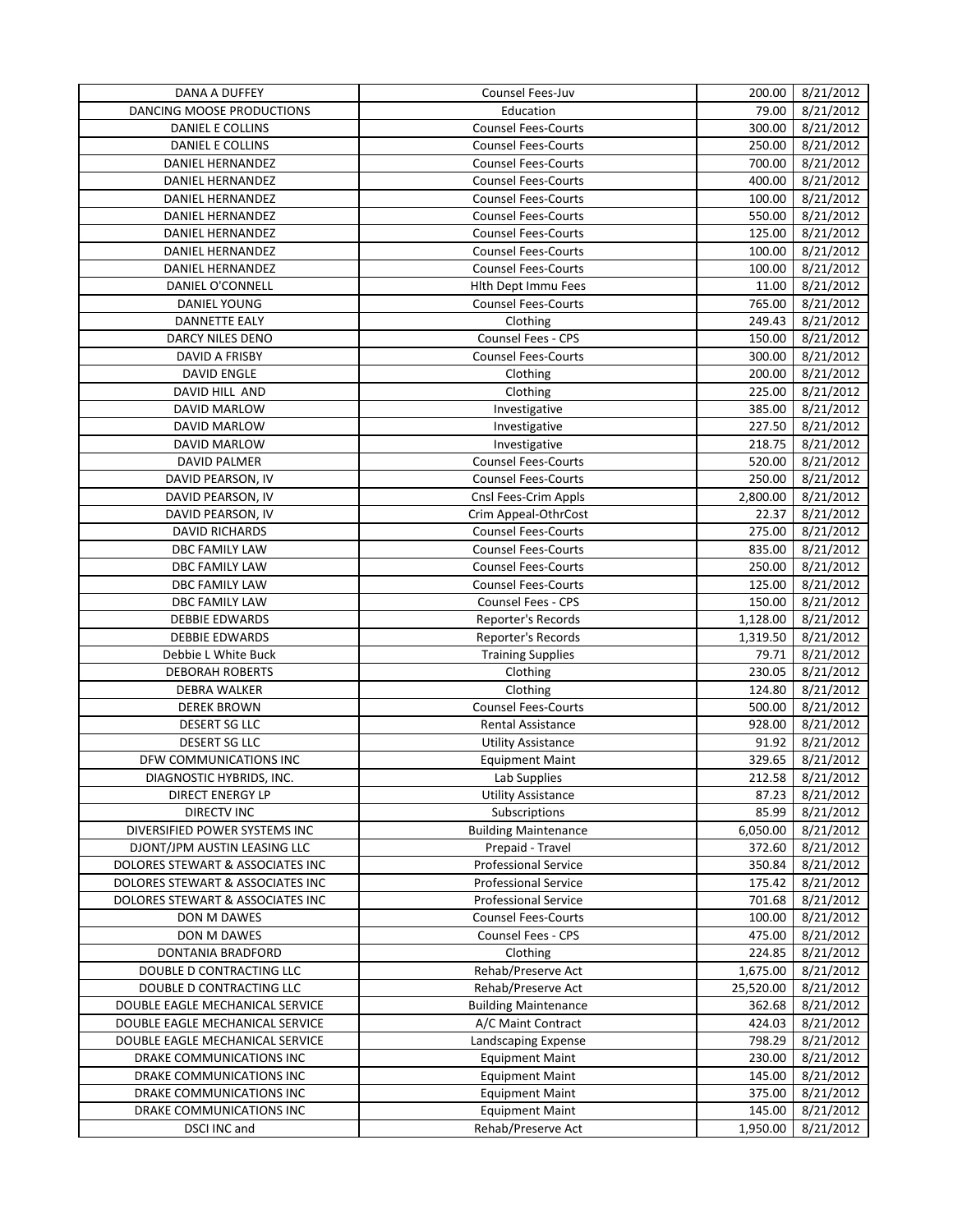| DSCI INC and                       | Rehab/Preserve Act                         | 21,935.00 | 8/21/2012 |
|------------------------------------|--------------------------------------------|-----------|-----------|
| <b>DURKIN LAW OFFICES PC</b>       | Counsel Fees-Juv                           | 100.00    | 8/21/2012 |
| DYNA TEN CORPORATION               | A/C Maint Contract                         | 1,438.45  | 8/21/2012 |
| <b>DYNOWATT LP</b>                 | <b>Utility Assistance</b>                  | 92.59     | 8/21/2012 |
| <b>EAN HOLDINGS LLC</b>            | Vehicle Lease                              | 2,400.00  | 8/21/2012 |
| EAN HOLDINGS LLC                   | Transportation                             | 186.44    | 8/21/2012 |
| <b>EAN HOLDINGS LLC</b>            | Travel                                     | 51.81     | 8/21/2012 |
| <b>EDWARD G JONES</b>              | <b>Counsel Fees-Courts</b>                 | 950.00    | 8/21/2012 |
| <b>EDWARD G JONES</b>              | <b>Counsel Fees-Courts</b>                 | 150.00    |           |
|                                    |                                            |           | 8/21/2012 |
| EDWIN YOUNGBLOOD                   | <b>Counsel Fees-Courts</b>                 | 870.00    | 8/21/2012 |
| <b>EDWIN YOUNGBLOOD</b>            | <b>Counsel Fees-Courts</b>                 | 955.00    | 8/21/2012 |
| EDWIN YOUNGBLOOD                   | Cnsl Fees-Juv Det&Tr                       | 100.00    | 8/21/2012 |
| ELIZABETH ANNE CORTRIGHT           | <b>Counsel Fees-Courts</b>                 | 200.00    | 8/21/2012 |
| ELOY SEPULVEDA                     | <b>Counsel Fees-Courts</b>                 | 1,950.00  | 8/21/2012 |
| ELOY SEPULVEDA                     | <b>Counsel Fees-Courts</b>                 | 15,741.67 | 8/21/2012 |
| ELOY SEPULVEDA                     | <b>Counsel Fees-Courts</b>                 | 800.00    | 8/21/2012 |
| <b>ELOY SEPULVEDA</b>              | <b>Counsel Fees-Courts</b>                 | 200.00    | 8/21/2012 |
| EMC INTEGRATED SYSTEMS GROUP       | <b>Equipment Maint</b>                     | 3,540.25  | 8/21/2012 |
| <b>EMMA L SHAFFER</b>              | Interpreter Fees                           | 170.00    | 8/21/2012 |
| <b>EMPIRE PAPER</b>                | Sheriff Inventory                          | 103.44    | 8/21/2012 |
| <b>EMPIRE PAPER</b>                | <b>Custodian Supplies</b>                  | 2,417.50  | 8/21/2012 |
| <b>ENCON SYSTEMS INC</b>           | <b>Supplies</b>                            | 177.12    | 8/21/2012 |
| <b>ENTRUST ENERGY INC</b>          | <b>Utility Assistance</b>                  | 379.72    | 8/21/2012 |
| ENV SERVICES INC                   | <b>Equipment Maint</b>                     | 700.00    | 8/21/2012 |
| <b>ENVIROMATIC SYSTEMS</b>         | A/C Maint Contract                         | 2,779.00  | 8/21/2012 |
|                                    |                                            |           |           |
| ER INVESTIGATIVE NETWORK           | Investigative                              | 464.50    | 8/21/2012 |
| ER INVESTIGATIVE NETWORK           | Investigative                              | 541.50    | 8/21/2012 |
| <b>ERGOMETRICS 91-1156198</b>      | Test/Civil Serv Exp                        | 88.54     | 8/21/2012 |
| <b>ERIC CUMMINGS</b>               | <b>Counsel Fees-Courts</b>                 | 150.00    | 8/21/2012 |
| <b>ERIC CUMMINGS</b>               | <b>Counsel Fees-Courts</b>                 | 495.00    | 8/21/2012 |
| <b>ERICKA JACKSON</b>              | Recreation                                 | 135.00    | 8/21/2012 |
| <b>ERMA ALLEN</b>                  | Clothing                                   | 125.00    | 8/21/2012 |
| <b>EVCO PARTNERS LP</b>            | Supplies                                   | 5.26      | 8/21/2012 |
| <b>EVCO PARTNERS LP</b>            | Supplies                                   | 188.40    | 8/21/2012 |
| <b>EVCO PARTNERS LP</b>            | Sheriff Inventory                          | 156.36    | 8/21/2012 |
| <b>EVCO PARTNERS LP</b>            | Supplies                                   | 85.30     | 8/21/2012 |
| <b>EVCO PARTNERS LP</b>            | Supplies                                   | 290.34    | 8/21/2012 |
| <b>EVCO PARTNERS LP</b>            | <b>Building Maintenance</b>                | 70.63     | 8/21/2012 |
| <b>EVCO PARTNERS LP</b>            | <b>Building Maintenance</b>                | 421.94    | 8/21/2012 |
| <b>EVCO PARTNERS LP</b>            | <b>Building Maintenance</b>                | 525.97    | 8/21/2012 |
| <b>EVCO PARTNERS LP</b>            | Landscaping Expense                        | 132.11    | 8/21/2012 |
|                                    | <b>Supplies</b>                            |           |           |
| EVCO PARTNERS LP                   |                                            | 40.66     | 8/21/2012 |
| <b>EVCO PARTNERS LP</b>            | Parts and Supplies                         | 37.62     | 8/21/2012 |
| EVELYN CLARE PAULA RUSSELL         | <b>Counsel Fees-Courts</b>                 | 450.00    | 8/21/2012 |
| EZ ELECTRICAL CONTRACTORS LLC      | Non-Track Const/Bldg                       | 1,875.57  | 8/21/2012 |
| FAIR OAKS CREEK LTD                | <b>Utility Assistance</b>                  | 13.80     | 8/21/2012 |
| FAMILY DOLLAR #6359                | Food/Hygiene Assist                        | 39.82     | 8/21/2012 |
| FAMILY DOLLAR #4847                | Food/Hygiene Assist                        | 209.05    | 8/21/2012 |
| FAMILY DOLLAR #6283                | Food/Hygiene Assist                        | 373.12    | 8/21/2012 |
| FAMILY DOLLAR #6560                | Food/Hygiene Assist                        | 209.04    | 8/21/2012 |
| FAMILY DOLLAR #7232                | Food/Hygiene Assist                        | 20.00     | 8/21/2012 |
| <b>FAMILY DOLLAR STORES</b>        | Food/Hygiene Assist                        | 198.17    | 8/21/2012 |
| FAMILY DOLLAR STORES #7753         | Food/Hygiene Assist                        | 87.76     | 8/21/2012 |
| <b>FARMERS MARKET</b>              | Food                                       | 422.24    | 8/21/2012 |
| <b>FAYE R HARDEN</b>               | Counsel Fees-Courts                        | 400.00    | 8/21/2012 |
| <b>FEDEX</b>                       | Postage                                    | 20.55     | 8/21/2012 |
| <b>FEDEX</b>                       |                                            | 122.12    |           |
|                                    | Postage                                    |           | 8/21/2012 |
| FELIPE O CALZADA                   | Counsel Fees-Juv                           | 300.00    | 8/21/2012 |
| FIESTA MART #61<br>FIESTA MART #69 | Food/Hygiene Assist<br>Food/Hygiene Assist | 40.00     | 8/21/2012 |
|                                    |                                            | 40.00     | 8/21/2012 |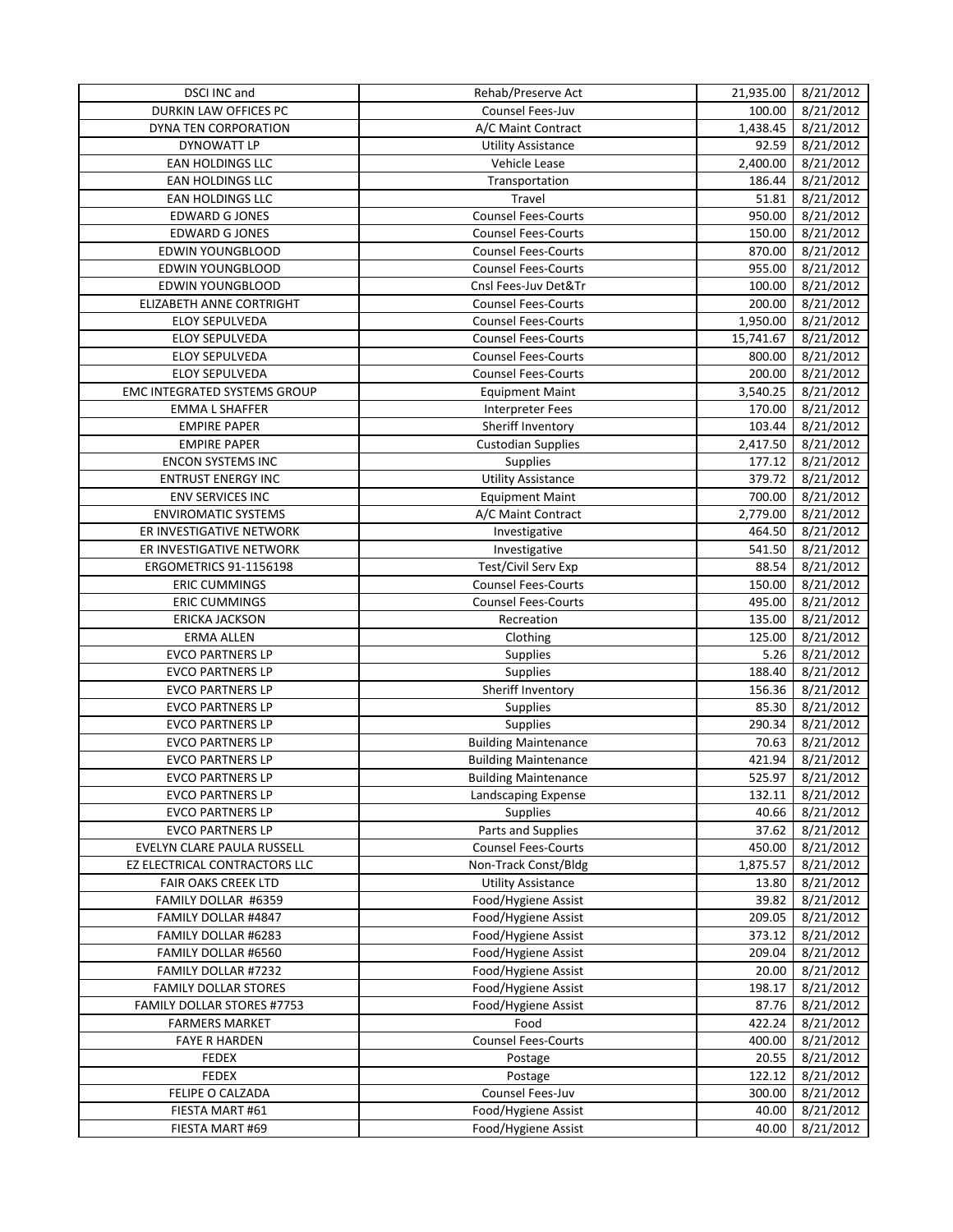| <b>FILTER SYSTEMS INC</b><br><b>Building Maintenance</b><br>77.88<br>8/21/2012<br>1,546.76<br>8/21/2012<br>FILTER SYSTEMS INC<br>A/C Maint Contract<br>8/21/2012<br><b>FIRST CHOICE POWER</b><br><b>Utility Assistance</b><br>801.08<br>8/21/2012<br><b>FISHER SCIENTIFIC</b><br>Lab Supplies<br>447.45<br>8/21/2012<br><b>FISHER SCIENTIFIC</b><br>Lab Supplies<br>153.19<br>Lab Supplies<br>8/21/2012<br><b>FISHER SCIENTIFIC</b><br>(100.80)<br><b>Food Contr/Prisoners</b><br>8/21/2012<br>FIVE STAR CORRECTIONAL SERVICES INC<br>150,812.30<br>Food Contr/Employees<br>8/21/2012<br>FIVE STAR CORRECTIONAL SERVICES INC<br>5,082.27<br>Central Garage Inv<br>8/21/2012<br>FIVE STAR FORD OF TEXAS LTD<br>5,832.34<br>Education<br>248.40<br>8/21/2012<br>FLIK INTERNATIONAL CORP<br>FLYNN, FRANCIS & CLARK LLP<br>Counsel Fees-Juv<br>225.00<br>8/21/2012<br>8/21/2012<br>FLYNN, FRANCIS & CLARK LLP<br>Counsel Fees - CPS<br>534.50<br>FORT WORTH AUTO GLASS CENTER LTD<br>8/21/2012<br>Central Garage Inv<br>149.99<br>FORT WORTH BUSINESS SUPPLY INC<br>Non-Track Equipment<br>8/21/2012<br>130.00<br>Subscriptions<br>239.40<br>8/21/2012<br>FORT WORTH STAR TELEGRAM<br>8/21/2012<br>FORT WORTH WATER DEPARTMENT<br>Water<br>495.86<br>Water<br>429.36<br>8/21/2012<br>FORT WORTH WATER DEPARTMENT<br>6,260.30<br>Water<br>8/21/2012<br>FORT WORTH WATER DEPARTMENT<br><b>Utility Assistance</b><br>1,103.55<br>8/21/2012<br>FORT WORTH WATER DEPARTMENT<br>8/21/2012<br>FORT WORTH WATER DEPARTMENT<br>Field Equip&Supplies<br>61.75<br>FORT WORTH WATER DEPARTMENT<br>Water<br>61.75<br>8/21/2012<br>FORT WORTH WATER DEPARTMENT<br>Water<br>5,673.48<br>8/21/2012<br>Travel<br>8/21/2012<br><b>Francis J Eilers</b><br>30.00<br>FRANCISCO HERNANDEZ JR<br><b>Counsel Fees-Courts</b><br>8/21/2012<br>400.00<br><b>Counsel Fees-Courts</b><br>FRANCISCO HERNANDEZ JR<br>500.00<br>8/21/2012<br>FRANCISCO HERNANDEZ JR<br><b>Counsel Fees-Courts</b><br>250.00<br>8/21/2012<br>8/21/2012<br>FRANCISCO HERNANDEZ JR<br><b>Counsel Fees-Courts</b><br>400.00<br>65.00<br>8/21/2012<br>FRANCISCO HERNANDEZ JR<br><b>Professional Service</b><br>FRANK W NEAL & ASSOC INC<br>4,036.33<br>8/21/2012<br><b>Building Maintenance</b><br>8/21/2012<br>FRED PRYOR SEMINARS/CAREERTRACK<br>Education<br>143.00<br>8/21/2012<br>FRED PRYOR SEMINARS/CAREERTRACK<br>Education<br>143.00<br>Education<br>8/21/2012<br>FRED PRYOR SEMINARS/CAREERTRACK<br>143.00<br>8/21/2012<br>FT WORTH LAUNDRY & DRY CLEAN<br>Lab Equip Mainten<br>28.00<br>FULGHAM LAW FIRM PC<br>200.00<br>8/21/2012<br><b>Counsel Fees-Courts</b><br>100.00<br>8/21/2012<br>FULGHAM LAW FIRM PC<br><b>Counsel Fees-Courts</b><br><b>G ALAN STEELE</b><br><b>Counsel Fees-Courts</b><br>950.00<br>8/21/2012<br><b>Counsel Fees-Courts</b><br>300.00<br>8/21/2012<br><b>G ANDREW PLATT</b><br><b>G ANDREW PLATT</b><br><b>Counsel Fees-Courts</b><br>325.00<br>8/21/2012<br>8/21/2012<br><b>GLSEAMAN &amp; COMPANY</b><br>568.68<br><b>Supplies</b><br>Counsel Fees-Juv<br>8/21/2012<br><b>GARY SHANE LEWIS</b><br>100.00<br><b>Counsel Fees-Courts</b><br>750.00<br>8/21/2012<br><b>GEORGE MACKEY</b><br><b>Counsel Fees-Courts</b><br>950.00<br>8/21/2012<br><b>GEORGE MACKEY</b><br><b>GEORGE MACKEY</b><br><b>Counsel Fees-Courts</b><br>350.00<br>8/21/2012<br><b>GEORGE R TRIMBER LAW OFFICE</b><br><b>Counsel Fees-Courts</b><br>400.00<br>8/21/2012<br>8/21/2012<br>Georgia A Haynes<br>Travel<br>318.00<br>Gerald L Anderson<br>150.00<br>8/21/2012<br>Dues<br><b>GERARD KARDONSKY</b><br><b>Counsel Fees-Courts</b><br>175.00<br>8/21/2012<br><b>GILBERT RUSSELL ROWE</b><br><b>Counsel Fees-Courts</b><br>200.00<br>8/21/2012<br><b>Hlth Dept Immu Fees</b><br>8/21/2012<br><b>GLOBAL PAYMENTS INC</b><br>216.28<br>Hlth Dept Immu Fees<br>735.22<br><b>GLOBAL PAYMENTS INC</b><br>8/21/2012<br>Hlth Internat'l Trav<br><b>GLOBAL PAYMENTS INC</b><br>848.20<br>8/21/2012<br>25.00<br><b>GRAND PRAIRIE CHAMBER OF COMMERCE</b><br><b>Meeting Expenses</b><br>8/21/2012<br>147.74<br>8/21/2012<br><b>GREEN MOUNTAIN ENERGY COMPANY</b><br><b>Utility Assistance</b><br><b>GREEN MOUNTAIN ENERGY COMPANY</b><br>382.18<br>8/21/2012<br><b>Utility Assistance</b><br><b>GREEN MOUNTAIN ENERGY COMPANY</b><br><b>Utility Assistance</b><br>8/21/2012<br>133.59<br><b>GREENWOOD MOUNT OLIVET</b><br><b>County Burials</b><br>700.00<br>8/21/2012<br><b>Counsel Fees-Courts</b><br><b>GREG GRAY</b><br>100.00<br>8/21/2012<br><b>GREG GRAY</b><br><b>Counsel Fees-Courts</b><br>200.00<br>8/21/2012<br><b>GREG GRAY</b><br><b>Counsel Fees-Courts</b><br>425.00<br>8/21/2012 | FIESTA MART #76 | Food/Hygiene Assist | 119.91 | 8/21/2012 |
|----------------------------------------------------------------------------------------------------------------------------------------------------------------------------------------------------------------------------------------------------------------------------------------------------------------------------------------------------------------------------------------------------------------------------------------------------------------------------------------------------------------------------------------------------------------------------------------------------------------------------------------------------------------------------------------------------------------------------------------------------------------------------------------------------------------------------------------------------------------------------------------------------------------------------------------------------------------------------------------------------------------------------------------------------------------------------------------------------------------------------------------------------------------------------------------------------------------------------------------------------------------------------------------------------------------------------------------------------------------------------------------------------------------------------------------------------------------------------------------------------------------------------------------------------------------------------------------------------------------------------------------------------------------------------------------------------------------------------------------------------------------------------------------------------------------------------------------------------------------------------------------------------------------------------------------------------------------------------------------------------------------------------------------------------------------------------------------------------------------------------------------------------------------------------------------------------------------------------------------------------------------------------------------------------------------------------------------------------------------------------------------------------------------------------------------------------------------------------------------------------------------------------------------------------------------------------------------------------------------------------------------------------------------------------------------------------------------------------------------------------------------------------------------------------------------------------------------------------------------------------------------------------------------------------------------------------------------------------------------------------------------------------------------------------------------------------------------------------------------------------------------------------------------------------------------------------------------------------------------------------------------------------------------------------------------------------------------------------------------------------------------------------------------------------------------------------------------------------------------------------------------------------------------------------------------------------------------------------------------------------------------------------------------------------------------------------------------------------------------------------------------------------------------------------------------------------------------------------------------------------------------------------------------------------------------------------------------------------------------------------------------------------------------------------------------------------------------------------------------------------------------------------------------------------------------------------------------------------------------------------------------------------------------------------------------------------------------------------------------------------------------------------------------------------------------------------------------------------------------------------------------------------------------------------------------------------------------------------------------------------------------------------|-----------------|---------------------|--------|-----------|
|                                                                                                                                                                                                                                                                                                                                                                                                                                                                                                                                                                                                                                                                                                                                                                                                                                                                                                                                                                                                                                                                                                                                                                                                                                                                                                                                                                                                                                                                                                                                                                                                                                                                                                                                                                                                                                                                                                                                                                                                                                                                                                                                                                                                                                                                                                                                                                                                                                                                                                                                                                                                                                                                                                                                                                                                                                                                                                                                                                                                                                                                                                                                                                                                                                                                                                                                                                                                                                                                                                                                                                                                                                                                                                                                                                                                                                                                                                                                                                                                                                                                                                                                                                                                                                                                                                                                                                                                                                                                                                                                                                                                                                                    |                 |                     |        |           |
|                                                                                                                                                                                                                                                                                                                                                                                                                                                                                                                                                                                                                                                                                                                                                                                                                                                                                                                                                                                                                                                                                                                                                                                                                                                                                                                                                                                                                                                                                                                                                                                                                                                                                                                                                                                                                                                                                                                                                                                                                                                                                                                                                                                                                                                                                                                                                                                                                                                                                                                                                                                                                                                                                                                                                                                                                                                                                                                                                                                                                                                                                                                                                                                                                                                                                                                                                                                                                                                                                                                                                                                                                                                                                                                                                                                                                                                                                                                                                                                                                                                                                                                                                                                                                                                                                                                                                                                                                                                                                                                                                                                                                                                    |                 |                     |        |           |
|                                                                                                                                                                                                                                                                                                                                                                                                                                                                                                                                                                                                                                                                                                                                                                                                                                                                                                                                                                                                                                                                                                                                                                                                                                                                                                                                                                                                                                                                                                                                                                                                                                                                                                                                                                                                                                                                                                                                                                                                                                                                                                                                                                                                                                                                                                                                                                                                                                                                                                                                                                                                                                                                                                                                                                                                                                                                                                                                                                                                                                                                                                                                                                                                                                                                                                                                                                                                                                                                                                                                                                                                                                                                                                                                                                                                                                                                                                                                                                                                                                                                                                                                                                                                                                                                                                                                                                                                                                                                                                                                                                                                                                                    |                 |                     |        |           |
|                                                                                                                                                                                                                                                                                                                                                                                                                                                                                                                                                                                                                                                                                                                                                                                                                                                                                                                                                                                                                                                                                                                                                                                                                                                                                                                                                                                                                                                                                                                                                                                                                                                                                                                                                                                                                                                                                                                                                                                                                                                                                                                                                                                                                                                                                                                                                                                                                                                                                                                                                                                                                                                                                                                                                                                                                                                                                                                                                                                                                                                                                                                                                                                                                                                                                                                                                                                                                                                                                                                                                                                                                                                                                                                                                                                                                                                                                                                                                                                                                                                                                                                                                                                                                                                                                                                                                                                                                                                                                                                                                                                                                                                    |                 |                     |        |           |
|                                                                                                                                                                                                                                                                                                                                                                                                                                                                                                                                                                                                                                                                                                                                                                                                                                                                                                                                                                                                                                                                                                                                                                                                                                                                                                                                                                                                                                                                                                                                                                                                                                                                                                                                                                                                                                                                                                                                                                                                                                                                                                                                                                                                                                                                                                                                                                                                                                                                                                                                                                                                                                                                                                                                                                                                                                                                                                                                                                                                                                                                                                                                                                                                                                                                                                                                                                                                                                                                                                                                                                                                                                                                                                                                                                                                                                                                                                                                                                                                                                                                                                                                                                                                                                                                                                                                                                                                                                                                                                                                                                                                                                                    |                 |                     |        |           |
|                                                                                                                                                                                                                                                                                                                                                                                                                                                                                                                                                                                                                                                                                                                                                                                                                                                                                                                                                                                                                                                                                                                                                                                                                                                                                                                                                                                                                                                                                                                                                                                                                                                                                                                                                                                                                                                                                                                                                                                                                                                                                                                                                                                                                                                                                                                                                                                                                                                                                                                                                                                                                                                                                                                                                                                                                                                                                                                                                                                                                                                                                                                                                                                                                                                                                                                                                                                                                                                                                                                                                                                                                                                                                                                                                                                                                                                                                                                                                                                                                                                                                                                                                                                                                                                                                                                                                                                                                                                                                                                                                                                                                                                    |                 |                     |        |           |
|                                                                                                                                                                                                                                                                                                                                                                                                                                                                                                                                                                                                                                                                                                                                                                                                                                                                                                                                                                                                                                                                                                                                                                                                                                                                                                                                                                                                                                                                                                                                                                                                                                                                                                                                                                                                                                                                                                                                                                                                                                                                                                                                                                                                                                                                                                                                                                                                                                                                                                                                                                                                                                                                                                                                                                                                                                                                                                                                                                                                                                                                                                                                                                                                                                                                                                                                                                                                                                                                                                                                                                                                                                                                                                                                                                                                                                                                                                                                                                                                                                                                                                                                                                                                                                                                                                                                                                                                                                                                                                                                                                                                                                                    |                 |                     |        |           |
|                                                                                                                                                                                                                                                                                                                                                                                                                                                                                                                                                                                                                                                                                                                                                                                                                                                                                                                                                                                                                                                                                                                                                                                                                                                                                                                                                                                                                                                                                                                                                                                                                                                                                                                                                                                                                                                                                                                                                                                                                                                                                                                                                                                                                                                                                                                                                                                                                                                                                                                                                                                                                                                                                                                                                                                                                                                                                                                                                                                                                                                                                                                                                                                                                                                                                                                                                                                                                                                                                                                                                                                                                                                                                                                                                                                                                                                                                                                                                                                                                                                                                                                                                                                                                                                                                                                                                                                                                                                                                                                                                                                                                                                    |                 |                     |        |           |
|                                                                                                                                                                                                                                                                                                                                                                                                                                                                                                                                                                                                                                                                                                                                                                                                                                                                                                                                                                                                                                                                                                                                                                                                                                                                                                                                                                                                                                                                                                                                                                                                                                                                                                                                                                                                                                                                                                                                                                                                                                                                                                                                                                                                                                                                                                                                                                                                                                                                                                                                                                                                                                                                                                                                                                                                                                                                                                                                                                                                                                                                                                                                                                                                                                                                                                                                                                                                                                                                                                                                                                                                                                                                                                                                                                                                                                                                                                                                                                                                                                                                                                                                                                                                                                                                                                                                                                                                                                                                                                                                                                                                                                                    |                 |                     |        |           |
|                                                                                                                                                                                                                                                                                                                                                                                                                                                                                                                                                                                                                                                                                                                                                                                                                                                                                                                                                                                                                                                                                                                                                                                                                                                                                                                                                                                                                                                                                                                                                                                                                                                                                                                                                                                                                                                                                                                                                                                                                                                                                                                                                                                                                                                                                                                                                                                                                                                                                                                                                                                                                                                                                                                                                                                                                                                                                                                                                                                                                                                                                                                                                                                                                                                                                                                                                                                                                                                                                                                                                                                                                                                                                                                                                                                                                                                                                                                                                                                                                                                                                                                                                                                                                                                                                                                                                                                                                                                                                                                                                                                                                                                    |                 |                     |        |           |
|                                                                                                                                                                                                                                                                                                                                                                                                                                                                                                                                                                                                                                                                                                                                                                                                                                                                                                                                                                                                                                                                                                                                                                                                                                                                                                                                                                                                                                                                                                                                                                                                                                                                                                                                                                                                                                                                                                                                                                                                                                                                                                                                                                                                                                                                                                                                                                                                                                                                                                                                                                                                                                                                                                                                                                                                                                                                                                                                                                                                                                                                                                                                                                                                                                                                                                                                                                                                                                                                                                                                                                                                                                                                                                                                                                                                                                                                                                                                                                                                                                                                                                                                                                                                                                                                                                                                                                                                                                                                                                                                                                                                                                                    |                 |                     |        |           |
|                                                                                                                                                                                                                                                                                                                                                                                                                                                                                                                                                                                                                                                                                                                                                                                                                                                                                                                                                                                                                                                                                                                                                                                                                                                                                                                                                                                                                                                                                                                                                                                                                                                                                                                                                                                                                                                                                                                                                                                                                                                                                                                                                                                                                                                                                                                                                                                                                                                                                                                                                                                                                                                                                                                                                                                                                                                                                                                                                                                                                                                                                                                                                                                                                                                                                                                                                                                                                                                                                                                                                                                                                                                                                                                                                                                                                                                                                                                                                                                                                                                                                                                                                                                                                                                                                                                                                                                                                                                                                                                                                                                                                                                    |                 |                     |        |           |
|                                                                                                                                                                                                                                                                                                                                                                                                                                                                                                                                                                                                                                                                                                                                                                                                                                                                                                                                                                                                                                                                                                                                                                                                                                                                                                                                                                                                                                                                                                                                                                                                                                                                                                                                                                                                                                                                                                                                                                                                                                                                                                                                                                                                                                                                                                                                                                                                                                                                                                                                                                                                                                                                                                                                                                                                                                                                                                                                                                                                                                                                                                                                                                                                                                                                                                                                                                                                                                                                                                                                                                                                                                                                                                                                                                                                                                                                                                                                                                                                                                                                                                                                                                                                                                                                                                                                                                                                                                                                                                                                                                                                                                                    |                 |                     |        |           |
|                                                                                                                                                                                                                                                                                                                                                                                                                                                                                                                                                                                                                                                                                                                                                                                                                                                                                                                                                                                                                                                                                                                                                                                                                                                                                                                                                                                                                                                                                                                                                                                                                                                                                                                                                                                                                                                                                                                                                                                                                                                                                                                                                                                                                                                                                                                                                                                                                                                                                                                                                                                                                                                                                                                                                                                                                                                                                                                                                                                                                                                                                                                                                                                                                                                                                                                                                                                                                                                                                                                                                                                                                                                                                                                                                                                                                                                                                                                                                                                                                                                                                                                                                                                                                                                                                                                                                                                                                                                                                                                                                                                                                                                    |                 |                     |        |           |
|                                                                                                                                                                                                                                                                                                                                                                                                                                                                                                                                                                                                                                                                                                                                                                                                                                                                                                                                                                                                                                                                                                                                                                                                                                                                                                                                                                                                                                                                                                                                                                                                                                                                                                                                                                                                                                                                                                                                                                                                                                                                                                                                                                                                                                                                                                                                                                                                                                                                                                                                                                                                                                                                                                                                                                                                                                                                                                                                                                                                                                                                                                                                                                                                                                                                                                                                                                                                                                                                                                                                                                                                                                                                                                                                                                                                                                                                                                                                                                                                                                                                                                                                                                                                                                                                                                                                                                                                                                                                                                                                                                                                                                                    |                 |                     |        |           |
|                                                                                                                                                                                                                                                                                                                                                                                                                                                                                                                                                                                                                                                                                                                                                                                                                                                                                                                                                                                                                                                                                                                                                                                                                                                                                                                                                                                                                                                                                                                                                                                                                                                                                                                                                                                                                                                                                                                                                                                                                                                                                                                                                                                                                                                                                                                                                                                                                                                                                                                                                                                                                                                                                                                                                                                                                                                                                                                                                                                                                                                                                                                                                                                                                                                                                                                                                                                                                                                                                                                                                                                                                                                                                                                                                                                                                                                                                                                                                                                                                                                                                                                                                                                                                                                                                                                                                                                                                                                                                                                                                                                                                                                    |                 |                     |        |           |
|                                                                                                                                                                                                                                                                                                                                                                                                                                                                                                                                                                                                                                                                                                                                                                                                                                                                                                                                                                                                                                                                                                                                                                                                                                                                                                                                                                                                                                                                                                                                                                                                                                                                                                                                                                                                                                                                                                                                                                                                                                                                                                                                                                                                                                                                                                                                                                                                                                                                                                                                                                                                                                                                                                                                                                                                                                                                                                                                                                                                                                                                                                                                                                                                                                                                                                                                                                                                                                                                                                                                                                                                                                                                                                                                                                                                                                                                                                                                                                                                                                                                                                                                                                                                                                                                                                                                                                                                                                                                                                                                                                                                                                                    |                 |                     |        |           |
|                                                                                                                                                                                                                                                                                                                                                                                                                                                                                                                                                                                                                                                                                                                                                                                                                                                                                                                                                                                                                                                                                                                                                                                                                                                                                                                                                                                                                                                                                                                                                                                                                                                                                                                                                                                                                                                                                                                                                                                                                                                                                                                                                                                                                                                                                                                                                                                                                                                                                                                                                                                                                                                                                                                                                                                                                                                                                                                                                                                                                                                                                                                                                                                                                                                                                                                                                                                                                                                                                                                                                                                                                                                                                                                                                                                                                                                                                                                                                                                                                                                                                                                                                                                                                                                                                                                                                                                                                                                                                                                                                                                                                                                    |                 |                     |        |           |
|                                                                                                                                                                                                                                                                                                                                                                                                                                                                                                                                                                                                                                                                                                                                                                                                                                                                                                                                                                                                                                                                                                                                                                                                                                                                                                                                                                                                                                                                                                                                                                                                                                                                                                                                                                                                                                                                                                                                                                                                                                                                                                                                                                                                                                                                                                                                                                                                                                                                                                                                                                                                                                                                                                                                                                                                                                                                                                                                                                                                                                                                                                                                                                                                                                                                                                                                                                                                                                                                                                                                                                                                                                                                                                                                                                                                                                                                                                                                                                                                                                                                                                                                                                                                                                                                                                                                                                                                                                                                                                                                                                                                                                                    |                 |                     |        |           |
|                                                                                                                                                                                                                                                                                                                                                                                                                                                                                                                                                                                                                                                                                                                                                                                                                                                                                                                                                                                                                                                                                                                                                                                                                                                                                                                                                                                                                                                                                                                                                                                                                                                                                                                                                                                                                                                                                                                                                                                                                                                                                                                                                                                                                                                                                                                                                                                                                                                                                                                                                                                                                                                                                                                                                                                                                                                                                                                                                                                                                                                                                                                                                                                                                                                                                                                                                                                                                                                                                                                                                                                                                                                                                                                                                                                                                                                                                                                                                                                                                                                                                                                                                                                                                                                                                                                                                                                                                                                                                                                                                                                                                                                    |                 |                     |        |           |
|                                                                                                                                                                                                                                                                                                                                                                                                                                                                                                                                                                                                                                                                                                                                                                                                                                                                                                                                                                                                                                                                                                                                                                                                                                                                                                                                                                                                                                                                                                                                                                                                                                                                                                                                                                                                                                                                                                                                                                                                                                                                                                                                                                                                                                                                                                                                                                                                                                                                                                                                                                                                                                                                                                                                                                                                                                                                                                                                                                                                                                                                                                                                                                                                                                                                                                                                                                                                                                                                                                                                                                                                                                                                                                                                                                                                                                                                                                                                                                                                                                                                                                                                                                                                                                                                                                                                                                                                                                                                                                                                                                                                                                                    |                 |                     |        |           |
|                                                                                                                                                                                                                                                                                                                                                                                                                                                                                                                                                                                                                                                                                                                                                                                                                                                                                                                                                                                                                                                                                                                                                                                                                                                                                                                                                                                                                                                                                                                                                                                                                                                                                                                                                                                                                                                                                                                                                                                                                                                                                                                                                                                                                                                                                                                                                                                                                                                                                                                                                                                                                                                                                                                                                                                                                                                                                                                                                                                                                                                                                                                                                                                                                                                                                                                                                                                                                                                                                                                                                                                                                                                                                                                                                                                                                                                                                                                                                                                                                                                                                                                                                                                                                                                                                                                                                                                                                                                                                                                                                                                                                                                    |                 |                     |        |           |
|                                                                                                                                                                                                                                                                                                                                                                                                                                                                                                                                                                                                                                                                                                                                                                                                                                                                                                                                                                                                                                                                                                                                                                                                                                                                                                                                                                                                                                                                                                                                                                                                                                                                                                                                                                                                                                                                                                                                                                                                                                                                                                                                                                                                                                                                                                                                                                                                                                                                                                                                                                                                                                                                                                                                                                                                                                                                                                                                                                                                                                                                                                                                                                                                                                                                                                                                                                                                                                                                                                                                                                                                                                                                                                                                                                                                                                                                                                                                                                                                                                                                                                                                                                                                                                                                                                                                                                                                                                                                                                                                                                                                                                                    |                 |                     |        |           |
|                                                                                                                                                                                                                                                                                                                                                                                                                                                                                                                                                                                                                                                                                                                                                                                                                                                                                                                                                                                                                                                                                                                                                                                                                                                                                                                                                                                                                                                                                                                                                                                                                                                                                                                                                                                                                                                                                                                                                                                                                                                                                                                                                                                                                                                                                                                                                                                                                                                                                                                                                                                                                                                                                                                                                                                                                                                                                                                                                                                                                                                                                                                                                                                                                                                                                                                                                                                                                                                                                                                                                                                                                                                                                                                                                                                                                                                                                                                                                                                                                                                                                                                                                                                                                                                                                                                                                                                                                                                                                                                                                                                                                                                    |                 |                     |        |           |
|                                                                                                                                                                                                                                                                                                                                                                                                                                                                                                                                                                                                                                                                                                                                                                                                                                                                                                                                                                                                                                                                                                                                                                                                                                                                                                                                                                                                                                                                                                                                                                                                                                                                                                                                                                                                                                                                                                                                                                                                                                                                                                                                                                                                                                                                                                                                                                                                                                                                                                                                                                                                                                                                                                                                                                                                                                                                                                                                                                                                                                                                                                                                                                                                                                                                                                                                                                                                                                                                                                                                                                                                                                                                                                                                                                                                                                                                                                                                                                                                                                                                                                                                                                                                                                                                                                                                                                                                                                                                                                                                                                                                                                                    |                 |                     |        |           |
|                                                                                                                                                                                                                                                                                                                                                                                                                                                                                                                                                                                                                                                                                                                                                                                                                                                                                                                                                                                                                                                                                                                                                                                                                                                                                                                                                                                                                                                                                                                                                                                                                                                                                                                                                                                                                                                                                                                                                                                                                                                                                                                                                                                                                                                                                                                                                                                                                                                                                                                                                                                                                                                                                                                                                                                                                                                                                                                                                                                                                                                                                                                                                                                                                                                                                                                                                                                                                                                                                                                                                                                                                                                                                                                                                                                                                                                                                                                                                                                                                                                                                                                                                                                                                                                                                                                                                                                                                                                                                                                                                                                                                                                    |                 |                     |        |           |
|                                                                                                                                                                                                                                                                                                                                                                                                                                                                                                                                                                                                                                                                                                                                                                                                                                                                                                                                                                                                                                                                                                                                                                                                                                                                                                                                                                                                                                                                                                                                                                                                                                                                                                                                                                                                                                                                                                                                                                                                                                                                                                                                                                                                                                                                                                                                                                                                                                                                                                                                                                                                                                                                                                                                                                                                                                                                                                                                                                                                                                                                                                                                                                                                                                                                                                                                                                                                                                                                                                                                                                                                                                                                                                                                                                                                                                                                                                                                                                                                                                                                                                                                                                                                                                                                                                                                                                                                                                                                                                                                                                                                                                                    |                 |                     |        |           |
|                                                                                                                                                                                                                                                                                                                                                                                                                                                                                                                                                                                                                                                                                                                                                                                                                                                                                                                                                                                                                                                                                                                                                                                                                                                                                                                                                                                                                                                                                                                                                                                                                                                                                                                                                                                                                                                                                                                                                                                                                                                                                                                                                                                                                                                                                                                                                                                                                                                                                                                                                                                                                                                                                                                                                                                                                                                                                                                                                                                                                                                                                                                                                                                                                                                                                                                                                                                                                                                                                                                                                                                                                                                                                                                                                                                                                                                                                                                                                                                                                                                                                                                                                                                                                                                                                                                                                                                                                                                                                                                                                                                                                                                    |                 |                     |        |           |
|                                                                                                                                                                                                                                                                                                                                                                                                                                                                                                                                                                                                                                                                                                                                                                                                                                                                                                                                                                                                                                                                                                                                                                                                                                                                                                                                                                                                                                                                                                                                                                                                                                                                                                                                                                                                                                                                                                                                                                                                                                                                                                                                                                                                                                                                                                                                                                                                                                                                                                                                                                                                                                                                                                                                                                                                                                                                                                                                                                                                                                                                                                                                                                                                                                                                                                                                                                                                                                                                                                                                                                                                                                                                                                                                                                                                                                                                                                                                                                                                                                                                                                                                                                                                                                                                                                                                                                                                                                                                                                                                                                                                                                                    |                 |                     |        |           |
|                                                                                                                                                                                                                                                                                                                                                                                                                                                                                                                                                                                                                                                                                                                                                                                                                                                                                                                                                                                                                                                                                                                                                                                                                                                                                                                                                                                                                                                                                                                                                                                                                                                                                                                                                                                                                                                                                                                                                                                                                                                                                                                                                                                                                                                                                                                                                                                                                                                                                                                                                                                                                                                                                                                                                                                                                                                                                                                                                                                                                                                                                                                                                                                                                                                                                                                                                                                                                                                                                                                                                                                                                                                                                                                                                                                                                                                                                                                                                                                                                                                                                                                                                                                                                                                                                                                                                                                                                                                                                                                                                                                                                                                    |                 |                     |        |           |
|                                                                                                                                                                                                                                                                                                                                                                                                                                                                                                                                                                                                                                                                                                                                                                                                                                                                                                                                                                                                                                                                                                                                                                                                                                                                                                                                                                                                                                                                                                                                                                                                                                                                                                                                                                                                                                                                                                                                                                                                                                                                                                                                                                                                                                                                                                                                                                                                                                                                                                                                                                                                                                                                                                                                                                                                                                                                                                                                                                                                                                                                                                                                                                                                                                                                                                                                                                                                                                                                                                                                                                                                                                                                                                                                                                                                                                                                                                                                                                                                                                                                                                                                                                                                                                                                                                                                                                                                                                                                                                                                                                                                                                                    |                 |                     |        |           |
|                                                                                                                                                                                                                                                                                                                                                                                                                                                                                                                                                                                                                                                                                                                                                                                                                                                                                                                                                                                                                                                                                                                                                                                                                                                                                                                                                                                                                                                                                                                                                                                                                                                                                                                                                                                                                                                                                                                                                                                                                                                                                                                                                                                                                                                                                                                                                                                                                                                                                                                                                                                                                                                                                                                                                                                                                                                                                                                                                                                                                                                                                                                                                                                                                                                                                                                                                                                                                                                                                                                                                                                                                                                                                                                                                                                                                                                                                                                                                                                                                                                                                                                                                                                                                                                                                                                                                                                                                                                                                                                                                                                                                                                    |                 |                     |        |           |
|                                                                                                                                                                                                                                                                                                                                                                                                                                                                                                                                                                                                                                                                                                                                                                                                                                                                                                                                                                                                                                                                                                                                                                                                                                                                                                                                                                                                                                                                                                                                                                                                                                                                                                                                                                                                                                                                                                                                                                                                                                                                                                                                                                                                                                                                                                                                                                                                                                                                                                                                                                                                                                                                                                                                                                                                                                                                                                                                                                                                                                                                                                                                                                                                                                                                                                                                                                                                                                                                                                                                                                                                                                                                                                                                                                                                                                                                                                                                                                                                                                                                                                                                                                                                                                                                                                                                                                                                                                                                                                                                                                                                                                                    |                 |                     |        |           |
|                                                                                                                                                                                                                                                                                                                                                                                                                                                                                                                                                                                                                                                                                                                                                                                                                                                                                                                                                                                                                                                                                                                                                                                                                                                                                                                                                                                                                                                                                                                                                                                                                                                                                                                                                                                                                                                                                                                                                                                                                                                                                                                                                                                                                                                                                                                                                                                                                                                                                                                                                                                                                                                                                                                                                                                                                                                                                                                                                                                                                                                                                                                                                                                                                                                                                                                                                                                                                                                                                                                                                                                                                                                                                                                                                                                                                                                                                                                                                                                                                                                                                                                                                                                                                                                                                                                                                                                                                                                                                                                                                                                                                                                    |                 |                     |        |           |
|                                                                                                                                                                                                                                                                                                                                                                                                                                                                                                                                                                                                                                                                                                                                                                                                                                                                                                                                                                                                                                                                                                                                                                                                                                                                                                                                                                                                                                                                                                                                                                                                                                                                                                                                                                                                                                                                                                                                                                                                                                                                                                                                                                                                                                                                                                                                                                                                                                                                                                                                                                                                                                                                                                                                                                                                                                                                                                                                                                                                                                                                                                                                                                                                                                                                                                                                                                                                                                                                                                                                                                                                                                                                                                                                                                                                                                                                                                                                                                                                                                                                                                                                                                                                                                                                                                                                                                                                                                                                                                                                                                                                                                                    |                 |                     |        |           |
|                                                                                                                                                                                                                                                                                                                                                                                                                                                                                                                                                                                                                                                                                                                                                                                                                                                                                                                                                                                                                                                                                                                                                                                                                                                                                                                                                                                                                                                                                                                                                                                                                                                                                                                                                                                                                                                                                                                                                                                                                                                                                                                                                                                                                                                                                                                                                                                                                                                                                                                                                                                                                                                                                                                                                                                                                                                                                                                                                                                                                                                                                                                                                                                                                                                                                                                                                                                                                                                                                                                                                                                                                                                                                                                                                                                                                                                                                                                                                                                                                                                                                                                                                                                                                                                                                                                                                                                                                                                                                                                                                                                                                                                    |                 |                     |        |           |
|                                                                                                                                                                                                                                                                                                                                                                                                                                                                                                                                                                                                                                                                                                                                                                                                                                                                                                                                                                                                                                                                                                                                                                                                                                                                                                                                                                                                                                                                                                                                                                                                                                                                                                                                                                                                                                                                                                                                                                                                                                                                                                                                                                                                                                                                                                                                                                                                                                                                                                                                                                                                                                                                                                                                                                                                                                                                                                                                                                                                                                                                                                                                                                                                                                                                                                                                                                                                                                                                                                                                                                                                                                                                                                                                                                                                                                                                                                                                                                                                                                                                                                                                                                                                                                                                                                                                                                                                                                                                                                                                                                                                                                                    |                 |                     |        |           |
|                                                                                                                                                                                                                                                                                                                                                                                                                                                                                                                                                                                                                                                                                                                                                                                                                                                                                                                                                                                                                                                                                                                                                                                                                                                                                                                                                                                                                                                                                                                                                                                                                                                                                                                                                                                                                                                                                                                                                                                                                                                                                                                                                                                                                                                                                                                                                                                                                                                                                                                                                                                                                                                                                                                                                                                                                                                                                                                                                                                                                                                                                                                                                                                                                                                                                                                                                                                                                                                                                                                                                                                                                                                                                                                                                                                                                                                                                                                                                                                                                                                                                                                                                                                                                                                                                                                                                                                                                                                                                                                                                                                                                                                    |                 |                     |        |           |
|                                                                                                                                                                                                                                                                                                                                                                                                                                                                                                                                                                                                                                                                                                                                                                                                                                                                                                                                                                                                                                                                                                                                                                                                                                                                                                                                                                                                                                                                                                                                                                                                                                                                                                                                                                                                                                                                                                                                                                                                                                                                                                                                                                                                                                                                                                                                                                                                                                                                                                                                                                                                                                                                                                                                                                                                                                                                                                                                                                                                                                                                                                                                                                                                                                                                                                                                                                                                                                                                                                                                                                                                                                                                                                                                                                                                                                                                                                                                                                                                                                                                                                                                                                                                                                                                                                                                                                                                                                                                                                                                                                                                                                                    |                 |                     |        |           |
|                                                                                                                                                                                                                                                                                                                                                                                                                                                                                                                                                                                                                                                                                                                                                                                                                                                                                                                                                                                                                                                                                                                                                                                                                                                                                                                                                                                                                                                                                                                                                                                                                                                                                                                                                                                                                                                                                                                                                                                                                                                                                                                                                                                                                                                                                                                                                                                                                                                                                                                                                                                                                                                                                                                                                                                                                                                                                                                                                                                                                                                                                                                                                                                                                                                                                                                                                                                                                                                                                                                                                                                                                                                                                                                                                                                                                                                                                                                                                                                                                                                                                                                                                                                                                                                                                                                                                                                                                                                                                                                                                                                                                                                    |                 |                     |        |           |
|                                                                                                                                                                                                                                                                                                                                                                                                                                                                                                                                                                                                                                                                                                                                                                                                                                                                                                                                                                                                                                                                                                                                                                                                                                                                                                                                                                                                                                                                                                                                                                                                                                                                                                                                                                                                                                                                                                                                                                                                                                                                                                                                                                                                                                                                                                                                                                                                                                                                                                                                                                                                                                                                                                                                                                                                                                                                                                                                                                                                                                                                                                                                                                                                                                                                                                                                                                                                                                                                                                                                                                                                                                                                                                                                                                                                                                                                                                                                                                                                                                                                                                                                                                                                                                                                                                                                                                                                                                                                                                                                                                                                                                                    |                 |                     |        |           |
|                                                                                                                                                                                                                                                                                                                                                                                                                                                                                                                                                                                                                                                                                                                                                                                                                                                                                                                                                                                                                                                                                                                                                                                                                                                                                                                                                                                                                                                                                                                                                                                                                                                                                                                                                                                                                                                                                                                                                                                                                                                                                                                                                                                                                                                                                                                                                                                                                                                                                                                                                                                                                                                                                                                                                                                                                                                                                                                                                                                                                                                                                                                                                                                                                                                                                                                                                                                                                                                                                                                                                                                                                                                                                                                                                                                                                                                                                                                                                                                                                                                                                                                                                                                                                                                                                                                                                                                                                                                                                                                                                                                                                                                    |                 |                     |        |           |
|                                                                                                                                                                                                                                                                                                                                                                                                                                                                                                                                                                                                                                                                                                                                                                                                                                                                                                                                                                                                                                                                                                                                                                                                                                                                                                                                                                                                                                                                                                                                                                                                                                                                                                                                                                                                                                                                                                                                                                                                                                                                                                                                                                                                                                                                                                                                                                                                                                                                                                                                                                                                                                                                                                                                                                                                                                                                                                                                                                                                                                                                                                                                                                                                                                                                                                                                                                                                                                                                                                                                                                                                                                                                                                                                                                                                                                                                                                                                                                                                                                                                                                                                                                                                                                                                                                                                                                                                                                                                                                                                                                                                                                                    |                 |                     |        |           |
|                                                                                                                                                                                                                                                                                                                                                                                                                                                                                                                                                                                                                                                                                                                                                                                                                                                                                                                                                                                                                                                                                                                                                                                                                                                                                                                                                                                                                                                                                                                                                                                                                                                                                                                                                                                                                                                                                                                                                                                                                                                                                                                                                                                                                                                                                                                                                                                                                                                                                                                                                                                                                                                                                                                                                                                                                                                                                                                                                                                                                                                                                                                                                                                                                                                                                                                                                                                                                                                                                                                                                                                                                                                                                                                                                                                                                                                                                                                                                                                                                                                                                                                                                                                                                                                                                                                                                                                                                                                                                                                                                                                                                                                    |                 |                     |        |           |
|                                                                                                                                                                                                                                                                                                                                                                                                                                                                                                                                                                                                                                                                                                                                                                                                                                                                                                                                                                                                                                                                                                                                                                                                                                                                                                                                                                                                                                                                                                                                                                                                                                                                                                                                                                                                                                                                                                                                                                                                                                                                                                                                                                                                                                                                                                                                                                                                                                                                                                                                                                                                                                                                                                                                                                                                                                                                                                                                                                                                                                                                                                                                                                                                                                                                                                                                                                                                                                                                                                                                                                                                                                                                                                                                                                                                                                                                                                                                                                                                                                                                                                                                                                                                                                                                                                                                                                                                                                                                                                                                                                                                                                                    |                 |                     |        |           |
|                                                                                                                                                                                                                                                                                                                                                                                                                                                                                                                                                                                                                                                                                                                                                                                                                                                                                                                                                                                                                                                                                                                                                                                                                                                                                                                                                                                                                                                                                                                                                                                                                                                                                                                                                                                                                                                                                                                                                                                                                                                                                                                                                                                                                                                                                                                                                                                                                                                                                                                                                                                                                                                                                                                                                                                                                                                                                                                                                                                                                                                                                                                                                                                                                                                                                                                                                                                                                                                                                                                                                                                                                                                                                                                                                                                                                                                                                                                                                                                                                                                                                                                                                                                                                                                                                                                                                                                                                                                                                                                                                                                                                                                    |                 |                     |        |           |
|                                                                                                                                                                                                                                                                                                                                                                                                                                                                                                                                                                                                                                                                                                                                                                                                                                                                                                                                                                                                                                                                                                                                                                                                                                                                                                                                                                                                                                                                                                                                                                                                                                                                                                                                                                                                                                                                                                                                                                                                                                                                                                                                                                                                                                                                                                                                                                                                                                                                                                                                                                                                                                                                                                                                                                                                                                                                                                                                                                                                                                                                                                                                                                                                                                                                                                                                                                                                                                                                                                                                                                                                                                                                                                                                                                                                                                                                                                                                                                                                                                                                                                                                                                                                                                                                                                                                                                                                                                                                                                                                                                                                                                                    |                 |                     |        |           |
|                                                                                                                                                                                                                                                                                                                                                                                                                                                                                                                                                                                                                                                                                                                                                                                                                                                                                                                                                                                                                                                                                                                                                                                                                                                                                                                                                                                                                                                                                                                                                                                                                                                                                                                                                                                                                                                                                                                                                                                                                                                                                                                                                                                                                                                                                                                                                                                                                                                                                                                                                                                                                                                                                                                                                                                                                                                                                                                                                                                                                                                                                                                                                                                                                                                                                                                                                                                                                                                                                                                                                                                                                                                                                                                                                                                                                                                                                                                                                                                                                                                                                                                                                                                                                                                                                                                                                                                                                                                                                                                                                                                                                                                    |                 |                     |        |           |
|                                                                                                                                                                                                                                                                                                                                                                                                                                                                                                                                                                                                                                                                                                                                                                                                                                                                                                                                                                                                                                                                                                                                                                                                                                                                                                                                                                                                                                                                                                                                                                                                                                                                                                                                                                                                                                                                                                                                                                                                                                                                                                                                                                                                                                                                                                                                                                                                                                                                                                                                                                                                                                                                                                                                                                                                                                                                                                                                                                                                                                                                                                                                                                                                                                                                                                                                                                                                                                                                                                                                                                                                                                                                                                                                                                                                                                                                                                                                                                                                                                                                                                                                                                                                                                                                                                                                                                                                                                                                                                                                                                                                                                                    |                 |                     |        |           |
|                                                                                                                                                                                                                                                                                                                                                                                                                                                                                                                                                                                                                                                                                                                                                                                                                                                                                                                                                                                                                                                                                                                                                                                                                                                                                                                                                                                                                                                                                                                                                                                                                                                                                                                                                                                                                                                                                                                                                                                                                                                                                                                                                                                                                                                                                                                                                                                                                                                                                                                                                                                                                                                                                                                                                                                                                                                                                                                                                                                                                                                                                                                                                                                                                                                                                                                                                                                                                                                                                                                                                                                                                                                                                                                                                                                                                                                                                                                                                                                                                                                                                                                                                                                                                                                                                                                                                                                                                                                                                                                                                                                                                                                    |                 |                     |        |           |
|                                                                                                                                                                                                                                                                                                                                                                                                                                                                                                                                                                                                                                                                                                                                                                                                                                                                                                                                                                                                                                                                                                                                                                                                                                                                                                                                                                                                                                                                                                                                                                                                                                                                                                                                                                                                                                                                                                                                                                                                                                                                                                                                                                                                                                                                                                                                                                                                                                                                                                                                                                                                                                                                                                                                                                                                                                                                                                                                                                                                                                                                                                                                                                                                                                                                                                                                                                                                                                                                                                                                                                                                                                                                                                                                                                                                                                                                                                                                                                                                                                                                                                                                                                                                                                                                                                                                                                                                                                                                                                                                                                                                                                                    |                 |                     |        |           |
|                                                                                                                                                                                                                                                                                                                                                                                                                                                                                                                                                                                                                                                                                                                                                                                                                                                                                                                                                                                                                                                                                                                                                                                                                                                                                                                                                                                                                                                                                                                                                                                                                                                                                                                                                                                                                                                                                                                                                                                                                                                                                                                                                                                                                                                                                                                                                                                                                                                                                                                                                                                                                                                                                                                                                                                                                                                                                                                                                                                                                                                                                                                                                                                                                                                                                                                                                                                                                                                                                                                                                                                                                                                                                                                                                                                                                                                                                                                                                                                                                                                                                                                                                                                                                                                                                                                                                                                                                                                                                                                                                                                                                                                    |                 |                     |        |           |
|                                                                                                                                                                                                                                                                                                                                                                                                                                                                                                                                                                                                                                                                                                                                                                                                                                                                                                                                                                                                                                                                                                                                                                                                                                                                                                                                                                                                                                                                                                                                                                                                                                                                                                                                                                                                                                                                                                                                                                                                                                                                                                                                                                                                                                                                                                                                                                                                                                                                                                                                                                                                                                                                                                                                                                                                                                                                                                                                                                                                                                                                                                                                                                                                                                                                                                                                                                                                                                                                                                                                                                                                                                                                                                                                                                                                                                                                                                                                                                                                                                                                                                                                                                                                                                                                                                                                                                                                                                                                                                                                                                                                                                                    |                 |                     |        |           |
|                                                                                                                                                                                                                                                                                                                                                                                                                                                                                                                                                                                                                                                                                                                                                                                                                                                                                                                                                                                                                                                                                                                                                                                                                                                                                                                                                                                                                                                                                                                                                                                                                                                                                                                                                                                                                                                                                                                                                                                                                                                                                                                                                                                                                                                                                                                                                                                                                                                                                                                                                                                                                                                                                                                                                                                                                                                                                                                                                                                                                                                                                                                                                                                                                                                                                                                                                                                                                                                                                                                                                                                                                                                                                                                                                                                                                                                                                                                                                                                                                                                                                                                                                                                                                                                                                                                                                                                                                                                                                                                                                                                                                                                    |                 |                     |        |           |
|                                                                                                                                                                                                                                                                                                                                                                                                                                                                                                                                                                                                                                                                                                                                                                                                                                                                                                                                                                                                                                                                                                                                                                                                                                                                                                                                                                                                                                                                                                                                                                                                                                                                                                                                                                                                                                                                                                                                                                                                                                                                                                                                                                                                                                                                                                                                                                                                                                                                                                                                                                                                                                                                                                                                                                                                                                                                                                                                                                                                                                                                                                                                                                                                                                                                                                                                                                                                                                                                                                                                                                                                                                                                                                                                                                                                                                                                                                                                                                                                                                                                                                                                                                                                                                                                                                                                                                                                                                                                                                                                                                                                                                                    |                 |                     |        |           |
|                                                                                                                                                                                                                                                                                                                                                                                                                                                                                                                                                                                                                                                                                                                                                                                                                                                                                                                                                                                                                                                                                                                                                                                                                                                                                                                                                                                                                                                                                                                                                                                                                                                                                                                                                                                                                                                                                                                                                                                                                                                                                                                                                                                                                                                                                                                                                                                                                                                                                                                                                                                                                                                                                                                                                                                                                                                                                                                                                                                                                                                                                                                                                                                                                                                                                                                                                                                                                                                                                                                                                                                                                                                                                                                                                                                                                                                                                                                                                                                                                                                                                                                                                                                                                                                                                                                                                                                                                                                                                                                                                                                                                                                    |                 |                     |        |           |
|                                                                                                                                                                                                                                                                                                                                                                                                                                                                                                                                                                                                                                                                                                                                                                                                                                                                                                                                                                                                                                                                                                                                                                                                                                                                                                                                                                                                                                                                                                                                                                                                                                                                                                                                                                                                                                                                                                                                                                                                                                                                                                                                                                                                                                                                                                                                                                                                                                                                                                                                                                                                                                                                                                                                                                                                                                                                                                                                                                                                                                                                                                                                                                                                                                                                                                                                                                                                                                                                                                                                                                                                                                                                                                                                                                                                                                                                                                                                                                                                                                                                                                                                                                                                                                                                                                                                                                                                                                                                                                                                                                                                                                                    |                 |                     |        |           |
|                                                                                                                                                                                                                                                                                                                                                                                                                                                                                                                                                                                                                                                                                                                                                                                                                                                                                                                                                                                                                                                                                                                                                                                                                                                                                                                                                                                                                                                                                                                                                                                                                                                                                                                                                                                                                                                                                                                                                                                                                                                                                                                                                                                                                                                                                                                                                                                                                                                                                                                                                                                                                                                                                                                                                                                                                                                                                                                                                                                                                                                                                                                                                                                                                                                                                                                                                                                                                                                                                                                                                                                                                                                                                                                                                                                                                                                                                                                                                                                                                                                                                                                                                                                                                                                                                                                                                                                                                                                                                                                                                                                                                                                    |                 |                     |        |           |
|                                                                                                                                                                                                                                                                                                                                                                                                                                                                                                                                                                                                                                                                                                                                                                                                                                                                                                                                                                                                                                                                                                                                                                                                                                                                                                                                                                                                                                                                                                                                                                                                                                                                                                                                                                                                                                                                                                                                                                                                                                                                                                                                                                                                                                                                                                                                                                                                                                                                                                                                                                                                                                                                                                                                                                                                                                                                                                                                                                                                                                                                                                                                                                                                                                                                                                                                                                                                                                                                                                                                                                                                                                                                                                                                                                                                                                                                                                                                                                                                                                                                                                                                                                                                                                                                                                                                                                                                                                                                                                                                                                                                                                                    |                 |                     |        |           |
|                                                                                                                                                                                                                                                                                                                                                                                                                                                                                                                                                                                                                                                                                                                                                                                                                                                                                                                                                                                                                                                                                                                                                                                                                                                                                                                                                                                                                                                                                                                                                                                                                                                                                                                                                                                                                                                                                                                                                                                                                                                                                                                                                                                                                                                                                                                                                                                                                                                                                                                                                                                                                                                                                                                                                                                                                                                                                                                                                                                                                                                                                                                                                                                                                                                                                                                                                                                                                                                                                                                                                                                                                                                                                                                                                                                                                                                                                                                                                                                                                                                                                                                                                                                                                                                                                                                                                                                                                                                                                                                                                                                                                                                    |                 |                     |        |           |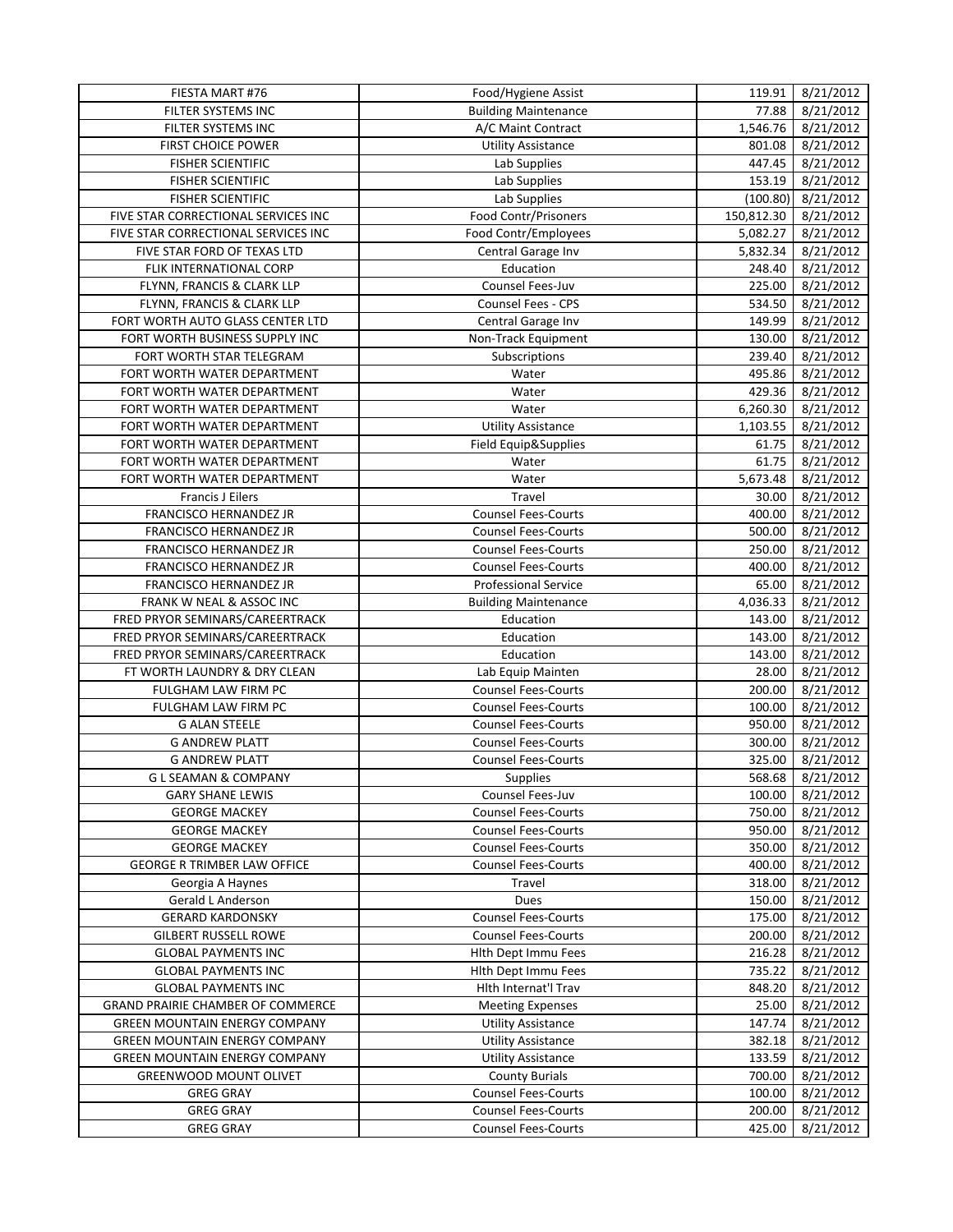| <b>GREYHOUND PACKAGE EXPRESS</b>     | Transportation              | 40.00     | 8/21/2012 |
|--------------------------------------|-----------------------------|-----------|-----------|
| <b>GT DISTRIBUTORS INC</b>           | Safety/Tact Supplies        | 80.56     | 8/21/2012 |
| <b>GULLIVER'S TRAVEL SERVICE INC</b> | Prepaid - Travel            | 617.20    | 8/21/2012 |
| <b>GW OUTFITTERS LP</b>              | <b>Supplies</b>             | 198.00    | 8/21/2012 |
| HALFMOON LLC                         | Education                   | 239.00    | 8/21/2012 |
| HALFMOON LLC                         | Education                   | 239.00    | 8/21/2012 |
| HALFMOON LLC                         | Education                   | 239.00    | 8/21/2012 |
| HAMIDA A ABDAL-KHALLAQ INC           | <b>Counsel Fees-Courts</b>  | 475.00    | 8/21/2012 |
| HAMIDA A ABDAL-KHALLAQ INC           | <b>Counsel Fees-Courts</b>  | 450.00    | 8/21/2012 |
| HAMIDA A ABDAL-KHALLAQ INC           | <b>Counsel Fees-Courts</b>  | 700.00    | 8/21/2012 |
| HANSON AGGREGATES CENTRAL INC        | Rock and Gravel             | 4,108.03  | 8/21/2012 |
| HAROLD V JOHNSON                     | <b>Counsel Fees-Courts</b>  | 700.00    | 8/21/2012 |
| HARRY HARRIS, III                    | <b>Counsel Fees-Courts</b>  | 400.00    | 8/21/2012 |
| HARRY HARRIS, III                    | <b>Counsel Fees-Courts</b>  | 100.00    | 8/21/2012 |
| HEATHER CHAVEZ                       | Clothing                    | 200.00    | 8/21/2012 |
| <b>HELBING'S MOBIL SERVICE</b>       | Central Garage Inv          | 173.50    | 8/21/2012 |
| <b>HELLO DIRECT</b>                  | <b>Supplies</b>             | 260.00    | 8/21/2012 |
| <b>HELLO DIRECT</b>                  | Supplies                    | 765.00    | 8/21/2012 |
| <b>HENRY SCHEIN</b>                  | <b>Medical Supplies</b>     | 151.61    | 8/21/2012 |
|                                      |                             |           |           |
| HERMAN BOSWELL INC                   | Rental Assistance           | 600.00    | 8/21/2012 |
| HERMAN BOSWELL INC                   | <b>Utility Assistance</b>   | 50.00     | 8/21/2012 |
| HIRED HANDS INC                      | Interpreter Fees            | 140.00    | 8/21/2012 |
| HOLLINGER & STEPHENS PLLC            | Counsel Fees-Probate        | 1,000.00  | 8/21/2012 |
| <b>HOLT COMPANY OF TEXAS</b>         | Parts and Supplies          | 44.61     | 8/21/2012 |
| <b>HORIZONS AT SUNRIDGE</b>          | <b>Rental Assistance</b>    | 580.00    | 8/21/2012 |
| <b>HOWARD COUNTY CLERK</b>           | Crim Crt Mental Comp        | 140.00    | 8/21/2012 |
| <b>IBM CORPORATION</b>               | Software Maintenance        | 30,286.00 | 8/21/2012 |
| INDUSTRIAL POWER ISUZU TRUCK         | Central Garage Inv          | 165.00    | 8/21/2012 |
| <b>IRINA DAVIS</b>                   | Clothing                    | 350.34    | 8/21/2012 |
| <b>IRVING HOLDINGS INC</b>           | Transportation              | 885.40    | 8/21/2012 |
| J A SEXAUER                          | <b>Building Maintenance</b> | 560.02    | 8/21/2012 |
| J H LADD                             | Investigative               | 978.62    | 8/21/2012 |
| J STEVEN BUSH                        | <b>Counsel Fees-Courts</b>  | 870.00    | 8/21/2012 |
| <b>J STEVEN BUSH</b>                 | <b>Counsel Fees-Courts</b>  | 275.00    | 8/21/2012 |
| <b>JACKSON GLASS</b>                 | <b>Professional Service</b> | 500.00    | 8/21/2012 |
| <b>JAMES D RENFORTH II</b>           | <b>Counsel Fees-Courts</b>  | 900.00    | 8/21/2012 |
| <b>JAMES MASEK</b>                   | <b>Counsel Fees-Juv</b>     | 550.00    | 8/21/2012 |
| <b>JAMES MASEK</b>                   | Counsel Fees - CPS          | 720.00    | 8/21/2012 |
| <b>JANA KAY BRAVO</b>                | <b>Professional Service</b> | 877.10    | 8/21/2012 |
| <b>JANA KAY BRAVO</b>                | Reporter's Records          | 128.00    | 8/21/2012 |
| JANET Z CAPUA CATERING LLC           | <b>Meeting Expenses</b>     | 234.70    | 8/21/2012 |
| <b>JANICE K MCMORAN</b>              | <b>Professional Service</b> | 175.40    | 8/21/2012 |
| JAY GILBERT CABALLERO                | <b>Counsel Fees-Courts</b>  | 760.00    | 8/21/2012 |
| JAY GILBERT CABALLERO                | <b>Counsel Fees-Courts</b>  | 235.00    | 8/21/2012 |
| <b>JEANIE MORRIS</b>                 | <b>Professional Service</b> | 877.10    | 8/21/2012 |
| JEFFERY DAVID BONCEK                 | <b>Counsel Fees-Courts</b>  | 500.00    | 8/21/2012 |
| JEFFREY S STEWART PC                 | <b>Counsel Fees-Courts</b>  | 325.00    | 8/21/2012 |
| JEFFREY S STEWART PC                 | <b>Counsel Fees-Courts</b>  | 200.00    | 8/21/2012 |
| JEFFREY S STEWART PC                 | <b>Counsel Fees-Courts</b>  | 600.00    | 8/21/2012 |
| <b>JEROME POTTER</b>                 | <b>Court Visitor</b>        | 163.73    | 8/21/2012 |
| JERRY WOOD                           | <b>Counsel Fees-Courts</b>  | 950.00    | 8/21/2012 |
| <b>JERRY WOOD</b>                    | <b>Counsel Fees-Courts</b>  | 600.00    | 8/21/2012 |
| JERRY WOOD                           | <b>Counsel Fees-Courts</b>  | 212.50    | 8/21/2012 |
| <b>JESUS NEVAREZ</b>                 | <b>Counsel Fees-Courts</b>  | 200.00    | 8/21/2012 |
| <b>JESUS NEVAREZ</b>                 | <b>Counsel Fees-Courts</b>  | 200.00    | 8/21/2012 |
| <b>JESUS NEVAREZ</b>                 | <b>Counsel Fees-Courts</b>  | 300.00    | 8/21/2012 |
| <b>JESUS NEVAREZ</b>                 | Counsel Fees - CPS          | 2,685.59  | 8/21/2012 |
| <b>JIM LANE</b>                      | <b>Counsel Fees-Courts</b>  | 600.00    | 8/21/2012 |
| <b>JIM LANE</b>                      | <b>Counsel Fees-Courts</b>  | 200.00    | 8/21/2012 |
| <b>JIM LANE</b>                      | <b>Counsel Fees-Courts</b>  | 275.00    | 8/21/2012 |
|                                      |                             |           |           |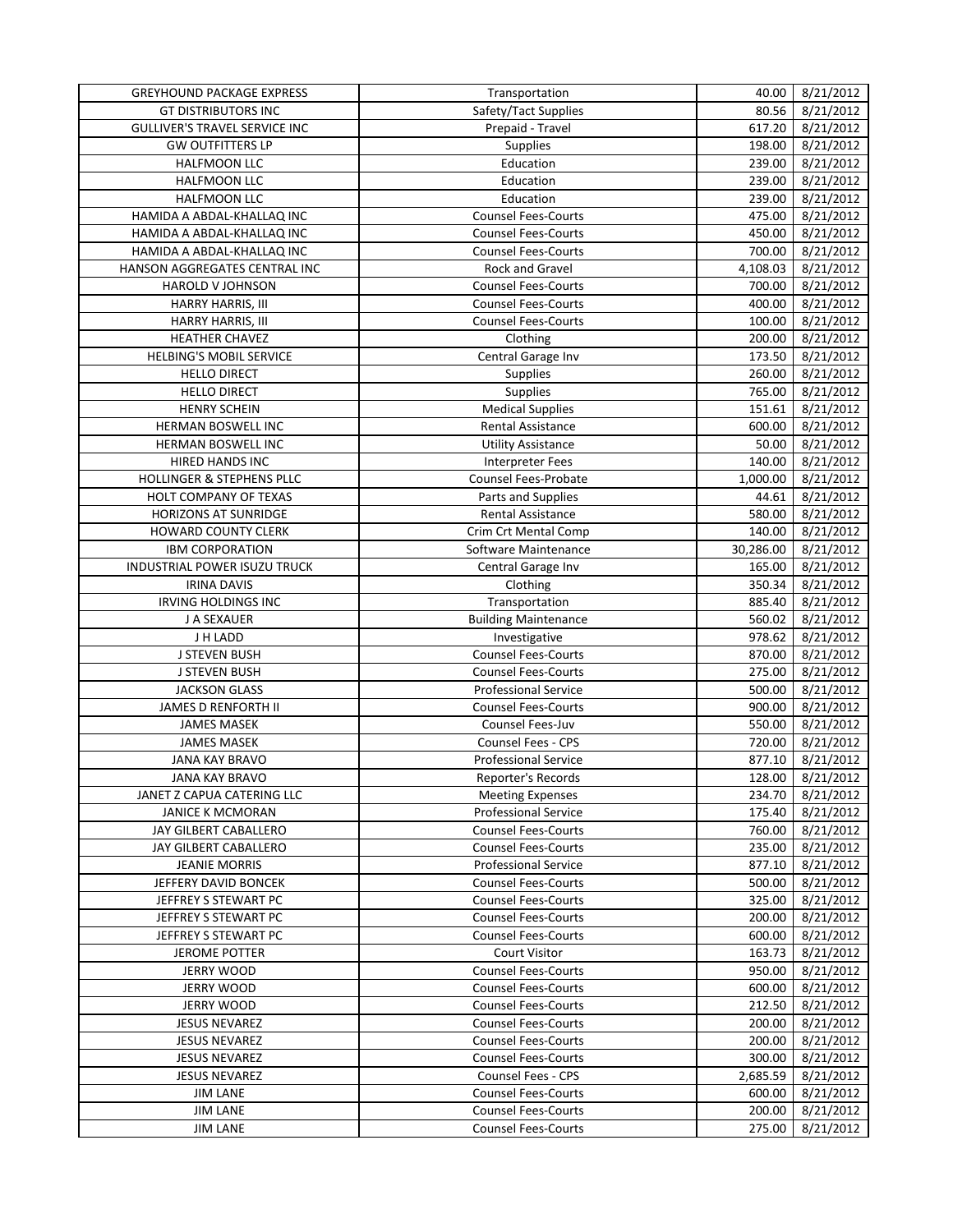| <b>JOETTA KEENE</b>               | <b>Counsel Fees-Courts</b>  | 500.00   | 8/21/2012 |
|-----------------------------------|-----------------------------|----------|-----------|
| <b>JOETTA KEENE</b>               | <b>Counsel Fees-Courts</b>  | 1,450.00 | 8/21/2012 |
| <b>JOETTA KEENE</b>               | <b>Counsel Fees-Courts</b>  | 250.00   | 8/21/2012 |
| <b>JOHN AVERY</b>                 | <b>Counsel Fees-Courts</b>  | 450.00   | 8/21/2012 |
| <b>JOHN AVERY</b>                 | <b>Counsel Fees-Courts</b>  | 500.00   | 8/21/2012 |
| <b>JOHN AVERY</b>                 | <b>Counsel Fees-Courts</b>  | 200.00   | 8/21/2012 |
| JOHN CARL BEATTY                  | <b>Counsel Fees-Courts</b>  | 1,050.00 | 8/21/2012 |
| JOHN CARL BEATTY                  | <b>Counsel Fees-Courts</b>  | 650.00   | 8/21/2012 |
| JOHN CARL BEATTY                  | <b>Counsel Fees-Courts</b>  | 500.00   | 8/21/2012 |
| JOHN CARL BEATTY                  | <b>Counsel Fees-Courts</b>  | 2,285.00 | 8/21/2012 |
| JOHN CARL BEATTY                  | <b>Counsel Fees-Courts</b>  | 250.00   | 8/21/2012 |
| JOHN CARL BEATTY                  | <b>Counsel Fees-Courts</b>  | 1,625.00 | 8/21/2012 |
| JOHN CARL BEATTY                  | Counsel Fees-Juv            | 100.00   | 8/21/2012 |
| <b>JOHN ECK</b>                   | <b>Counsel Fees - CPS</b>   | 1,120.00 | 8/21/2012 |
| <b>JOHN HARDING</b>               | <b>Counsel Fees-Courts</b>  | 950.00   | 8/21/2012 |
| <b>JOHN HARDING</b>               | <b>Counsel Fees-Courts</b>  | 1,500.00 | 8/21/2012 |
| <b>JOHN HARDING</b>               | <b>Counsel Fees-Courts</b>  | 1,250.00 | 8/21/2012 |
| <b>JOHN HARDING</b>               | <b>Counsel Fees-Courts</b>  | 150.00   | 8/21/2012 |
| <b>JOHN HARDING</b>               | <b>Counsel Fees-Courts</b>  | 200.00   |           |
|                                   |                             | 550.00   | 8/21/2012 |
| <b>JOHN HARDING</b>               | <b>Counsel Fees-Courts</b>  |          | 8/21/2012 |
| <b>JOHN LINEBARGER</b>            | <b>Counsel Fees-Courts</b>  | 700.00   | 8/21/2012 |
| <b>JOHN LINEBARGER</b>            | <b>Counsel Fees-Courts</b>  | 650.00   | 8/21/2012 |
| <b>JOHNSON &amp; JOHNSON</b>      | <b>Counsel Fees-Courts</b>  | 225.00   | 8/21/2012 |
| <b>JOHNSON &amp; JOHNSON</b>      | <b>Counsel Fees-Courts</b>  | 1,155.00 | 8/21/2012 |
| <b>JOHNSON &amp; JOHNSON</b>      | <b>Litigation Expense</b>   | 6.00     | 8/21/2012 |
| <b>JONATHAN SIMPSON</b>           | <b>Counsel Fees-Courts</b>  | 300.00   | 8/21/2012 |
| JPMORGAN CHASE BANK NA            | Volunteer Program           | 93.50    | 8/21/2012 |
| JPMORGAN CHASE BANK NA            | Central Garage Inv          | 22.49    | 8/21/2012 |
| JPMORGAN CHASE BANK NA            | Clothing                    | 574.92   | 8/21/2012 |
| JPMORGAN CHASE BANK NA            | Parts and Supplies          | 417.75   | 8/21/2012 |
| JPMORGAN CHASE BANK NA            | <b>Building Maintenance</b> | 15.95    | 8/21/2012 |
| JPMORGAN CHASE BANK NA            | Landscaping Expense         | 70.30    | 8/21/2012 |
| JPMORGAN CHASE BANK NA            | Education                   | (315.00) | 8/21/2012 |
| <b>JUDITH VAN HOOF</b>            | Counsel Fees-Juv            | 1,100.00 | 8/21/2012 |
| JULIE JACOBSON                    | <b>Counsel Fees - CPS</b>   | 1,015.00 | 8/21/2012 |
| JURIS PUBLISHING INC              | Law Books                   | 20.00    | 8/21/2012 |
| JUST ENERGY TEXAS I CORP          | <b>Utility Assistance</b>   | 268.37   | 8/21/2012 |
| <b>JUSTICE &amp; WHITE PLLC</b>   | <b>Counsel Fees-Courts</b>  | 100.00   | 8/21/2012 |
| K C MAXWELL PLLC ATTORNEYS AT LAW | Counsel Fees-Juv            | 200.00   | 8/21/2012 |
| <b>KARA CARRERAS</b>              | <b>Counsel Fees-Courts</b>  | 550.00   | 8/21/2012 |
| <b>KARA CARRERAS</b>              | <b>Counsel Fees-Courts</b>  | 800.00   | 8/21/2012 |
| KARA TOMLINSON                    | Clothing                    | 200.00   | 8/21/2012 |
| Karen C Miller                    | Prepaid - Travel            | 110.00   | 8/21/2012 |
| <b>KARMEN JOHNSON</b>             | Counsel Fees - CPS          | 100.00   | 8/21/2012 |
| <b>KARMEN JOHNSON</b>             | Counsel Fees - CPS          | 900.00   | 8/21/2012 |
| KATHLEEN JEANNE MEGONIGAL         | Counsel Fees - CPS          | 100.00   | 8/21/2012 |
| <b>KATHRYN CRAVEN</b>             | <b>Counsel Fees - CPS</b>   | 100.00   | 8/21/2012 |
| KATHY A LOWTHORP                  | <b>Counsel Fees-Courts</b>  | 300.00   | 8/21/2012 |
| <b>KATTEN &amp; BENSON</b>        | Counsel Fees-Probate        | 1,000.00 | 8/21/2012 |
| KEARNEY/WYNN ATTORNEYS AT LAW     | <b>Counsel Fees-Courts</b>  | 200.00   | 8/21/2012 |
| <b>KEITH MCKAY</b>                | <b>Counsel Fees-Courts</b>  | 1,050.00 | 8/21/2012 |
| <b>KEITH MCKAY</b>                | <b>Counsel Fees-Courts</b>  | 100.00   | 8/21/2012 |
| <b>KEITH MCKAY</b>                | <b>Counsel Fees-Courts</b>  | 100.00   | 8/21/2012 |
| KELLY R GOODNESS PHD              | Psych Exam/Testimony        | 477.50   | 8/21/2012 |
| KELLY R GOODNESS PHD              | Psych Exam/Testimony        | 450.00   | 8/21/2012 |
| KELLY R GOODNESS PHD              | Psych Exam/Testimony        | 500.00   | 8/21/2012 |
| <b>KENNETH CUTRER</b>             | <b>Counsel Fees-Courts</b>  | 550.00   | 8/21/2012 |
| <b>KENNETH CUTRER</b>             | <b>Counsel Fees-Courts</b>  | 100.00   | 8/21/2012 |
| KENNETH R GORDON PC               | <b>Counsel Fees-Courts</b>  | 400.00   | 8/21/2012 |
| <b>KENNETH R GORDON PC</b>        | <b>Counsel Fees-Courts</b>  | 1,500.00 |           |
|                                   |                             |          | 8/21/2012 |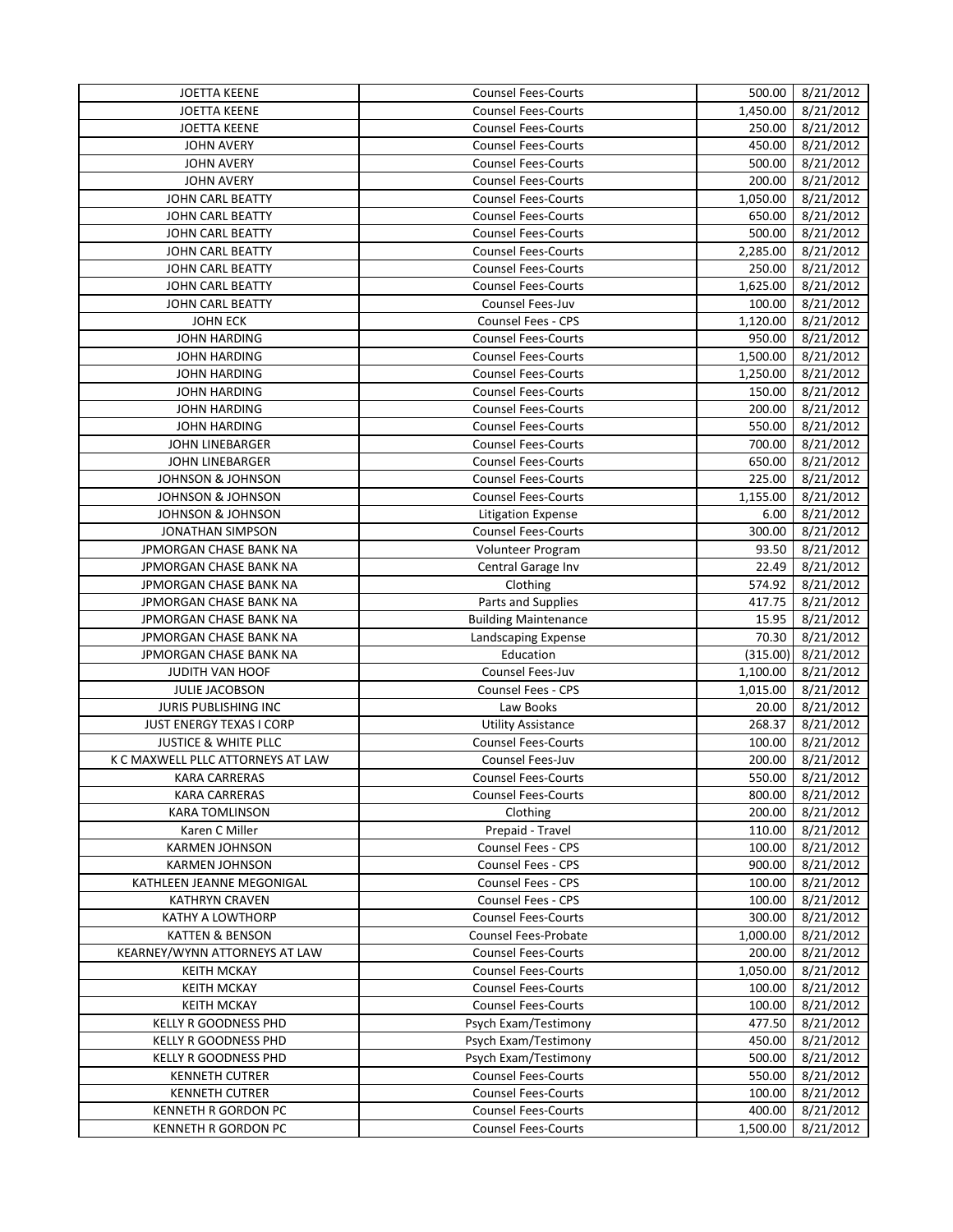| <b>KENNETH W MULLEN</b>             | <b>Counsel Fees-Courts</b>  | 400.00   | 8/21/2012 |
|-------------------------------------|-----------------------------|----------|-----------|
| <b>KERRY OWENS</b>                  | Counsel Fees - CPS          | 100.00   | 8/21/2012 |
| KILPATRICK INSURANCE AGNCY          | <b>Bonds</b>                | 71.00    | 8/21/2012 |
| KIM & ANDREWS, ATTORNEYS AT LAW LLP | <b>Counsel Fees-Courts</b>  | 700.00   | 8/21/2012 |
| KIM & ANDREWS, ATTORNEYS AT LAW LLP | <b>Counsel Fees-Courts</b>  | 700.00   | 8/21/2012 |
| KIM & ANDREWS, ATTORNEYS AT LAW LLP | <b>Litigation Expense</b>   | 28.00    | 8/21/2012 |
| KIMBERLY A CHERRY                   | <b>Reporter's Records</b>   | 273.40   | 8/21/2012 |
| KIMBERLY BUTLER                     | Counsel Fees - CPS          | 100.00   | 8/21/2012 |
| KING'S LAND APARTMENTS LLC          | <b>Rental Assistance</b>    | 595.00   | 8/21/2012 |
| <b>KOBBY T WARREN</b>               | <b>Counsel Fees-Courts</b>  | 300.00   | 8/21/2012 |
| <b>KOBBY T WARREN</b>               | <b>Counsel Fees-Courts</b>  | 300.00   | 8/21/2012 |
| KONICA MINOLTA BUSINESS SOLUTIONS   | <b>Equipment Maint</b>      | 8.09     | 8/21/2012 |
| KONICA MINOLTA BUSINESS SOLUTIONS   | <b>Equipment Maint</b>      | 5.95     | 8/21/2012 |
| KONICA MINOLTA BUSINESS SOLUTIONS   | Supplies                    | 28.70    | 8/21/2012 |
| KONICA MINOLTA BUSINESS SOLUTIONS   | <b>Equipment Maint</b>      | 93.50    | 8/21/2012 |
| KONICA MINOLTA BUSINESS SOLUTIONS   | <b>Equipment Maint</b>      | 93.50    | 8/21/2012 |
| KONICA MINOLTA BUSINESS SOLUTIONS   | <b>Equipment Maint</b>      | 93.50    | 8/21/2012 |
| KONICA MINOLTA BUSINESS SOLUTIONS   |                             | 7.02     |           |
|                                     | <b>Equipment Maint</b>      |          | 8/21/2012 |
| KONICA MINOLTA BUSINESS SOLUTIONS   | <b>Equipment Maint</b>      | 50.59    | 8/21/2012 |
| <b>KRISTINA WEST</b>                | <b>Counsel Fees - CPS</b>   | 62.50    | 8/21/2012 |
| <b>KRISTINA WEST</b>                | <b>Counsel Fees-Probate</b> | 400.00   | 8/21/2012 |
| <b>KSM EXCHANGE LLC</b>             | Parts and Supplies          | 148.64   | 8/21/2012 |
| <b>KSM EXCHANGE LLC</b>             | Parts and Supplies          | 219.08   | 8/21/2012 |
| <b>KYLE EKKER</b>                   | <b>Witness Travel</b>       | 96.37    | 8/21/2012 |
| LANGUAGE LINE SERVICES INC          | <b>Interpreter Fees</b>     | 151.70   | 8/21/2012 |
| <b>LARRY E REED</b>                 | <b>Counsel Fees-Courts</b>  | 300.00   | 8/21/2012 |
| LASERLINK INTERNATIONAL INC         | <b>Computer Supplies</b>    | 241.00   | 8/21/2012 |
| LASERLINK INTERNATIONAL INC         | Sheriff Inventory           | 147.00   | 8/21/2012 |
| LASERLINK INTERNATIONAL INC         | Sheriff Inventory           | 270.00   | 8/21/2012 |
| LASERLINK INTERNATIONAL INC         | Supplies                    | 311.88   | 8/21/2012 |
| LASERLINK INTERNATIONAL INC         | Supplies                    | 52.00    | 8/21/2012 |
| LASERLINK INTERNATIONAL INC         | Supplies                    | 603.70   | 8/21/2012 |
| LASERLINK INTERNATIONAL INC         | <b>Supplies</b>             | 147.00   | 8/21/2012 |
| LASERLINK INTERNATIONAL INC         | Supplies                    | 299.75   | 8/21/2012 |
| LASERLINK INTERNATIONAL INC         | Supplies                    | 299.75   | 8/21/2012 |
| LASERLINK INTERNATIONAL INC         | Supplies                    | 299.75   | 8/21/2012 |
| LASERLINK INTERNATIONAL INC         | Supplies                    | 719.40   | 8/21/2012 |
| LASERLINK INTERNATIONAL INC         | Supplies                    | 468.00   | 8/21/2012 |
| <b>LASERLINK INTERNATIONAL INC</b>  | <b>Computer Supplies</b>    | 1,288.25 | 8/21/2012 |
| LASERLINK INTERNATIONAL INC         | <b>Computer Supplies</b>    | 623.90   | 8/21/2012 |
| LASERLINK INTERNATIONAL INC         | <b>Computer Supplies</b>    | 208.00   | 8/21/2012 |
| LASERLINK INTERNATIONAL INC         | <b>Computer Supplies</b>    | 356.00   | 8/21/2012 |
| LAST GROUP ENTERPRISES INC          | Sheriff Inventory           | 1,302.00 | 8/21/2012 |
| LATEPH ADENIJI                      | <b>Counsel Fees-Courts</b>  | 565.00   | 8/21/2012 |
| LAW OFFICE EDWARD E CASTILLO PLLC   | <b>Counsel Fees-Courts</b>  | 350.00   | 8/21/2012 |
| LAW OFFICE EDWARD E CASTILLO PLLC   | <b>Counsel Fees-Courts</b>  | 500.00   | 8/21/2012 |
| LAW OFFICE EDWARD E CASTILLO PLLC   | <b>Counsel Fees-Courts</b>  | 1,100.00 | 8/21/2012 |
| LAW OFFICE EDWARD E CASTILLO PLLC   | Counsel Fees-Juv            | 200.00   | 8/21/2012 |
| LAW OFFICE OF BRADLEY L CLARK PC    | <b>Counsel Fees-Courts</b>  | 1,400.00 | 8/21/2012 |
| LAW OFFICE OF BRADLEY L CLARK PC    | <b>Counsel Fees-Courts</b>  | 2,900.00 | 8/21/2012 |
| LAW OFFICE OF BRADLEY L CLARK PC    | <b>Counsel Fees-Courts</b>  | 2,800.00 | 8/21/2012 |
| LAW OFFICE OF BRADLEY L CLARK PC    | <b>Counsel Fees-Courts</b>  | 600.00   | 8/21/2012 |
| LAW OFFICE OF BRADLEY L CLARK PC    | <b>Counsel Fees-Courts</b>  | 2,100.00 | 8/21/2012 |
| LAW OFFICE OF BRADLEY L CLARK PC    | <b>Counsel Fees-Courts</b>  | 200.00   | 8/21/2012 |
| LAW OFFICE OF BRADLEY L CLARK PC    | <b>Counsel Fees-Courts</b>  | 2,450.00 | 8/21/2012 |
| LAW OFFICE OF BRADLEY L CLARK PC    | <b>Counsel Fees-Courts</b>  | 1,700.00 | 8/21/2012 |
| LAW OFFICE OF BRADLEY L CLARK PC    | Counsel Fees - CPS          | 100.00   | 8/21/2012 |
| LAW OFFICE OF GANOZA & RODRIGUEZ    | Counsel Fees - CPS          | 300.00   | 8/21/2012 |
| LAW OFFICE OF HARMONY M SCHUERMAN P | <b>Counsel Fees-Courts</b>  | 600.00   | 8/21/2012 |
| LAW OFFICE OF HARMONY M SCHUERMAN P | <b>Counsel Fees-Courts</b>  | 200.00   | 8/21/2012 |
|                                     |                             |          |           |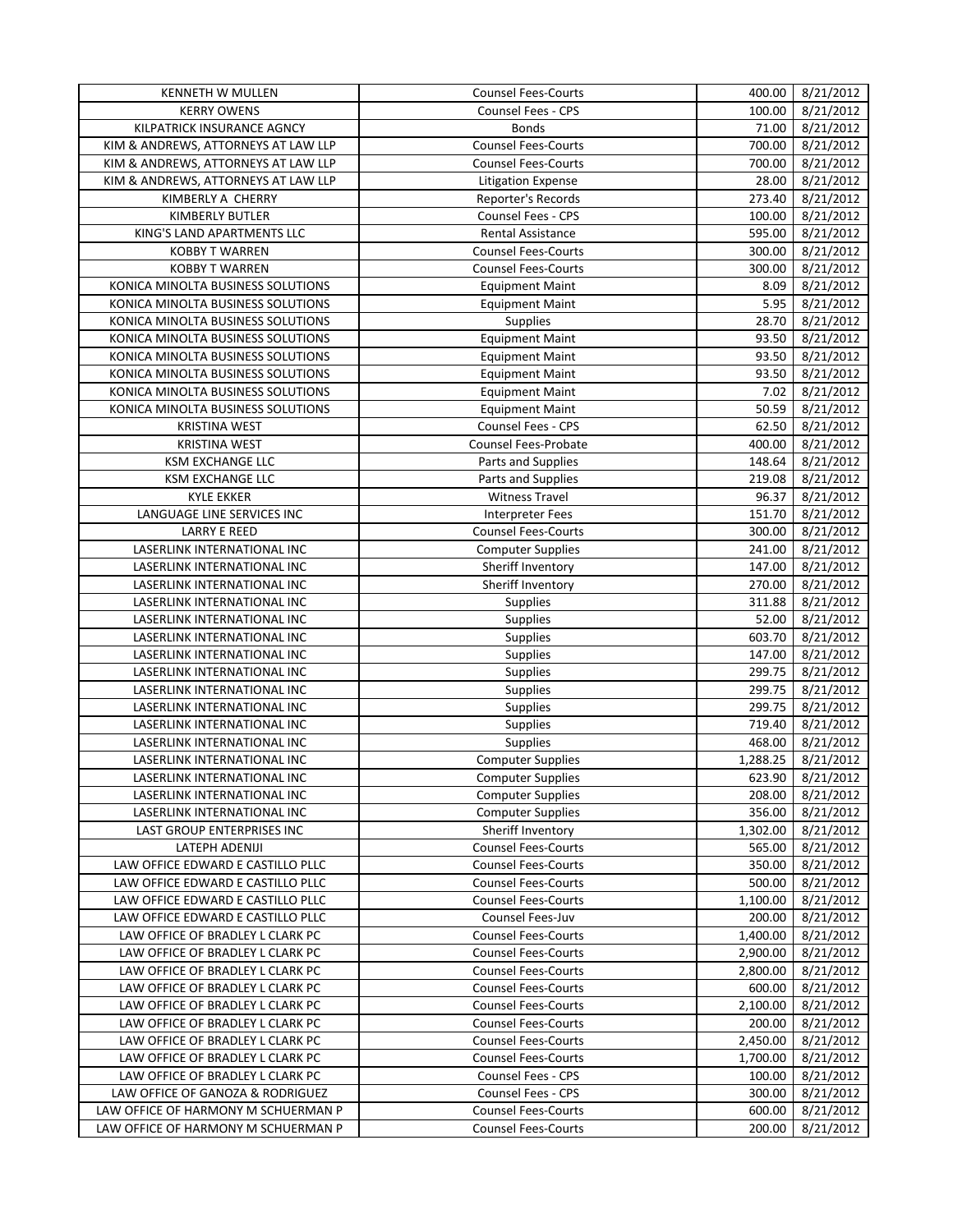| LAW OFFICE OF HARMONY M SCHUERMAN P | <b>Counsel Fees-Courts</b>  | 100.00    | 8/21/2012 |
|-------------------------------------|-----------------------------|-----------|-----------|
| LAW OFFICE OF KEE A ABLES PC        | Counsel Fees-Juv            | 300.00    | 8/21/2012 |
| LAW OFFICE OF KEE A ABLES PC        | <b>Counsel Fees - CPS</b>   | 962.50    | 8/21/2012 |
| LAW OFFICE OF RENEE MARKS           | <b>Counsel Fees-Courts</b>  | 400.00    | 8/21/2012 |
| LAW OFFICE OF THOMAS W MCKENZIE     | <b>Counsel Fees - CPS</b>   | 1,361.00  | 8/21/2012 |
| LAW OFFICE OF TIM CHOY              | <b>Counsel Fees-Courts</b>  | 275.00    | 8/21/2012 |
| LAW OFFICES OF NICHOLAS R SMITH PC  | <b>Counsel Fees-Probate</b> | 417.38    | 8/21/2012 |
| LEIGH ANN SCHENK                    | Counsel Fees - CPS          | 2,927.40  | 8/21/2012 |
| LEIGH ANN WIGGINS                   | Clothing                    | 178.20    | 8/21/2012 |
| <b>LEIGH DAVIS</b>                  | <b>Counsel Fees-Courts</b>  | 125.00    | 8/21/2012 |
| LENA POPE HOME INC                  | <b>Professional Service</b> | 780.00    | 8/21/2012 |
| LENA POPE HOME INC                  | <b>Professional Service</b> | 2,014.80  | 8/21/2012 |
| LEON REED JR                        | <b>Counsel Fees-Courts</b>  | 1,000.00  | 8/21/2012 |
| LESLIE J BURGOYNE                   | <b>Counsel Fees - CPS</b>   | 1,027.50  | 8/21/2012 |
| <b>LESLIE JOHNS</b>                 | <b>Counsel Fees-Courts</b>  | 150.00    | 8/21/2012 |
| <b>LESTER K REED</b>                | <b>Counsel Fees - CPS</b>   | 100.00    | 8/21/2012 |
| <b>LEX JOHNSTON</b>                 | <b>Counsel Fees-Courts</b>  | 300.00    | 8/21/2012 |
| <b>LEX JOHNSTON</b>                 | <b>Counsel Fees-Courts</b>  | 1,650.00  | 8/21/2012 |
| LEXISNEXIS                          | <b>Professional Service</b> | 1,275.00  | 8/21/2012 |
| LEXISNEXIS                          | On-Line Service             | 293.00    | 8/21/2012 |
| LEXISNEXIS                          | On-Line Service             | 1.170.47  | 8/21/2012 |
| LEXISNEXIS RISK DATA MANAGEMENT INC | Subscriptions               | 95.60     | 8/21/2012 |
| LHOIST NORTH AMERICA                | <b>Base Stab Materials</b>  | 5,916.55  | 8/21/2012 |
| LIFE TECHNOLOGIES CORPORATION       | Lab Equip Mainten           | 13,162.92 | 8/21/2012 |
| <b>LILLIAN TEAL</b>                 | Clothing                    | 117.99    | 8/21/2012 |
| <b>LINDA GREEN</b>                  | Clothing                    | 475.00    | 8/21/2012 |
| LINDEN & ASSOCIATES, P.C.           | Counsel Fees-Probate        | 2,200.00  | 8/21/2012 |
| <b>LISA HOOBLER</b>                 | <b>Counsel Fees-Courts</b>  | 550.00    | 8/21/2012 |
| <b>LISA HOOBLER</b>                 | <b>Counsel Fees-Courts</b>  | 290.00    | 8/21/2012 |
| LISA MULLEN                         | <b>Counsel Fees-Courts</b>  | 200.00    | 8/21/2012 |
| LISA MULLEN                         | <b>Counsel Fees-Courts</b>  | 350.00    | 8/21/2012 |
| <b>LISA STRANGE</b>                 | Clothing                    | 225.00    | 8/21/2012 |
| LOCK TIGHT SECURITY INC             | Supplies                    | 29.25     | 8/21/2012 |
| LOCK TIGHT SECURITY INC             | Supplies                    | 33.75     | 8/21/2012 |
| LOCK TIGHT SECURITY INC             | Supplies                    | 86.75     | 8/21/2012 |
| LOCK TIGHT SECURITY INC             | Supplies                    | 20.00     | 8/21/2012 |
| LOCK TIGHT SECURITY INC             | Supplies                    | 24.00     | 8/21/2012 |
| LOCK TIGHT SECURITY INC             | <b>Building Maintenance</b> | 62.00     | 8/21/2012 |
| LOCK TIGHT SECURITY INC             | <b>Building Maintenance</b> | 1,489.73  | 8/21/2012 |
| LOCK TIGHT SECURITY INC             | <b>Building Maintenance</b> | 157.75    | 8/21/2012 |
| LOWE'S                              | <b>Supplies</b>             | 44.98     | 8/21/2012 |
| LOWE'S                              | Support Serv Supply         | 85.80     | 8/21/2012 |
| LOWE'S                              | <b>Building Maintenance</b> | 189.73    | 8/21/2012 |
| LOWE'S                              | <b>Building Maintenance</b> | 245.67    | 8/21/2012 |
| LOWE'S                              | A/C Maint Contract          | 399.00    | 8/21/2012 |
| LOWE'S                              | Parts and Supplies          | 21.98     | 8/21/2012 |
| LOWE'S                              | Parts and Supplies          | 604.80    | 8/21/2012 |
| LOWE'S                              | Field Equip&Supplies        | 43.68     | 8/21/2012 |
| LOWE'S                              | Field Equip&Supplies        | 55.91     | 8/21/2012 |
| LOWE'S                              | Field Equip&Supplies        | 44.70     | 8/21/2012 |
| LOWE'S                              | <b>Small Tools</b>          | 301.00    | 8/21/2012 |
| LOWE'S                              | <b>Cement and Concrete</b>  | 145.32    | 8/21/2012 |
| LOWE'S                              | <b>Building Maintenance</b> | 152.80    | 8/21/2012 |
| LYNDA S TARWATER                    | <b>Counsel Fees-Courts</b>  | 665.60    | 8/21/2012 |
| LYNN KELLY LAW FIRM PC              | Counsel Fees-Probate        | 250.00    | 8/21/2012 |
| M MONIQUE WALTERS                   | Counsel Fees-Juv            | 200.00    | 8/21/2012 |
| M MONIQUE WALTERS                   | Counsel Fees - CPS          | 100.00    | 8/21/2012 |
| M SUZANNE FROSSARD PC               | Counsel Fees-Juv            | 100.00    | 8/21/2012 |
| M TRENT LOFTIN                      | <b>Counsel Fees-Courts</b>  | 100.00    | 8/21/2012 |
| MAMIE BUSH JOHNSON                  | <b>Counsel Fees-Courts</b>  | 250.00    | 8/21/2012 |
|                                     |                             |           |           |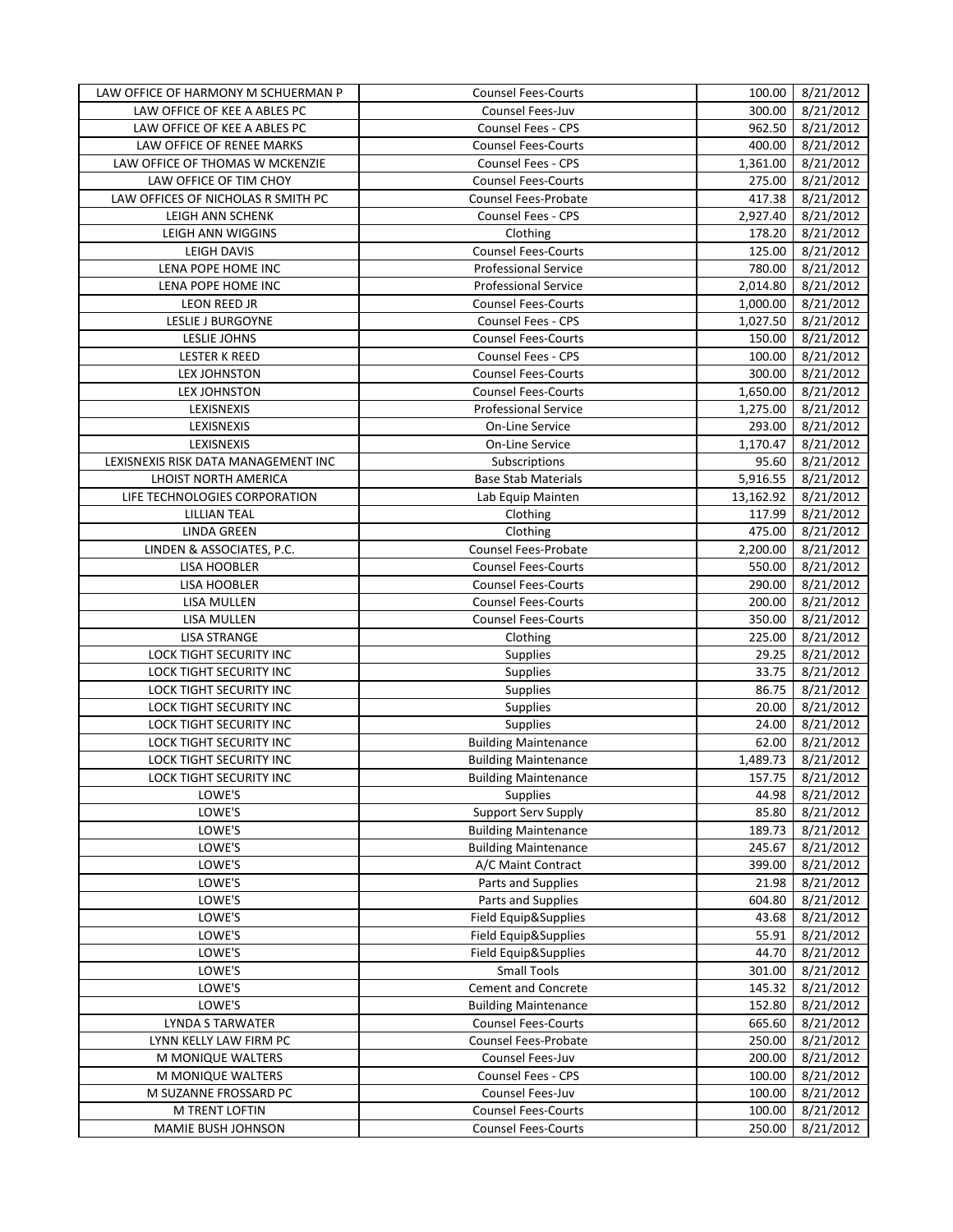| MAMIE BUSH JOHNSON                      | <b>Counsel Fees-Courts</b>  | 300.00   | 8/21/2012 |
|-----------------------------------------|-----------------------------|----------|-----------|
| MAMIE BUSH JOHNSON                      | <b>Counsel Fees-Courts</b>  | 100.00   | 8/21/2012 |
| <b>MARCUSE AND SON</b>                  | <b>Building Maintenance</b> | 778.00   | 8/21/2012 |
| MARGARITA DE LA TORRE                   | Relative Assistance         | 900.00   | 8/21/2012 |
| MARK D SCOTT & ASSOCIATES PLLC          | <b>Counsel Fees-Courts</b>  | 206.25   | 8/21/2012 |
| MARK D SCOTT & ASSOCIATES PLLC          | <b>Counsel Fees-Courts</b>  | 575.00   | 8/21/2012 |
| MARK D SCOTT & ASSOCIATES PLLC          | <b>Counsel Fees-Courts</b>  | 475.00   | 8/21/2012 |
| MARK D SCOTT & ASSOCIATES PLLC          | <b>Counsel Fees-Courts</b>  | 900.00   | 8/21/2012 |
| MARK D SCOTT & ASSOCIATES PLLC          | <b>Counsel Fees-Courts</b>  | 250.00   | 8/21/2012 |
| MARK D SCOTT & ASSOCIATES PLLC          | <b>Counsel Fees-Courts</b>  | 775.00   | 8/21/2012 |
| MARK D SCOTT & ASSOCIATES PLLC          | <b>Counsel Fees-Courts</b>  | 100.00   | 8/21/2012 |
| MARK D SCOTT & ASSOCIATES PLLC          | <b>Counsel Fees-Courts</b>  | 200.00   | 8/21/2012 |
| <b>MARK ROSTEET</b>                     | <b>Counsel Fees-Courts</b>  | 200.00   | 8/21/2012 |
| <b>MARK ROSTEET</b>                     | <b>Counsel Fees-Courts</b>  | 400.00   | 8/21/2012 |
| <b>MARK ROSTEET</b>                     | <b>Counsel Fees-Courts</b>  | 250.00   | 8/21/2012 |
| <b>MARTIN PRODUCT SALES LLC</b>         | Asphalt-Liquid              | 1,634.60 | 8/21/2012 |
| MARY A CONNELL                          | <b>Medical Exams</b>        | 225.00   | 8/21/2012 |
| <b>MARY A CONNELL</b>                   | Psych Exam/Testimony        | 2,925.00 | 8/21/2012 |
| <b>MARY R THOMSEN</b>                   | Counsel Fees - CPS          | 100.00   | 8/21/2012 |
| <b>MATTHEW BENDER &amp; COMPANY INC</b> | Law Books                   | 283.44   | 8/21/2012 |
| Matthew D Weaver                        | Travel                      | 47.10    | 8/21/2012 |
| MCDOWELL PROPERTIES/BERNARD ALLISON     | <b>Rental Assistance</b>    | 563.00   | 8/21/2012 |
| MCDOWELL PROPERTIES/BERNARD ALLISON     |                             | 58.24    |           |
|                                         | <b>Utility Assistance</b>   |          | 8/21/2012 |
| MCQUAY INTERNATIONAL                    | A/C Maint Contract          | 1,172.25 | 8/21/2012 |
| <b>MEDINA &amp; MEDINA INC</b>          | Central Garage Inv          | 192.00   | 8/21/2012 |
| MEDINA & MEDINA INC                     | Parts and Supplies          | 12.50    | 8/21/2012 |
| MEDLINE INDUSTRIES INC                  | Medical Supplies            | 230.82   | 8/21/2012 |
| MELISSA L HAMRICK                       | <b>Counsel Fees-Courts</b>  | 275.00   | 8/21/2012 |
| MEMBER'S BUILDING MAINTENANCE LTD       | <b>Custodian Services</b>   | 2,469.75 | 8/21/2012 |
| MEMBER'S BUILDING MAINTENANCE LTD       | <b>Custodian Services</b>   | 163.50   | 8/21/2012 |
| MEMBER'S BUILDING MAINTENANCE LTD       | <b>Custodian Services</b>   | 1,619.50 | 8/21/2012 |
| MEMBER'S BUILDING MAINTENANCE LTD       | <b>Custodian Services</b>   | 252.54   | 8/21/2012 |
| <b>MERRY LAUREEN MOORE</b>              | Counsel Fees-Probate        | 2,200.00 | 8/21/2012 |
| METROPLEX SERVICE WELDING               | Lab Equip Mainten           | 427.18   | 8/21/2012 |
| MHMR OF TARRANT COUNTY                  | <b>Professional Service</b> | 3,200.00 | 8/21/2012 |
| MICHAEL BERGER                          | Cnsl Fees-Juv Det&Tr        | 1,230.00 | 8/21/2012 |
| MICHAEL DEEGAN                          | <b>Counsel Fees-Courts</b>  | 300.00   | 8/21/2012 |
| MICHAEL DEEGAN                          | <b>Counsel Fees-Courts</b>  | 250.00   | 8/21/2012 |
| MICHAEL DEEGAN                          | <b>Counsel Fees-Courts</b>  | 500.00   | 8/21/2012 |
| MICHAEL DEEGAN                          | <b>Counsel Fees-Courts</b>  | 175.00   | 8/21/2012 |
| MICHAEL EARHART                         | <b>Building Maintenance</b> | 887.36   | 8/21/2012 |
| MINICK LAW PC                           | <b>Counsel Fees-Courts</b>  | 550.00   | 8/21/2012 |
| MINICK LAW PC                           | <b>Counsel Fees-Courts</b>  | 725.00   | 8/21/2012 |
| MONTGOMERY COUNTY                       | Crim Crt Mental Comp        | 475.00   | 8/21/2012 |
| MORRIS-BATES MORTUARY                   | <b>County Burials</b>       | 1,400.00 | 8/21/2012 |
| Mr Billy D Mills                        | Education                   | 1,360.49 | 8/21/2012 |
| Mr Bradley S Gatewood                   | Transportation              | 31.40    | 8/21/2012 |
| Mr Daryl R Coffey                       | Education                   | 295.26   | 8/21/2012 |
| Mr David M Curl                         | Postage                     | 25.15    | 8/21/2012 |
| Mr Dee B Anderson                       | Travel                      | 1,566.15 | 8/21/2012 |
| Mr James G Shugart                      | Travel                      | 36.00    | 8/21/2012 |
| Mr Jerome S Hennigan                    | Education                   | 1,036.22 | 8/21/2012 |
| Mr Michael D White                      | Transportation              | 18.25    | 8/21/2012 |
| Mr Robert A Knowles                     | Travel                      | 19.49    | 8/21/2012 |
| Mr Robert K Gill                        | Education                   | 168.51   | 8/21/2012 |
| Mr W Mark Fondren                       | Education                   | 687.32   | 8/21/2012 |
| Mr William W Harris                     | Education                   | 1,228.60 | 8/21/2012 |
| Ms Christina S Glenn                    | Education                   | 273.60   | 8/21/2012 |
| Ms Christina S Glenn                    | Education                   | 1,368.00 | 8/21/2012 |
| Ms Christina S Glenn                    | Education                   | 273.60   | 8/21/2012 |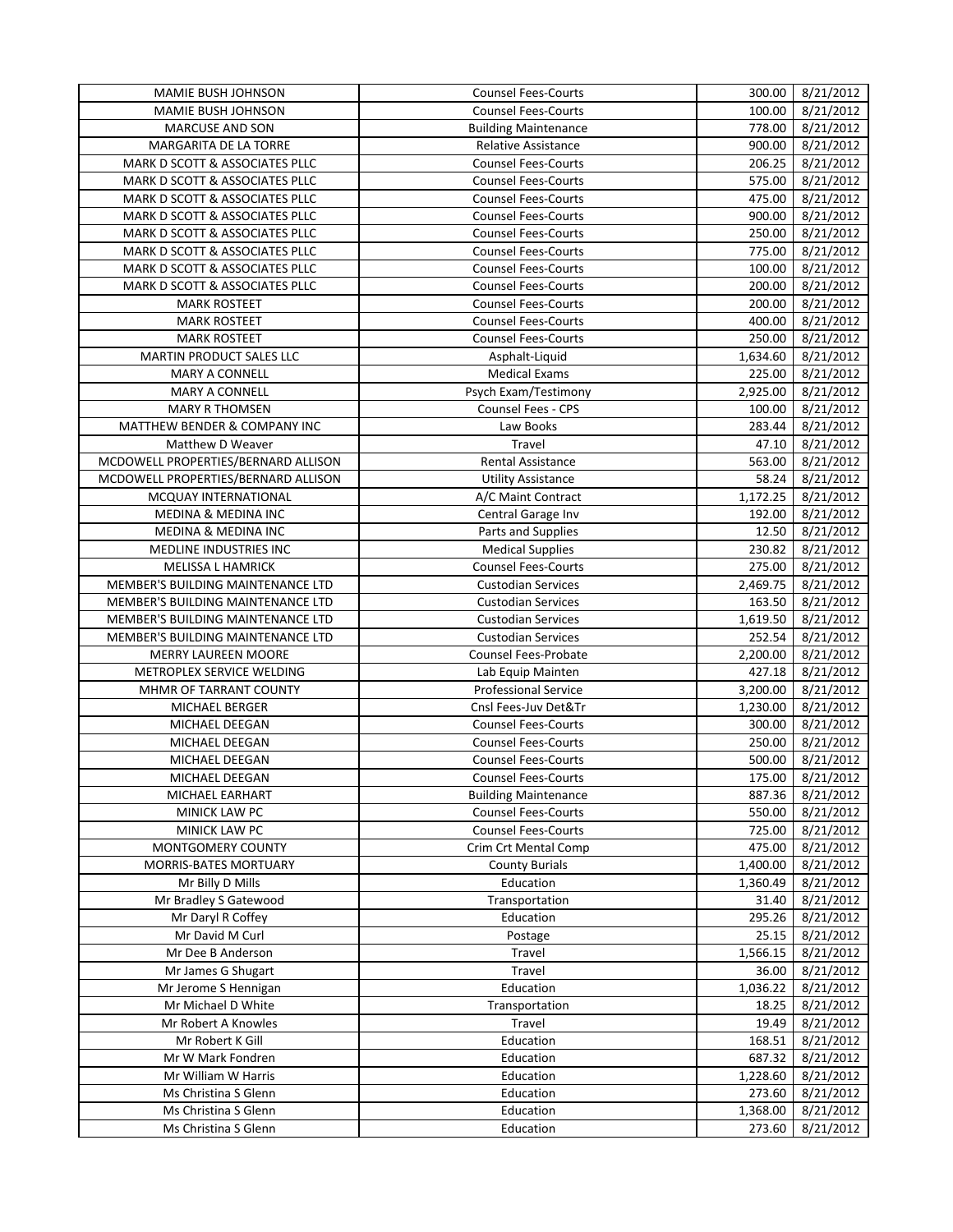| Ms Christina S Glenn                       | Education                                | 547.20    | 8/21/2012 |
|--------------------------------------------|------------------------------------------|-----------|-----------|
| Ms Christina S Glenn                       | Education                                | 820.80    | 8/21/2012 |
| Ms Dana Tarter                             | <b>Meeting Expenses</b>                  | 68.92     | 8/21/2012 |
| Ms G Elaine Brown                          | Travel                                   | 10.00     | 8/21/2012 |
| Ms Judith G Wells                          | Education                                | 980.58    | 8/21/2012 |
| Ms Lydia A Villamil                        | <b>Supplies</b>                          | 6.00      | 8/21/2012 |
| Ms Marquetta E Westmoreland                | Mileage Allowance                        | 184.26    | 8/21/2012 |
| Ms Marquetta E Westmoreland                | Travel                                   | 30.00     | 8/21/2012 |
| Ms Molly S Jones                           | Education                                | 734.38    | 8/21/2012 |
| Ms Roberta L O'Hara                        | Education                                | 98.00     | 8/21/2012 |
| MSC INDUSTRIAL SUPPLY CO                   | Parts and Supplies                       | 28.80     | 8/21/2012 |
| <b>NANCY GORDON</b>                        | <b>Counsel Fees - CPS</b>                | 100.00    | 8/21/2012 |
| <b>NANCY STANLEY</b>                       | <b>Meeting Expenses</b>                  | 34.64     | 8/21/2012 |
| NATIONAL 4-H COUNCIL/SUPPLY SERVICE        | <b>Educational Material</b>              | 240.00    | 8/21/2012 |
| NATIONAL 4-H COUNCIL/SUPPLY SERVICE        | <b>Educational Material</b>              | 132.98    | 8/21/2012 |
| NATIONAL FLUID POWER INSTITUTE             | Education                                | 1,095.00  | 8/21/2012 |
|                                            | <b>Counsel Fees-Courts</b>               | 450.00    |           |
| NAVID ALBAND                               |                                          |           | 8/21/2012 |
| NEC CORPORATION OF AMERICA                 | Software Maintenance                     | 96,797.99 | 8/21/2012 |
| NEC CORPORATION OF AMERICA                 | Software Maintenance                     | 16,047.15 | 8/21/2012 |
| NELON LAW GROUP PLLC                       | <b>Counsel Fees-Courts</b>               | 1,900.00  | 8/21/2012 |
| NELON LAW GROUP PLLC                       | <b>Counsel Fees-Courts</b>               | 750.00    | 8/21/2012 |
| NEW HORIZONS RANCH                         | Clothing                                 | 225.00    | 8/21/2012 |
| NICHOLAS GREGORY DAVIS                     | <b>Counsel Fees-Courts</b>               | 200.00    | 8/21/2012 |
| NIPPON CARBIDE INDUSTRIES INC              | Sign Shop Inventory                      | 356.25    | 8/21/2012 |
| NIZAM PEERWANI, M.D., P.A.                 | Med Exam Contract                        | 84,361.00 | 8/21/2012 |
| <b>NMS LABS</b>                            | <b>Professional Service</b>              | 1,292.00  | 8/21/2012 |
| NORCHEM DRUG TESTING                       | <b>Professional Service</b>              | 800.00    | 8/21/2012 |
| NORITSU AMERICA CORPORATION                | <b>Equipment Maint</b>                   | 425.50    | 8/21/2012 |
| NORTH CENTRAL TX COUNCIL OF                | <b>Professional Service</b>              | 33,433.00 | 8/21/2012 |
| NORTH TEXAS ADDICTION COUNSELING           | <b>Professional Service</b>              | 210.00    | 8/21/2012 |
| NORTH TEXAS TOLLWAY AUTHORITY-NTTA         | Transportation                           | 10.10     | 8/21/2012 |
| NOVARAD CORP                               | <b>Equipment Maint</b>                   | 1,725.33  | 8/21/2012 |
| NOVARAD CORP                               | <b>Equipment Maint</b>                   | 862.67    | 8/21/2012 |
| NOVARTIS VACCINES & DIAGNASTICS INC        | <b>Medical Supplies</b>                  | 24,636.00 | 8/21/2012 |
| OAK FARMS DAIRY                            | Food                                     | 299.58    | 8/21/2012 |
| OCCUPATIONAL HEALTH CENTERS SW             | <b>Employee Physicals</b>                | 2,913.50  | 8/21/2012 |
| OCE-USA INC                                | <b>Equipment Maint</b>                   | 2,057.79  | 8/21/2012 |
| <b>OKEY AKPOM</b>                          | <b>Counsel Fees-Courts</b>               | 450.00    | 8/21/2012 |
| OMEGA LABORATORIES INC                     | <b>Laboratory Costs</b>                  | 1,900.00  | 8/21/2012 |
| OMNI AUSTIN HOTEL DOWNTOWN                 | Education                                | 248.40    | 8/21/2012 |
| ONLINE TECH STORES.COM                     | <b>Supplies</b>                          | 75.25     | 8/21/2012 |
| ONLINE TECH STORES.COM                     | Supplies                                 | 180.60    | 8/21/2012 |
| ONLINE TECH STORES.COM                     | Supplies                                 | 180.60    | 8/21/2012 |
| ONLINE TECH STORES.COM                     | <b>Computer Supplies</b>                 | 324.00    | 8/21/2012 |
| ORACLE                                     | Software Maintenance                     | 1,716.68  | 8/21/2012 |
| O'REILLY AUTO PARTS                        | Central Garage Inv                       | 5.58      | 8/21/2012 |
|                                            |                                          |           |           |
| O'REILLY AUTO PARTS<br>O'REILLY AUTO PARTS | Central Garage Inv<br>Parts and Supplies | 123.81    | 8/21/2012 |
|                                            |                                          | 122.34    | 8/21/2012 |
| O'REILLY AUTO PARTS                        | Parts and Supplies                       | 55.08     | 8/21/2012 |
| OVERHEAD DOOR                              | <b>Building Maintenance</b>              | 780.00    | 8/21/2012 |
| <b>OVERHEAD DOOR</b>                       | <b>Building Maintenance</b>              | 370.00    | 8/21/2012 |
| <b>OWENS &amp; OWENS</b>                   | Professional Service                     | 900.00    | 8/21/2012 |
| <b>OWENS &amp; OWENS</b>                   | Counsel Fees - CPS                       | 150.00    | 8/21/2012 |
| OZARKA DRINKING WATER                      | Food                                     | 265.76    | 8/21/2012 |
| OZARKA DRINKING WATER                      | Health Promo Pgrm                        | 75.40     | 8/21/2012 |
| P MICHAEL SCHNEIDER LAW FIRM PC            | <b>Counsel Fees-Courts</b>               | 100.00    | 8/21/2012 |
| P MICHAEL SCHNEIDER LAW FIRM PC            | <b>Counsel Fees-Courts</b>               | 450.00    | 8/21/2012 |
| P MICHAEL SCHNEIDER LAW FIRM PC            | <b>Counsel Fees-Courts</b>               | 600.00    | 8/21/2012 |
| P MICHAEL SCHNEIDER LAW FIRM PC            | <b>Counsel Fees-Courts</b>               | 1,400.00  | 8/21/2012 |
| P MICHAEL SCHNEIDER LAW FIRM PC            | <b>Counsel Fees-Courts</b>               | 1,550.00  | 8/21/2012 |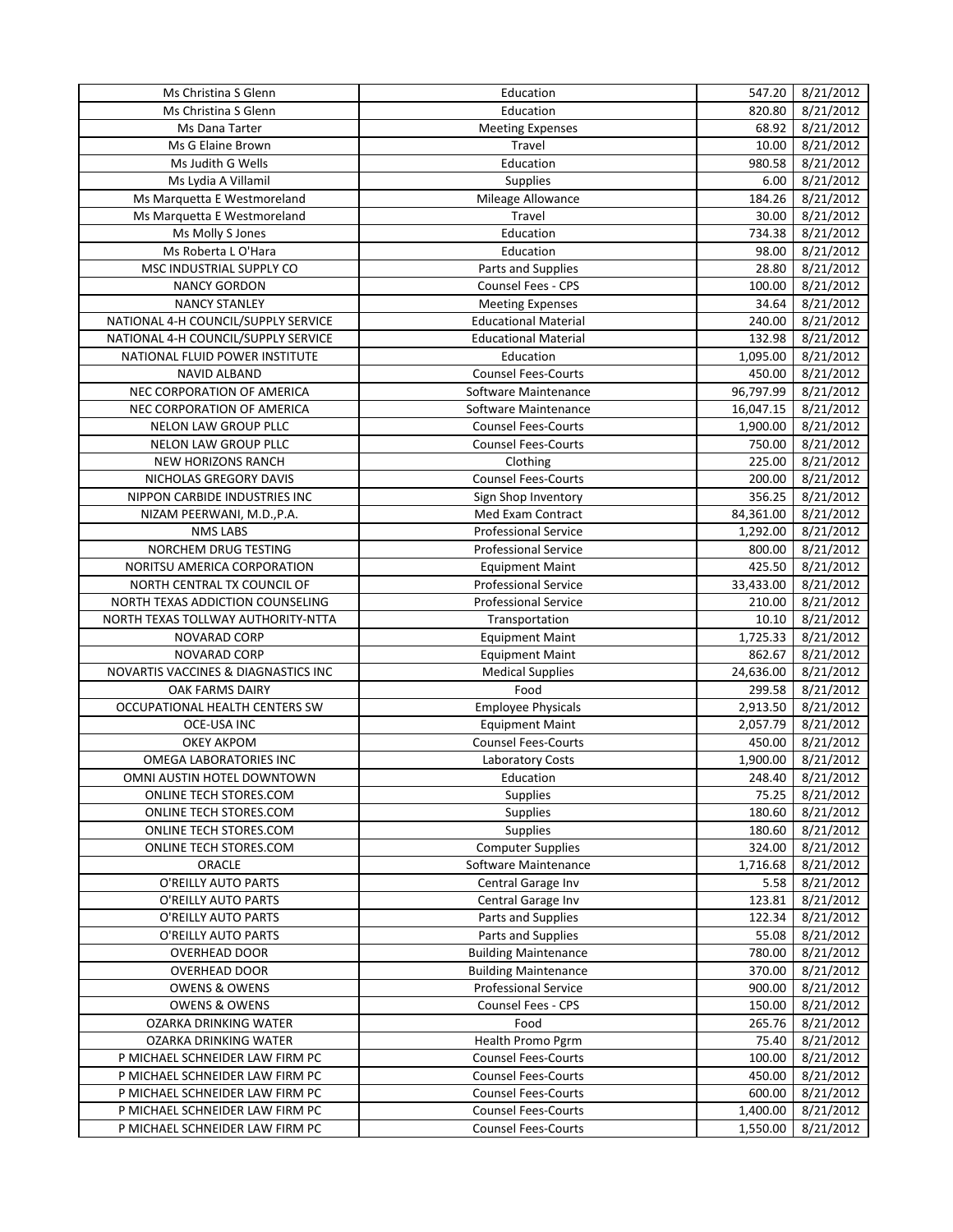| P MICHAEL SCHNEIDER LAW FIRM PC     | <b>Counsel Fees-Courts</b>  | 500.00     | 8/21/2012 |
|-------------------------------------|-----------------------------|------------|-----------|
| P MICHAEL SCHNEIDER LAW FIRM PC     | <b>Counsel Fees-Courts</b>  | 193.75     | 8/21/2012 |
| P MICHAEL SCHNEIDER LAW FIRM PC     | <b>Counsel Fees-Courts</b>  | 275.00     | 8/21/2012 |
| P MICHAEL SCHNEIDER LAW FIRM PC     | <b>Counsel Fees-Courts</b>  | 250.00     | 8/21/2012 |
| PACIFICARE OF TEXAS                 | <b>HMO Premiums</b>         | 236,154.78 | 8/21/2012 |
| PAMELA S FERNANDEZ                  | <b>Counsel Fees-Courts</b>  | 375.00     | 8/21/2012 |
| PARK CITIES LIMITED PARTNERSHIP     | Central Garage Inv          | 204.83     | 8/21/2012 |
| PATRICIA MARGARET MCBRIDE           | <b>Counsel Fees-Courts</b>  | 100.00     | 8/21/2012 |
| PATRICIA MARGARET MCBRIDE           | <b>Counsel Fees-Courts</b>  | 125.00     | 8/21/2012 |
| PATRICK CURRAN                      | <b>Counsel Fees-Courts</b>  | 760.00     | 8/21/2012 |
| <b>PATRICK CURRAN</b>               | <b>Counsel Fees-Courts</b>  | 680.00     | 8/21/2012 |
| PATRICK CURRAN                      | <b>Counsel Fees-Courts</b>  | 140.00     | 8/21/2012 |
| PATRICK R MCCARTY                   | <b>Counsel Fees-Courts</b>  | 100.00     | 8/21/2012 |
| PATRICK R MCCARTY                   | <b>Counsel Fees-Courts</b>  | 137.50     | 8/21/2012 |
| PATRICK S DOHONEY & ASSOCIATES PLLC | <b>Counsel Fees-Courts</b>  | 900.00     | 8/21/2012 |
| PATRICK S DOHONEY & ASSOCIATES PLLC | <b>Counsel Fees-Courts</b>  | 125.00     | 8/21/2012 |
| PATRICK S DOHONEY & ASSOCIATES PLLC | <b>Counsel Fees-Courts</b>  | 150.00     | 8/21/2012 |
| PATTY TILLMAN                       | <b>Counsel Fees-Courts</b>  | 1,300.00   | 8/21/2012 |
| PATTY TILLMAN                       | <b>Counsel Fees-Courts</b>  | 366.00     | 8/21/2012 |
| PATTY TILLMAN                       | <b>Counsel Fees-Juv</b>     | 270.00     | 8/21/2012 |
| PATTY TILLMAN                       | Counsel Fees - CPS          | 100.00     | 8/21/2012 |
| PAUL B ROTHBAND JR                  | <b>Counsel Fees-Courts</b>  | 1,000.00   |           |
|                                     | <b>Counsel Fees-Courts</b>  |            | 8/21/2012 |
| PAUL CONNER                         |                             | 1,260.00   | 8/21/2012 |
| <b>PAUL FRANCIS</b>                 | Cnsl Fees-Crim Appls        | 500.00     | 8/21/2012 |
| PAUL V PREVITE                      | <b>Counsel Fees-Courts</b>  | 600.00     | 8/21/2012 |
| PAUL V PREVITE                      | <b>Counsel Fees-Courts</b>  | 1,350.00   | 8/21/2012 |
| PAUL V PREVITE                      | <b>Counsel Fees-Courts</b>  | 412.50     | 8/21/2012 |
| PAULA K GREEN                       | Investigative               | 157.47     | 8/21/2012 |
| PAYFLEX SYSTEMS USA INC             | <b>Medical Admn Fees</b>    | 1,070.00   | 8/21/2012 |
| PAYFLEX SYSTEMS USA INC             | <b>Medical Admn Fees</b>    | 6,241.50   | 8/21/2012 |
| PEDRO CISNEROS                      | <b>Counsel Fees-Courts</b>  | 250.00     | 8/21/2012 |
| PEDRO CISNEROS                      | Counsel Fees-Juv            | 100.00     | 8/21/2012 |
| PHAMATECH INC                       | Laboratory Costs            | 11,338.50  | 8/21/2012 |
| PIA R. RODRIGUEZ                    | <b>Counsel Fees-Courts</b>  | 800.00     | 8/21/2012 |
| PIA R. RODRIGUEZ                    | <b>Counsel Fees-Courts</b>  | 300.00     | 8/21/2012 |
| PIA R. RODRIGUEZ                    | <b>Counsel Fees-Courts</b>  | 750.00     | 8/21/2012 |
| PITNEY BOWES GLOBAL FINANCIAL       | <b>Equipment Rentals</b>    | 46.00      | 8/21/2012 |
| POLLOCK PAPER DISTRIBUTORS          | <b>Supplies</b>             | 92.70      | 8/21/2012 |
| POLLOCK PAPER DISTRIBUTORS          | <b>Supplies</b>             | 89.17      | 8/21/2012 |
| POLLOCK PAPER DISTRIBUTORS          | <b>Supplies</b>             | 117.74     | 8/21/2012 |
| POLLOCK PAPER DISTRIBUTORS          | <b>Supplies</b>             | 92.70      | 8/21/2012 |
| POTENTIA ENERGY LLC                 | <b>Utility Assistance</b>   | 58.14      | 8/21/2012 |
| POWER PROTECTION SERVICES           | <b>Computer Supplies</b>    | 478.00     | 8/21/2012 |
| PRAETORIAN OPERATING INC            | Kitchen Supplies            | 186.32     | 8/21/2012 |
| PRESSTEK INC                        | <b>Equipment Maint</b>      | 1,696.00   | 8/21/2012 |
| PROFESSIONAL RESOURCE EXCHANGE INC  | Software Maintenance        | 595.00     | 8/21/2012 |
| PROGRESSIVE WASTE SOLUTIONS OF TX I | <b>Disposal Service</b>     | 20.00      | 8/21/2012 |
| PROGRESSIVE WASTE SOLUTIONS OF TX I | <b>Building Maintenance</b> | 75.49      | 8/21/2012 |
| PROGRESSIVE WASTE SOLUTIONS OF TX I | <b>Building Maintenance</b> | 88.60      | 8/21/2012 |
| PROGRESSIVE WASTE SOLUTIONS OF TX I | <b>Disposal Service</b>     | 30.00      | 8/21/2012 |
| PROGRESSIVE WASTE SOLUTIONS OF TX I | <b>Disposal Service</b>     | 50.00      | 8/21/2012 |
| PROGRESSIVE WASTE SOLUTIONS OF TX I | <b>Disposal Service</b>     | 146.00     | 8/21/2012 |
| PROGRESSIVE WASTE SOLUTIONS OF TX I | <b>Disposal Service</b>     | 140.40     | 8/21/2012 |
| PROGRESSIVE WASTE SOLUTIONS OF TX I | <b>Disposal Service</b>     | 520.00     | 8/21/2012 |
| PROGRESSIVE WASTE SOLUTIONS OF TX I | <b>Disposal Service</b>     | 50.00      | 8/21/2012 |
| PROGRESSIVE WASTE SOLUTIONS OF TX I | <b>Disposal Service</b>     | 264.00     | 8/21/2012 |
| PROGRESSIVE WASTE SOLUTIONS OF TX I | <b>Disposal Service</b>     | 125.00     | 8/21/2012 |
| PROGRESSIVE WASTE SOLUTIONS OF TX I | <b>Disposal Service</b>     | 149.28     | 8/21/2012 |
| PROGRESSIVE WASTE SOLUTIONS OF TX I | <b>Disposal Service</b>     | 243.00     | 8/21/2012 |
| PROGRESSIVE WASTE SOLUTIONS OF TX I | <b>Disposal Service</b>     | 400.00     | 8/21/2012 |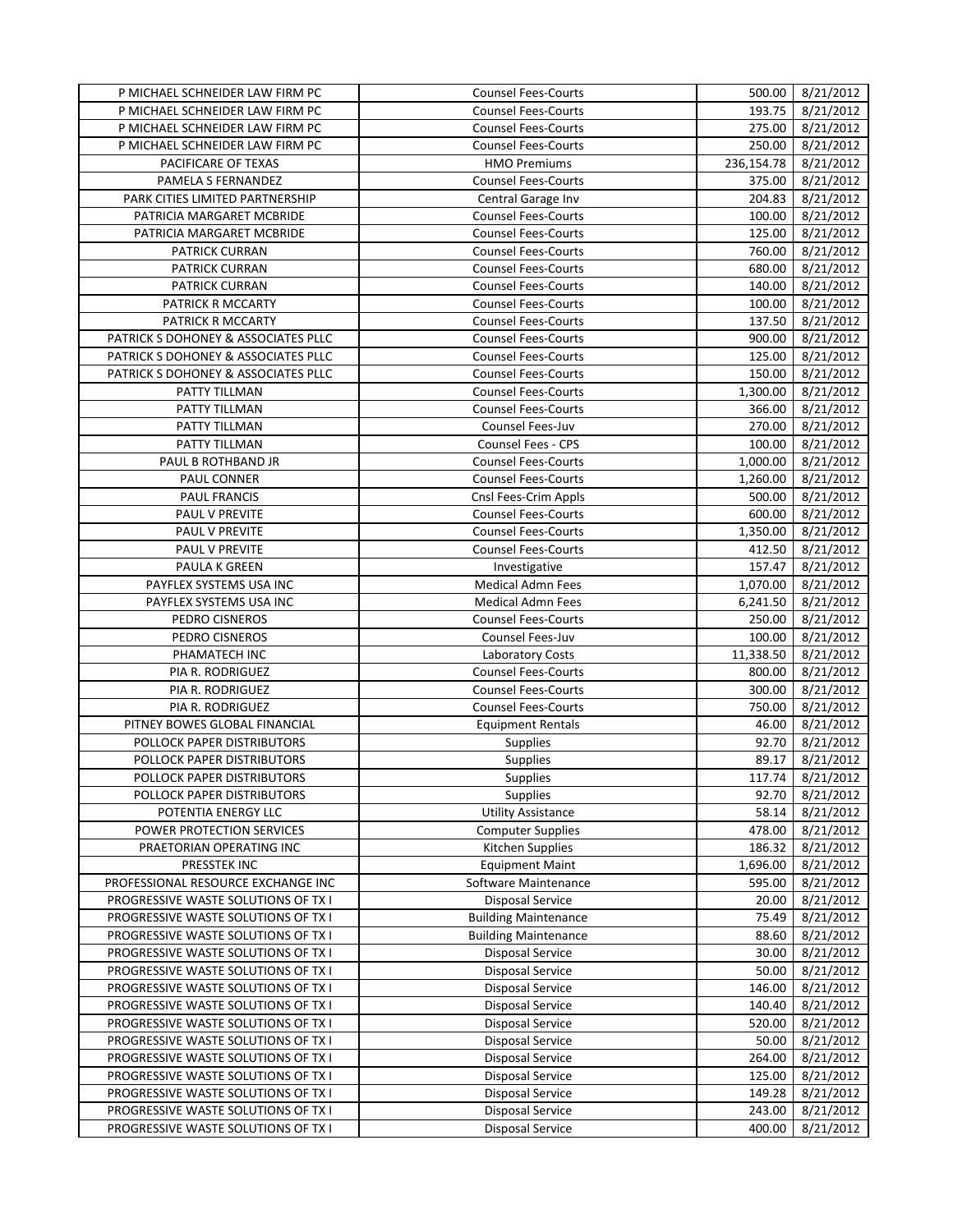| PSYCHOTHERAPY SERVICES & YOKE- | <b>Professional Service</b> | 3,470.00             | 8/21/2012 |
|--------------------------------|-----------------------------|----------------------|-----------|
| PSYCHOTHERAPY SERVICES & YOKE- | Psych Exam/Testimony        | 1,500.00             | 8/21/2012 |
| PTS OF AMERICA LLC             | <b>Professional Service</b> | 1,873.50             | 8/21/2012 |
| <b>QUEST DIAGNOSTICS INC</b>   | <b>Professional Service</b> | 3,795.27             | 8/21/2012 |
| <b>QUEST DIAGNOSTICS INC</b>   | <b>Professional Service</b> | 4,027.93             | 8/21/2012 |
| <b>QUEST DIAGNOSTICS INC</b>   | <b>Medical Supplies</b>     | 217.25               | 8/21/2012 |
| <b>QUEST DIAGNOSTICS INC</b>   | <b>Professional Service</b> | 1,437.76             | 8/21/2012 |
| <b>QUEST DIAGNOSTICS INC</b>   | <b>Professional Service</b> | 1,221.22             | 8/21/2012 |
| <b>QUEST DIAGNOSTICS INC</b>   | Laboratory Costs            | 15.00                | 8/21/2012 |
| <b>QUEST DIAGNOSTICS INC</b>   | Laboratory Costs            | 149.00               | 8/21/2012 |
| QUICKSEARCH COM LLC            | <b>Background Check</b>     | 876.00               | 8/21/2012 |
| <b>QUILL CORPORATION</b>       | Supplies                    | 264.00               | 8/21/2012 |
| <b>QUILL CORPORATION</b>       | Supplies                    | 78.00                | 8/21/2012 |
| <b>QUILL CORPORATION</b>       | School Supplies             | 43.20                | 8/21/2012 |
| R MAUREEN TOLBERT              | <b>Counsel Fees-Courts</b>  | 2,150.00             | 8/21/2012 |
| R MAUREEN TOLBERT              | <b>Counsel Fees-Courts</b>  | 790.00               | 8/21/2012 |
| R MAUREEN TOLBERT              | <b>Counsel Fees-Courts</b>  | 290.00               | 8/21/2012 |
| RADIO SHACK CORPORATION        | Supplies                    | 95.92                |           |
| <b>RANDY W BOWERS</b>          |                             | 200.00               | 8/21/2012 |
|                                | Counsel Fees-Juv            |                      | 8/21/2012 |
| RASIX COMPUTER CENTER INC      | Supplies                    | 96.50                | 8/21/2012 |
| RASIX COMPUTER CENTER INC      | Supplies                    | 675.50               | 8/21/2012 |
| RASIX COMPUTER CENTER INC      | <b>Computer Supplies</b>    | 696.00               | 8/21/2012 |
| RAUL NEVAREZ                   | <b>Counsel Fees-Courts</b>  | 900.00               | 8/21/2012 |
| RAUL NEVAREZ                   | <b>Counsel Fees-Courts</b>  | 600.00               | 8/21/2012 |
| RAUL NEVAREZ                   | Counsel Fees-Juv            | 200.00               | 8/21/2012 |
| RAUL NEVAREZ                   | Counsel Fees - CPS          | 1,255.00             | 8/21/2012 |
| RAY HALL JR                    | <b>Counsel Fees-Courts</b>  | 300.00               | 8/21/2012 |
| RAY HALL JR                    | <b>Counsel Fees-Courts</b>  | 1,000.00             | 8/21/2012 |
| RAY HALL JR                    | Counsel Fees-Juv            | 400.00               | 8/21/2012 |
| RAY HALL JR                    | Counsel Fees - CPS          | 415.00               | 8/21/2012 |
| RAYMOND DANIEL PC              | Counsel Fees - CPS          | 100.00               | 8/21/2012 |
| RAYMOND SANCHEZ                | Clothing                    | 123.95               | 8/21/2012 |
| REALTY APPRECIATION            | <b>Rental Assistance</b>    | 645.00               | 8/21/2012 |
| REALTY APPRECIATION            | <b>Utility Assistance</b>   | 34.39                | 8/21/2012 |
| <b>RECEPT PHARMACY LP</b>      | <b>Medical Supplies</b>     | 2,310.00             | 8/21/2012 |
| RECOVERY RESOURCE COUNCIL      | <b>Subrecipient Service</b> | 3,336.00             | 8/21/2012 |
| REEDER DISTRIBUTORS INC        | Grease and Oil              | 1,985.42             | 8/21/2012 |
| REGINA L DEATON                | Misc Payable                | 50.00                | 8/21/2012 |
| RELIANT ENERGY SERVICES        | <b>Utility Assistance</b>   | 798.16               | 8/21/2012 |
| RELIANT ENERGY SERVICES        | <b>Utility Assistance</b>   | 255.82               | 8/21/2012 |
| RELIANT ENERGY SERVICES        | <b>Utility Assistance</b>   | 1,615.27             | 8/21/2012 |
| <b>RELY AID</b>                | Lab Supplies                | 136.56               | 8/21/2012 |
| REPUBLIC SERVICES OF TEXAS LTD | <b>Building Maintenance</b> | 61.62                | 8/21/2012 |
| REPUBLIC TITLE OF TEXAS INC    | <b>County Projects</b>      | 847.49               | 8/21/2012 |
| <b>REXEL SUMMERS</b>           | <b>Building Maintenance</b> | 1,287.53             | 8/21/2012 |
| <b>REXEL SUMMERS</b>           | <b>Building Maintenance</b> | 69.22                | 8/21/2012 |
| REYNOLDS ASPHALT               | Asphalt-Rock/Hot Mix        | 2,120.05             | 8/21/2012 |
| RICHARD A HENDERSON PC         | <b>Counsel Fees-Courts</b>  | 450.00               | 8/21/2012 |
| RICHARD A HENDERSON PC         | <b>Counsel Fees-Courts</b>  | 850.00               | 8/21/2012 |
| RICHARD A HENDERSON PC         | <b>Counsel Fees-Courts</b>  | 175.00               | 8/21/2012 |
| RICHARD A HENDERSON PC         | <b>Counsel Fees-Courts</b>  | 350.00               | 8/21/2012 |
| RICHARD ALLEY                  | <b>Counsel Fees-Courts</b>  | 200.00               | 8/21/2012 |
| RICHARD ALLEY                  | Cnsl Fees-Crim Appls        | 2,500.00             | 8/21/2012 |
| RICHARD GLADSTONE              | Counsel Fees - CPS          | 100.00               | 8/21/2012 |
| RICHARD KLINE                  | <b>Counsel Fees-Courts</b>  | 975.00               | 8/21/2012 |
|                                | Cnsl Fees-Crim Appls        |                      |           |
| RICHARD SCOTT WALKER           | Cnsl Fees-Crim Appls        | 3,200.00<br>2,525.00 | 8/21/2012 |
| RICHARD SCOTT WALKER           |                             |                      | 8/21/2012 |
| RICOH USA INC                  | <b>Computer Maintenance</b> | 785.85               | 8/21/2012 |
| RICOH USA INC                  | <b>Equipment Maint</b>      | 162.00               | 8/21/2012 |
| RICOH USA INC                  | <b>Equipment Maint</b>      | 162.00               | 8/21/2012 |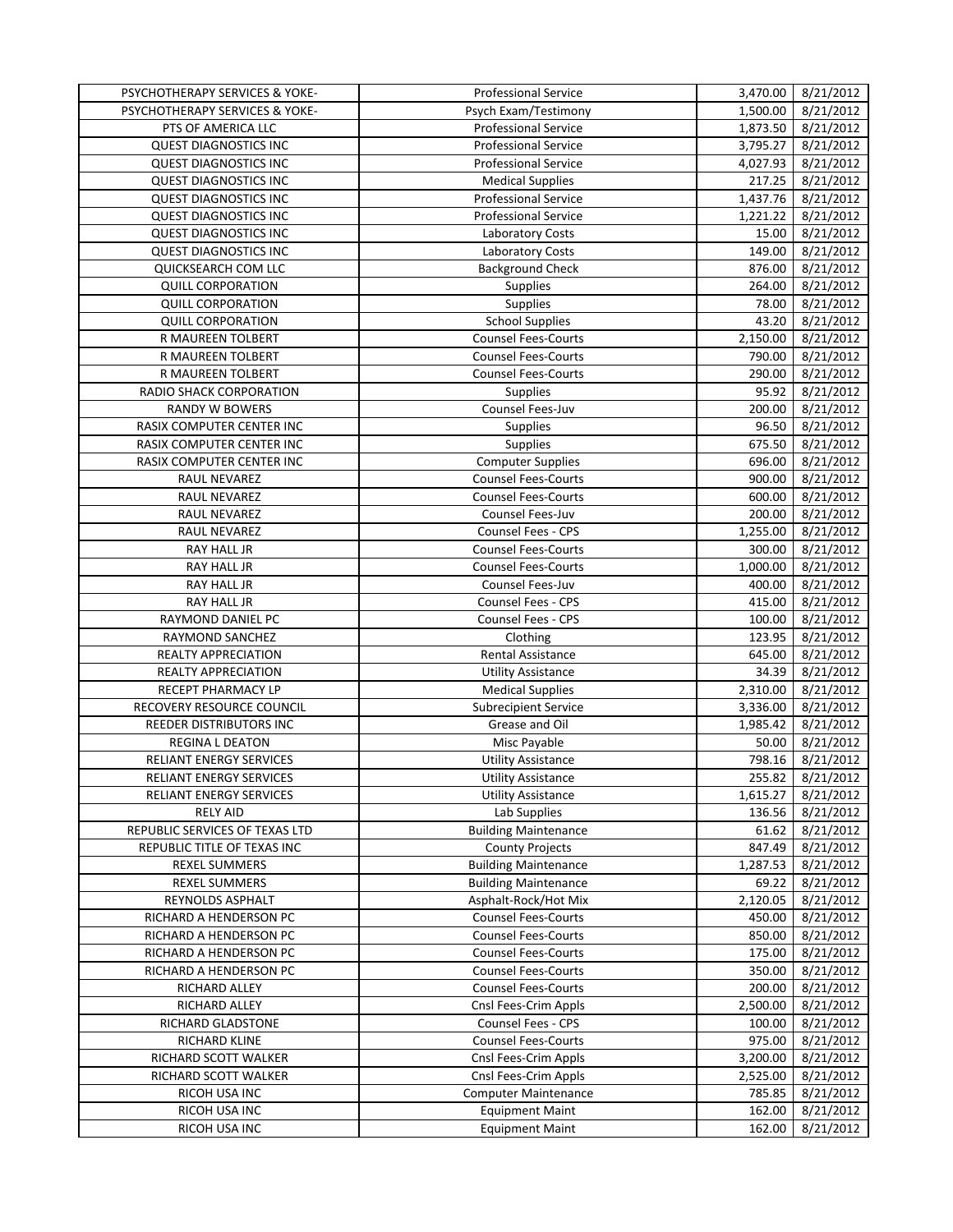| Rita R Wester                       | <b>Meeting Expenses</b>                            | 40.41      | 8/21/2012 |
|-------------------------------------|----------------------------------------------------|------------|-----------|
| RIVERCREST HOLDINGS LP              | Rental Assistance                                  | 535.00     | 8/21/2012 |
| RIVERCREST HOLDINGS LP              | <b>Utility Assistance</b>                          | 42.52      | 8/21/2012 |
| RJ SMELLEY COMPANY INC              | Rock and Gravel                                    | 3,128.01   | 8/21/2012 |
| RND MEDICAL SUPPLIES INC            | <b>Medical Supplies</b>                            | 395.46     | 8/21/2012 |
| ROBERTA WALKER                      | <b>Counsel Fees-Courts</b>                         | 275.00     | 8/21/2012 |
| <b>ROBIN V GROUNDS</b>              | <b>Counsel Fees - CPS</b>                          | 100.00     | 8/21/2012 |
| <b>ROBINSON &amp; SMART PC</b>      | <b>Counsel Fees-Courts</b>                         | 950.00     | 8/21/2012 |
| <b>ROBINSON &amp; SMART PC</b>      | <b>Counsel Fees-Courts</b>                         | 700.00     | 8/21/2012 |
| <b>ROBINSON &amp; SMART PC</b>      | <b>Counsel Fees-Courts</b>                         | 1,100.00   | 8/21/2012 |
| <b>ROBINSON &amp; SMART PC</b>      | <b>Counsel Fees-Courts</b>                         | 350.00     | 8/21/2012 |
| RON SMITH & ASSOCIATES INC          |                                                    |            |           |
|                                     | Education                                          | 600.00     | 8/21/2012 |
| RON SMITH & ASSOCIATES INC          | Education                                          | 600.00     | 8/21/2012 |
| RONALD J KOVACH PC                  | Counsel Fees - CPS                                 | 100.00     | 8/21/2012 |
| RONALD J KOVACH PC                  | Cnsl Fees-Fam Drg Ct                               | 1,655.00   | 8/21/2012 |
| ROSE ANNA SALINAS                   | <b>Counsel Fees-Courts</b>                         | 150.00     | 8/21/2012 |
| ROSE ANNA SALINAS                   | Counsel Fees-Juv                                   | 100.00     | 8/21/2012 |
| <b>ROXANNE ROBINSON</b>             | <b>Counsel Fees-Courts</b>                         | 107.50     | 8/21/2012 |
| RUSH TRUCK CENTERS OF TEXAS LP      | Parts and Supplies                                 | 157.84     | 8/21/2012 |
| Russell B. Casey                    | Education                                          | 525.15     | 8/21/2012 |
| <b>S A T TRUCKING INC</b>           | Rock and Gravel                                    | 15,337.69  | 8/21/2012 |
| SAFE CITY COMMISSION INC            | Safe City Crim Stop                                | 13,354.66  | 8/21/2012 |
| SAFEHAVEN OF TARRANT COUNTY         | Safe Haven                                         | 2,983.52   | 8/21/2012 |
| SAFEWARE INC                        | <b>Equipment Maint</b>                             | 96.00      | 8/21/2012 |
| SAF-T-GLOVE INC                     | Field Equip&Supplies                               | 112.79     | 8/21/2012 |
| <b>SAM BONIFIELD</b>                | <b>Counsel Fees-Courts</b>                         | 100.00     | 8/21/2012 |
| <b>SAM BONIFIELD</b>                | <b>Counsel Fees-Courts</b>                         | 175.00     | 8/21/2012 |
| SAMANTHA K HILL                     | <b>Counsel Fees-Courts</b>                         | 750.00     | 8/21/2012 |
| SAMANTHA K HILL                     | <b>Counsel Fees-Courts</b>                         | 800.00     | 8/21/2012 |
| SAMUEL M SANCHEZ                    | Counsel Fees - CPS                                 | 100.00     | 8/21/2012 |
| <b>SAMUEL R TERRY</b>               | <b>Counsel Fees-Courts</b>                         | 150.00     | 8/21/2012 |
| SANOFI PASTEUR INC                  | <b>Medical Supplies</b>                            | 1,645.08   | 8/21/2012 |
| SANOFI PASTEUR INC                  | <b>Medical Supplies</b>                            | (2,036.80) | 8/21/2012 |
| SANOFI PASTEUR INC                  | <b>Medical Supplies</b>                            | 17,657.18  | 8/21/2012 |
| <b>SANOFI PASTEUR INC</b>           | <b>Medical Supplies</b>                            | 7,351.94   | 8/21/2012 |
| SANOFI PASTEUR INC                  | <b>Medical Supplies</b>                            | 552.83     | 8/21/2012 |
| SANTA FE ADOLESCENT SERVICES        |                                                    | 16,500.00  |           |
|                                     | <b>Counseling Services</b><br>Professional Service |            | 8/21/2012 |
| SANTA FE ADOLESCENT SERVICES        |                                                    | 16,000.00  | 8/21/2012 |
| <b>SANTIAGO SALINAS</b>             | <b>Counsel Fees-Courts</b>                         | 480.00     | 8/21/2012 |
| SANTIAGO SALINAS                    | <b>Counsel Fees-Courts</b>                         | 230.00     | 8/21/2012 |
| SANTIAGO SALINAS                    | <b>Counsel Fees-Courts</b>                         | 660.00     | 8/21/2012 |
| SANTIAGO SALINAS                    | <b>Counsel Fees-Courts</b>                         | 965.00     | 8/21/2012 |
| SANTIAGO SALINAS                    | <b>Counsel Fees-Courts</b>                         | 125.00     | 8/21/2012 |
| Sarah T Skiles                      | Education                                          | 405.50     | 8/21/2012 |
| <b>SCOTT C FACIANE</b>              | <b>Court Costs</b>                                 | 1,500.00   | 8/21/2012 |
| SEAN M LYNCH                        | <b>Counsel Fees-Courts</b>                         | 300.00     | 8/21/2012 |
| SEAN M LYNCH                        | Counsel Fees-Probate                               | 400.00     | 8/21/2012 |
| SENIOR HEALTHCARE CONSULTANTS       | Trust - Constable 1                                | 1,588.68   | 8/21/2012 |
| <b>SHANNON DEE MILLER</b>           | Counsel Fees - CPS                                 | 1,400.00   | 8/21/2012 |
| SHANNON GRACEY RATLIFF & MILLER LLP | Counsel Fees-Probate                               | 1,000.00   | 8/21/2012 |
| <b>SHARE CORPORATION</b>            | <b>Custodian Supplies</b>                          | 710.57     | 8/21/2012 |
| SHAWN PASCHALL                      | <b>Counsel Fees-Courts</b>                         | 2,170.00   | 8/21/2012 |
| SHAWN PASCHALL                      | <b>Counsel Fees-Courts</b>                         | 1,027.50   | 8/21/2012 |
| SHEILA RANDOLPH                     | <b>Counsel Fees-Courts</b>                         | 450.00     | 8/21/2012 |
| SHEILA RANDOLPH                     | <b>Counsel Fees-Courts</b>                         | 1,200.00   | 8/21/2012 |
| SHEILA RANDOLPH                     | <b>Counsel Fees-Courts</b>                         | 1,025.00   | 8/21/2012 |
| SHELL FLEET MANAGEMENT              | Fuel                                               | 317.21     | 8/21/2012 |
| SHELL FLEET MANAGEMENT              | Education                                          | 83.18      | 8/21/2012 |
| SHELL FLEET MANAGEMENT              | Travel                                             | 384.56     | 8/21/2012 |
| SHELL FLEET MANAGEMENT              | Travel                                             | 91.87      | 8/21/2012 |
|                                     |                                                    |            |           |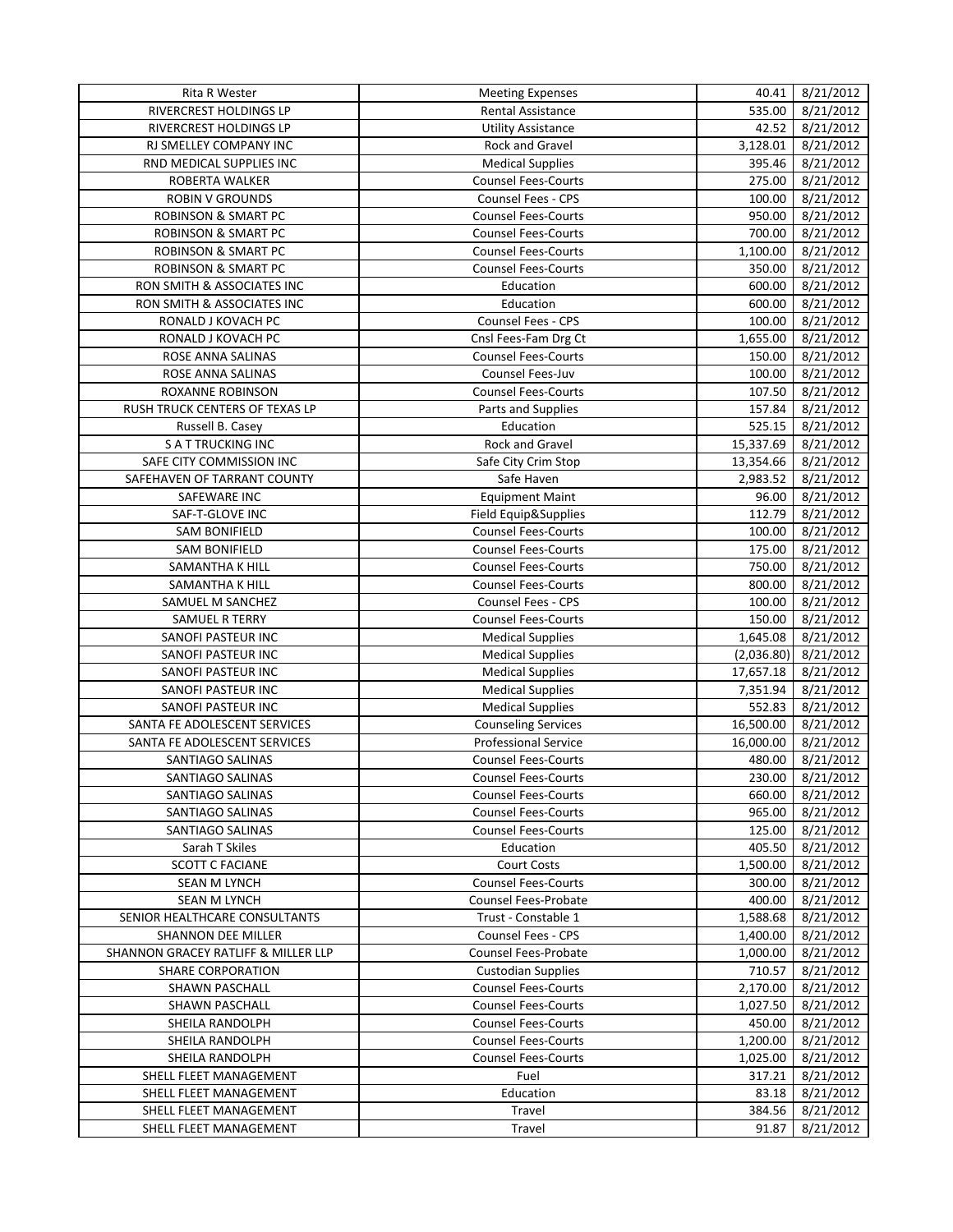| SHELL FLEET MANAGEMENT              | Fuel                        | 4.75      | 8/21/2012 |
|-------------------------------------|-----------------------------|-----------|-----------|
| SHERWIN WILLIAMS PAINT              | Support Serv Supply         | 1,755.23  | 8/21/2012 |
| SHERWIN WILLIAMS PAINT              | <b>Building Maintenance</b> | 101.15    | 8/21/2012 |
| SHOPPA'S MATERIAL HANDLING LTD      | <b>Equipment Maint</b>      | 505.00    | 8/21/2012 |
| SID W SHAPIRO                       | Counsel Fees-Juv            | 400.00    | 8/21/2012 |
| SID W SHAPIRO                       | Counsel Fees - CPS          | 100.00    | 8/21/2012 |
| SIERRA STRIPES OF TEXAS             | Central Garage Inv          | 50.00     | 8/21/2012 |
| SIERRA STRIPES OF TEXAS             | Non-Track Equipment         | 415.00    | 8/21/2012 |
| SIGNTX SIGNS & GRAPHICS INC         | <b>Building Maintenance</b> | 975.20    | 8/21/2012 |
| SKYVUE MEMORIAL GARDENS             | <b>County Burials</b>       | 675.00    | 8/21/2012 |
| SMITH TEMPORARIES INC               | <b>Professional Service</b> | 141.70    | 8/21/2012 |
| SMITH TEMPORARIES INC               | Contract Labor              | 49,697.55 | 8/21/2012 |
|                                     |                             |           |           |
| SMITH TEMPORARIES INC               | Contract Labor              | 282.72    | 8/21/2012 |
| SMITH TEMPORARIES INC               | Contract Labor              | 612.50    | 8/21/2012 |
| SMITH TEMPORARIES INC               | Contract Labor              | 59,264.60 | 8/21/2012 |
| SNELLING MEDICAL STAFFING LLC       | <b>Professional Service</b> | 930.24    | 8/21/2012 |
| SONIA JACKSON                       | <b>Relative Assistance</b>  | 900.00    | 8/21/2012 |
| SOUTHEASTERN EMERGENCY EQUIPMENT IN | Lab Supplies                | 145.40    | 8/21/2012 |
| SOUTHERN TIRE MART LLC              | <b>Tires and Tubes</b>      | 58.00     | 8/21/2012 |
| SOUTHERN TIRE MART LLC              | <b>Tires and Tubes</b>      | 3,172.00  | 8/21/2012 |
| SOUTHWEST ICE CREAM SPEC            | Food                        | 45.42     | 8/21/2012 |
| SOUTHWEST INTERNATIONAL TRUCKS INC  | Parts and Supplies          | (311.67)  | 8/21/2012 |
| SOUTHWEST INTERNATIONAL TRUCKS INC  | Parts and Supplies          | 210.84    | 8/21/2012 |
| SOUTHWEST INTERNATIONAL TRUCKS INC  | Parts and Supplies          | (0.58)    | 8/21/2012 |
| SOUTHWEST INTERNATIONAL TRUCKS INC  | Parts and Supplies          | 152.40    | 8/21/2012 |
| SOUTHWEST INTERNATIONAL TRUCKS INC  | Parts and Supplies          | 63.40     | 8/21/2012 |
| SOUTHWEST INTERNATIONAL TRUCKS INC  | Parts and Supplies          | 111.02    | 8/21/2012 |
| STAPLES ADVANTAGE                   | Supplies                    | 275.58    | 8/21/2012 |
| STAPLES ADVANTAGE                   | Supplies                    | 170.86    | 8/21/2012 |
| STAPLES ADVANTAGE                   | Supplies                    | 90.70     | 8/21/2012 |
| STAPLES ADVANTAGE                   | Supplies                    | 40.49     | 8/21/2012 |
| STAPLES ADVANTAGE                   | Supplies                    | 113.18    | 8/21/2012 |
| STAPLES ADVANTAGE                   | <b>Supplies</b>             | 39.04     | 8/21/2012 |
| STAPLES ADVANTAGE                   | Supplies                    | 37.89     | 8/21/2012 |
| STAPLES ADVANTAGE                   | Supplies                    | 136.76    | 8/21/2012 |
| STAPLES ADVANTAGE                   | Supplies                    | 112.17    | 8/21/2012 |
| STAPLES ADVANTAGE                   |                             |           | 8/21/2012 |
|                                     | Supplies                    | 74.50     |           |
| STAPLES ADVANTAGE                   | Supplies                    | 255.22    | 8/21/2012 |
| STAPLES ADVANTAGE                   | Supplies                    | 129.03    | 8/21/2012 |
| STAPLES ADVANTAGE                   | <b>Supplies</b>             | 54.34     | 8/21/2012 |
| STAPLES ADVANTAGE                   | <b>Supplies</b>             | 47.42     | 8/21/2012 |
| STAPLES ADVANTAGE                   | Supplies                    | 539.93    | 8/21/2012 |
| STAPLES ADVANTAGE                   | Supplies                    | 43.45     | 8/21/2012 |
| STAPLES ADVANTAGE                   | <b>Supplies</b>             | 438.69    | 8/21/2012 |
| STAPLES ADVANTAGE                   | <b>Supplies</b>             | 30.90     | 8/21/2012 |
| STAPLES ADVANTAGE                   | Supplies                    | 56.26     | 8/21/2012 |
| STAPLES ADVANTAGE                   | <b>Supplies</b>             | 100.72    | 8/21/2012 |
| STAPLES ADVANTAGE                   | Supplies                    | 399.65    | 8/21/2012 |
| STAPLES ADVANTAGE                   | Supplies                    | 105.80    | 8/21/2012 |
| <b>STAPLES ADVANTAGE</b>            | Supplies                    | 89.12     | 8/21/2012 |
| STAPLES ADVANTAGE                   | Supplies                    | 56.51     | 8/21/2012 |
| STAPLES ADVANTAGE                   | Supplies                    | 86.68     | 8/21/2012 |
| STAPLES ADVANTAGE                   | Supplies                    | 51.84     | 8/21/2012 |
| STAPLES ADVANTAGE                   | Supplies                    | 131.86    | 8/21/2012 |
| STAPLES ADVANTAGE                   | Supplies                    | 87.82     | 8/21/2012 |
| STAPLES ADVANTAGE                   | Supplies                    | 133.40    | 8/21/2012 |
| STAPLES ADVANTAGE                   |                             | 141.85    |           |
|                                     | Supplies                    |           | 8/21/2012 |
| STAPLES ADVANTAGE                   | <b>Supplies</b>             | 5.99      | 8/21/2012 |
| STAPLES ADVANTAGE                   | Supplies                    | 37.90     | 8/21/2012 |
| STAPLES ADVANTAGE                   | <b>Supplies</b>             | 85.62     | 8/21/2012 |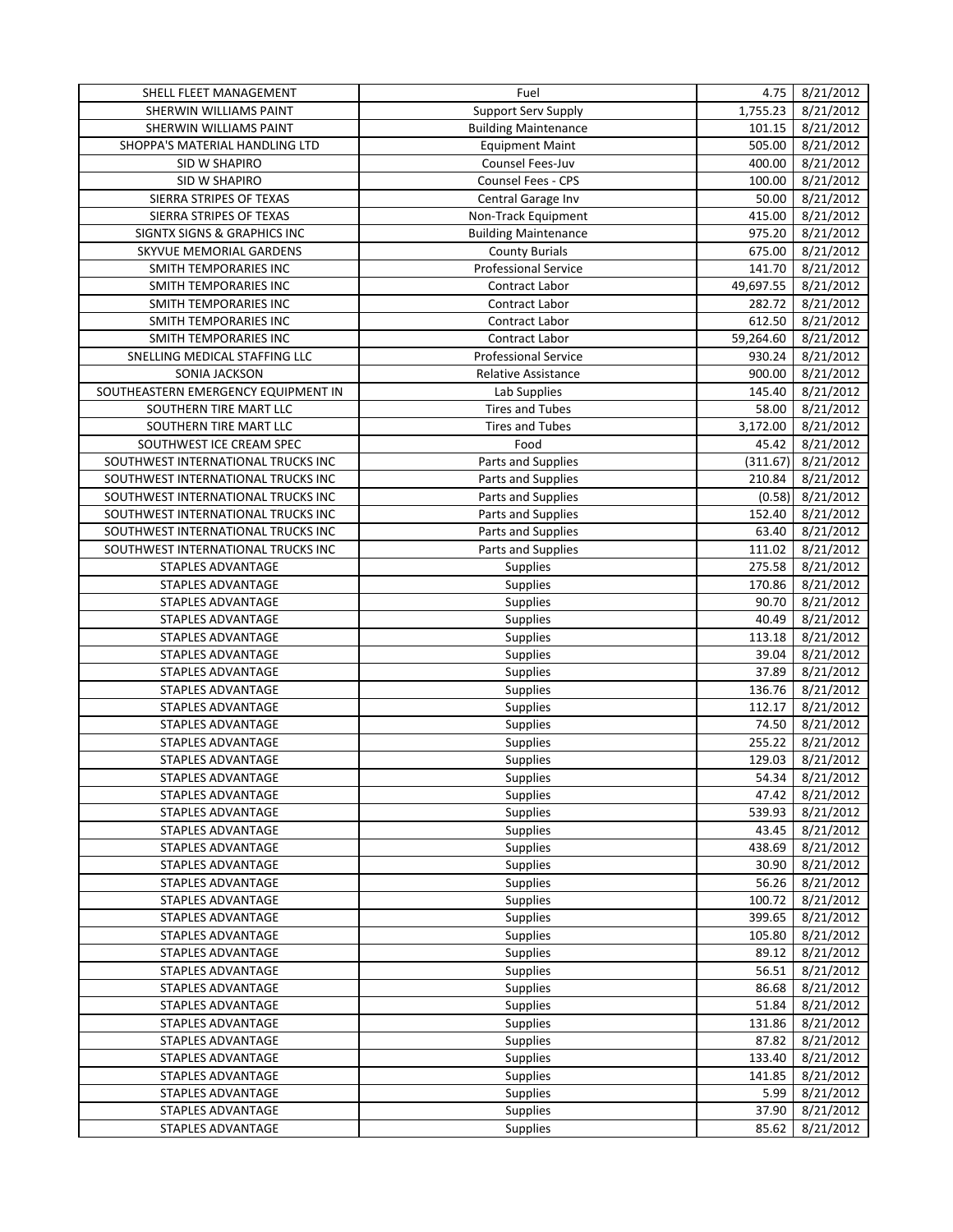| <b>STAPLES ADVANTAGE</b>             | Supplies                    | 30.50               | 8/21/2012 |
|--------------------------------------|-----------------------------|---------------------|-----------|
| <b>STAPLES ADVANTAGE</b>             | Supplies                    | 32.22               | 8/21/2012 |
| STAPLES ADVANTAGE                    | Supplies                    | 30.76               | 8/21/2012 |
| STAPLES ADVANTAGE                    | Supplies                    | 30.76               | 8/21/2012 |
| STAPLES ADVANTAGE                    | Supplies                    | 232.43              | 8/21/2012 |
| STAPLES ADVANTAGE                    | Supplies                    | 127.10              | 8/21/2012 |
| STAPLES ADVANTAGE                    | <b>Supplies</b>             | 41.18               | 8/21/2012 |
| STAPLES ADVANTAGE                    | <b>Supplies</b>             | 57.58               | 8/21/2012 |
| STAPLES ADVANTAGE                    | Supplies                    | 179.48              | 8/21/2012 |
| STAPLES ADVANTAGE                    | Supplies                    | 1,213.68            | 8/21/2012 |
| STAPLES ADVANTAGE                    | Supplies                    | 330.23              | 8/21/2012 |
| STAPLES ADVANTAGE                    | Supplies                    | 22.85               | 8/21/2012 |
| STAPLES ADVANTAGE                    | Supplies                    | 28.10               | 8/21/2012 |
| STAPLES ADVANTAGE                    | Supplies                    | 18.35               | 8/21/2012 |
| STAPLES ADVANTAGE                    | Supplies                    | 9.19                | 8/21/2012 |
|                                      |                             |                     |           |
| STAPLES ADVANTAGE                    | <b>Supplies</b>             | 262.14              | 8/21/2012 |
| STAPLES ADVANTAGE                    | <b>Building Maintenance</b> | 33.52               | 8/21/2012 |
| STAPLES ADVANTAGE                    | Volunteer Program           | 65.16               | 8/21/2012 |
| STAPLES ADVANTAGE                    | <b>Supplies</b>             | 112.33              | 8/21/2012 |
| <b>STAPLES ADVANTAGE</b>             | Supplies                    | 93.14               | 8/21/2012 |
| STAPLES ADVANTAGE                    | Supplies                    | $\bar{\phantom{a}}$ | 8/21/2012 |
| <b>STAPLES ADVANTAGE</b>             | Supplies                    | 17.12               | 8/21/2012 |
| <b>STAPLES ADVANTAGE</b>             | Non-Track Equipment         | 229.00              | 8/21/2012 |
| STAPLES ADVANTAGE                    | <b>Supplies</b>             | 62.28               | 8/21/2012 |
| STAPLES ADVANTAGE                    | Supplies                    | 350.30              | 8/21/2012 |
| STAPLES ADVANTAGE                    | <b>School Supplies</b>      | 5,977.17            | 8/21/2012 |
| <b>STAR TEX POWER</b>                | <b>Utility Assistance</b>   | 182.36              | 8/21/2012 |
| STATE FARM CLAIMS                    | Damage Claims               | 9,135.87            | 8/21/2012 |
| STATE INDUSTRIAL PRODUCTS CORP       | Lab Supplies                | 691.00              | 8/21/2012 |
| <b>STATON &amp; TAYLOR PC</b>        | <b>Counsel Fees-Courts</b>  | 100.00              | 8/21/2012 |
| <b>STATON &amp; TAYLOR PC</b>        | <b>Counsel Fees-Courts</b>  | 125.00              | 8/21/2012 |
| <b>STATON &amp; TAYLOR PC</b>        | Counsel Fees-Juv            | 300.00              | 8/21/2012 |
| STEPHANIE GONZALEZ                   | <b>Counsel Fees-Courts</b>  | 450.00              | 8/21/2012 |
| STEPHANIE GONZALEZ                   | <b>Counsel Fees-Courts</b>  | 950.00              | 8/21/2012 |
| STEPHANIE GONZALEZ                   | <b>Counsel Fees-Courts</b>  | 350.00              | 8/21/2012 |
| STEPHANIE GONZALEZ                   | <b>Counsel Fees-Courts</b>  | 800.00              | 8/21/2012 |
| STEPHANIE GONZALEZ                   | <b>Counsel Fees-Courts</b>  | 400.00              | 8/21/2012 |
| <b>STEPHANIE PATTEN</b>              | <b>Counsel Fees-Courts</b>  | 400.00              | 8/21/2012 |
| <b>STEPHANIE PATTEN</b>              | <b>Counsel Fees-Courts</b>  | 775.00              | 8/21/2012 |
| STEPHANIE PATTEN                     | <b>Counsel Fees-Courts</b>  | 437.50              | 8/21/2012 |
| STEVE GORDON & ASSOCIATES            | <b>Counsel Fees-Courts</b>  | 425.00              | 8/21/2012 |
| STEVE GORDON & ASSOCIATES            | <b>Counsel Fees-Courts</b>  | 550.00              | 8/21/2012 |
| <b>STEVE GORDON &amp; ASSOCIATES</b> | <b>Counsel Fees-Courts</b>  | 125.00              | 8/21/2012 |
| STRATEGIC GOVERNMENT RESOURCES INC   | <b>Professional Service</b> | 1,750.00            | 8/21/2012 |
| <b>STREAM ENERGY</b>                 | <b>Utility Assistance</b>   | 2,476.11            | 8/21/2012 |
| TAD - TARRANT APPRAISAL DISTRICT     | <b>Tarr Appraisal Dist</b>  | 166,122.80          | 8/21/2012 |
| TADRO-TEXAS ASSOCIATION OF DOMESTIC  | Prepaid - Travel            | 300.00              | 8/21/2012 |
| <b>TANAE TODD</b>                    | <b>Medical Services</b>     | 18.50               | 8/21/2012 |
| TARA V KERSH                         | Counsel Fees - CPS          | 150.00              | 8/21/2012 |
|                                      | <b>Meeting Expenses</b>     |                     |           |
| <b>TARGET BANK</b>                   |                             | 130.97<br>54.24     | 8/21/2012 |
| <b>TARGET BANK</b>                   | <b>Supplies</b>             |                     | 8/21/2012 |
| TARRANT CO CHALLENGE INC             | <b>Professional Service</b> | 855.03              | 8/21/2012 |
| TARRANT CO TAX ASSESSOR COLLECTOR    | Trust - Constable 7         | 62.75               | 8/21/2012 |
| TARRANT CO TAX ASSESSOR COLLECTOR    | Trust - Constable 7         | 251.13              | 8/21/2012 |
| <b>TARRANT COUNTY</b>                | <b>Professional Service</b> | 784.00              | 8/21/2012 |
| TARRANT COUNTY BAR ASSOCIATION       | Dues                        | 135.00              | 8/21/2012 |
| TARRANT COUNTY BAR ASSOCIATION       | Dues                        | 90.00               | 8/21/2012 |
| TARRANT COUNTY BAR ASSOCIATION       | Dues                        | 90.00               | 8/21/2012 |
| TARRANT COUNTY HOUSING PARTNERSHIP   | <b>Subrecipient Service</b> | 8,039.17            | 8/21/2012 |
| TARRANT COUNTY HOUSING PARTNERSHIP   | <b>Utility Assistance</b>   | 76.01               | 8/21/2012 |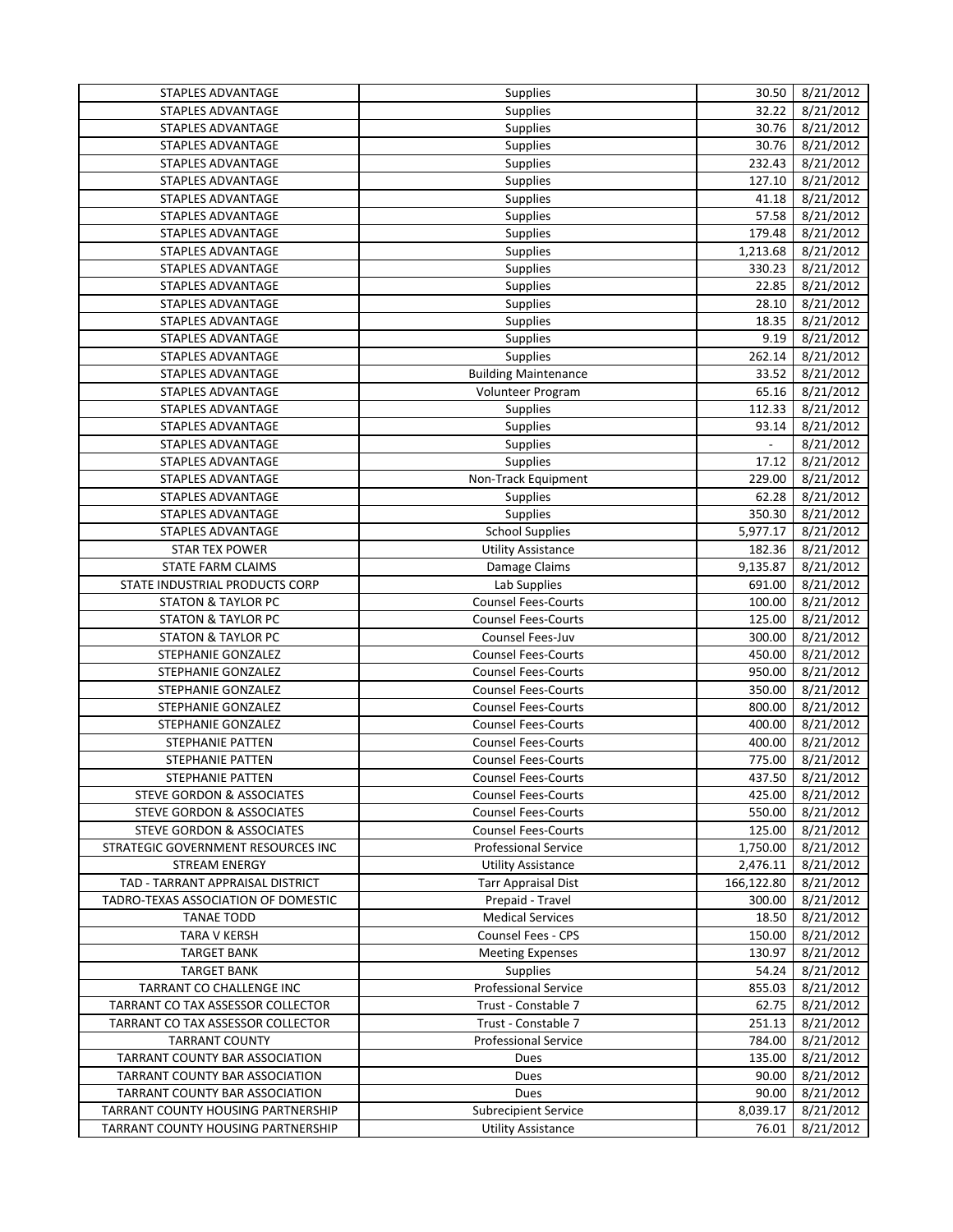| <b>TARRANT COUNTY SHERIFF</b>       | Travel                      | 1,005.66                 | 8/21/2012 |
|-------------------------------------|-----------------------------|--------------------------|-----------|
| <b>TARRANT MANAGEMENT INC</b>       | Rental Assistance           | 595.00                   | 8/21/2012 |
| TATANISHA BENJAMIN                  | Clothing                    | 350.00                   | 8/21/2012 |
| TAYLOR TECHNOLOGIES INC             | Field Equip&Supplies        | 183.80                   | 8/21/2012 |
| TCLEOSE- TX COMMISSION LAW ENFORCE- | Education                   | 35.00                    | 8/21/2012 |
| TCLEOSE- TX COMMISSION LAW ENFORCE- | Education                   | 35.00                    | 8/21/2012 |
| TDCAA-TEXAS DISTRICT & COUNTY       | Dues                        | 50.00                    | 8/21/2012 |
| TDCAA-TEXAS DISTRICT & COUNTY       | Dues                        | 60.00                    | 8/21/2012 |
| TDCAA-TEXAS DISTRICT & COUNTY       | Dues                        | 60.00                    | 8/21/2012 |
| TDCAA-TEXAS DISTRICT & COUNTY       | Dues                        | 60.00                    | 8/21/2012 |
| TDCAA-TEXAS DISTRICT & COUNTY       | Dues                        | 60.00                    | 8/21/2012 |
| TDCAA-TEXAS DISTRICT & COUNTY       | Dues                        | 60.00                    | 8/21/2012 |
| TDCAA-TEXAS DISTRICT & COUNTY       | Dues                        | 60.00                    | 8/21/2012 |
| TDCAA-TEXAS DISTRICT & COUNTY       | Dues                        | 60.00                    | 8/21/2012 |
| TEAGUE NALL & PERKINS INC           | <b>Professional Service</b> | 822.33                   | 8/21/2012 |
| TEAGUE NALL & PERKINS INC           | <b>Professional Service</b> | 2,065.23                 | 8/21/2012 |
| TEAGUE NALL & PERKINS INC           | <b>Professional Service</b> | 3,249.53                 | 8/21/2012 |
| TEJAS COMMERCIAL CONSTRUCTION       |                             | 10,984.20                | 8/21/2012 |
|                                     | Non-Track Const/Bldg        |                          |           |
| <b>TEL HAWKINS</b>                  | <b>Witness Travel</b>       | 154.29                   | 8/21/2012 |
| TELETOUCH COMMUNICATIONS INC        | Telephone - Mobile          | 273.58                   | 8/21/2012 |
| TELETOUCH COMMUNICATIONS INC        | Telephone - Mobile          | 273.58                   | 8/21/2012 |
| TELETOUCH COMMUNICATIONS INC        | Telephone - Mobile          | 3,696.26                 | 8/21/2012 |
| TELETOUCH COMMUNICATIONS INC        | Telephone - Mobile          | 3,847.79                 | 8/21/2012 |
| TELLER LAW FIRM PC                  | <b>Counsel Fees - CPS</b>   | 100.00                   | 8/21/2012 |
| <b>TERESEA ADCOCK</b>               | Reporter's Records          | 336.00                   | 8/21/2012 |
| <b>TERRY BARLOW</b>                 | <b>Counsel Fees-Courts</b>  | 250.00                   | 8/21/2012 |
| <b>TERRY BARLOW</b>                 | Cnsl Fees-Crim Appls        | 1,668.75                 | 8/21/2012 |
| <b>TERRY BARLOW</b>                 | Crim Appeal-OthrCost        | 53.69                    | 8/21/2012 |
| <b>TERRY BRADSHAW</b>               | Reporter's Records          | 146.90                   | 8/21/2012 |
| TEXAS AGRILIFE EXTENSION SERVICE    | Education                   | 90.00                    | 8/21/2012 |
| TEXAS ASSOCIATION OF COUNTIES       | Education                   | 250.00                   | 8/21/2012 |
| TEXAS COURT REPORTERS ASSOC         | Dues                        | 145.00                   | 8/21/2012 |
| TEXAS COURT REPORTERS ASSOC         | Education                   | 150.00                   | 8/21/2012 |
| TEXAS DEPARTMENT OF LICENSING       | <b>Building Maintenance</b> | 110.00                   | 8/21/2012 |
| TEXAS DEPARTMENT OF LICENSING       | <b>Building Maintenance</b> | 560.00                   | 8/21/2012 |
| TEXAS DEPT OF CRIMINAL JUSTICE      | <b>Custodian Supplies</b>   | 116.68                   | 8/21/2012 |
| TEXAS DEPT OF CRIMINAL JUSTICE      | Non-Track Const/Bldg        | 775.68                   | 8/21/2012 |
| TEXAS DEPT OF FAMILY & PROTECTIVE   | Transportation              | 123.79                   | 8/21/2012 |
| TEXAS DEPT OF FAMILY & PROTECTIVE   | Transportation              | $\overline{1,}934.72$    | 8/21/2012 |
| TEXAS FIRE MARSHALS' ASSOCIATION    | Education                   | 165.00                   | 8/21/2012 |
| TEXAS SPECIALTIES & INSTALLATION IN | <b>Building Maintenance</b> | 1,840.00                 | 8/21/2012 |
| TGM CAROL OAKS INC                  | <b>Utility Assistance</b>   | 17.52                    | 8/21/2012 |
| THE COUNTY OF DALLAS SOUTHWESTERN   | Investigative               | 945.00                   | 8/21/2012 |
| THE DECKER LAW FIRM PC              | Counsel Fees - CPS          | 100.00                   | 8/21/2012 |
| THE HAMPTON LAW FIRM PLLC           | <b>Counsel Fees-Courts</b>  | 1,300.00                 | 8/21/2012 |
| THE HAMPTON LAW FIRM PLLC           | <b>Counsel Fees-Courts</b>  | 675.00                   | 8/21/2012 |
| THE HUSTON FIRM PC                  | <b>Counsel Fees-Courts</b>  | 1,050.00                 | 8/21/2012 |
| THE HUSTON FIRM PC                  | <b>Counsel Fees-Courts</b>  | 550.00                   | 8/21/2012 |
| THE LAW FIRM OF DAVID C JONES       | <b>Counsel Fees-Courts</b>  | 375.00                   | 8/21/2012 |
| THE LAW OFFICES OF MICHAEL POOL PLL | <b>Counsel Fees-Courts</b>  | $\overline{\phantom{a}}$ | 8/21/2012 |
| THE LAW OFFICES OF MICHAEL POOL PLL | <b>Counsel Fees-Courts</b>  | 450.00                   | 8/21/2012 |
| THE LAW OFFICES OF MICHAEL POOL PLL | <b>Counsel Fees-Courts</b>  | 750.00                   | 8/21/2012 |
| THE LAW OFFICES OF MICHAEL POOL PLL | <b>Counsel Fees-Courts</b>  | 200.00                   | 8/21/2012 |
| THE LAW OFFICES OF WADE L GRIFFIN J | Counsel Fees - CPS          | 400.00                   | 8/21/2012 |
| THE MIRAGE CASINO HOTEL             | Education                   | 299.04                   | 8/21/2012 |
| THE MULHOLLAND CO                   | <b>Supplies</b>             | 12.50                    | 8/21/2012 |
| THE MULHOLLAND CO                   | <b>Supplies</b>             | 12.75                    | 8/21/2012 |
| THE MULHOLLAND CO                   | <b>Supplies</b>             | 9.00                     | 8/21/2012 |
|                                     | Supplies                    | 104.25                   |           |
| THE MULHOLLAND CO                   |                             |                          | 8/21/2012 |
| THE MULHOLLAND CO                   | <b>Supplies</b>             | 6.75                     | 8/21/2012 |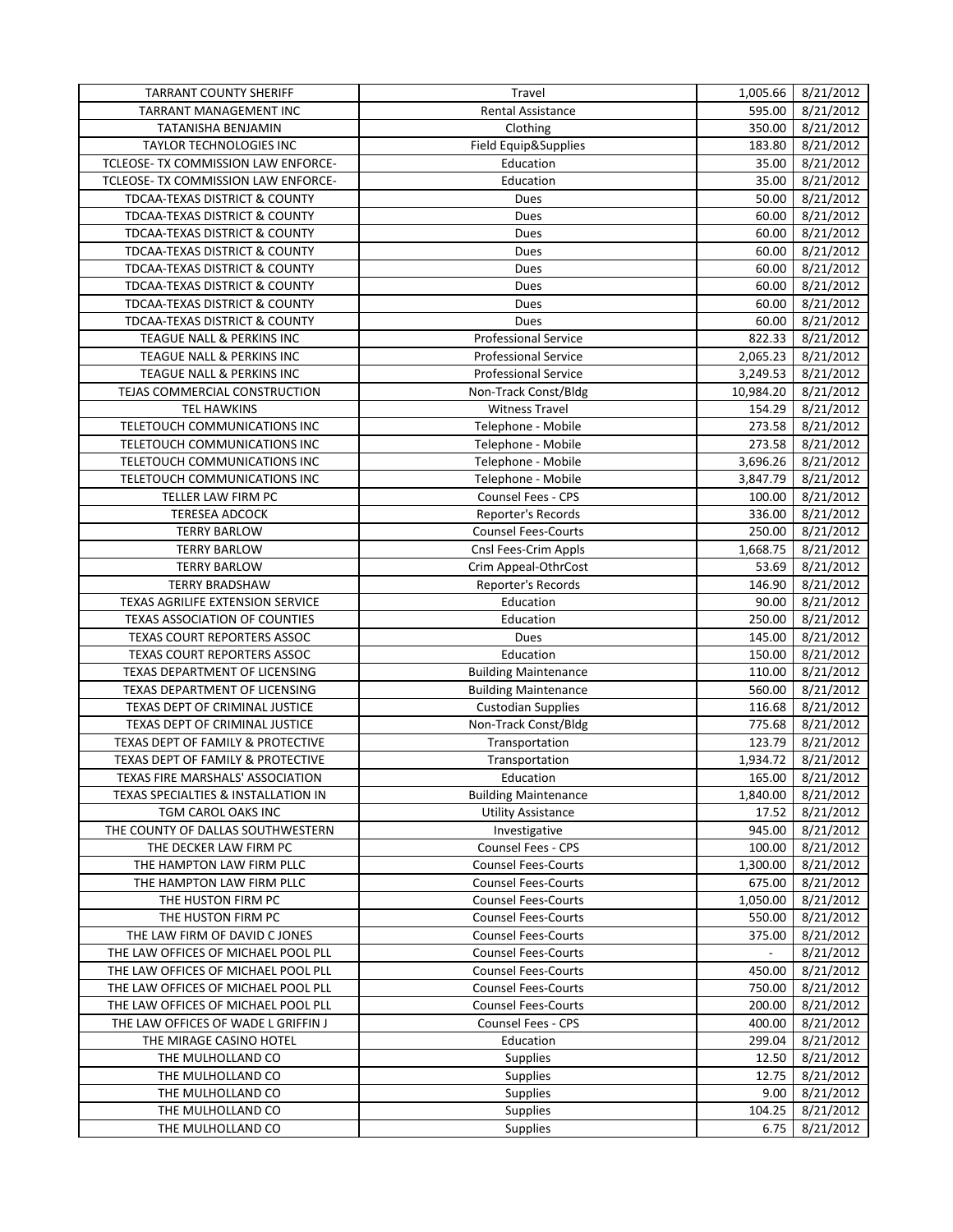| THE MULHOLLAND CO                   | Supplies                    | 16.19    | 8/21/2012 |
|-------------------------------------|-----------------------------|----------|-----------|
| THE MULHOLLAND CO                   | <b>Building Maintenance</b> | 6.00     | 8/21/2012 |
| THE SETTLEMENT CLUB HOME            | Clothing                    | 217.37   | 8/21/2012 |
| THE TREE HOUSE INC                  | Supplies                    | 1,724.10 | 8/21/2012 |
| THE WYNNE LAW FIRM PC               | <b>Counsel Fees-Courts</b>  | 250.00   | 8/21/2012 |
| THG ENERGY SOLUTIONS LLC            | <b>Energy Mgmt Maint</b>    | 2,275.00 | 8/21/2012 |
| THYSSENKRUPP ELEVATOR               | <b>Elevator Maintenance</b> | 370.00   | 8/21/2012 |
| <b>TIM MOORE</b>                    | <b>Counsel Fees-Courts</b>  | 400.00   | 8/21/2012 |
| Timothy J Randall                   | Education                   | 180.00   | 8/21/2012 |
| <b>TRACIE KENAN</b>                 | <b>Counsel Fees-Courts</b>  | 450.00   | 8/21/2012 |
| TRA'LANDA BRANCH                    | Clothing                    | 161.23   | 8/21/2012 |
| <b>TRAVIS YOUNG</b>                 | Counsel Fees-Courts         | 100.00   | 8/21/2012 |
| <b>TRAVIS YOUNG</b>                 | <b>Counsel Fees-Courts</b>  | 175.00   | 8/21/2012 |
| <b>TRENTON GRAY</b>                 | Counsel Fees-Juv            | 100.00   | 8/21/2012 |
| TRI COUNTY ELECTRIC COOPERATIVE INC | <b>Utility Assistance</b>   | 120.25   | 8/21/2012 |
| TRINITY BIOTECH DISTRIBUTION        | <b>Medical Supplies</b>     | 4,455.00 | 8/21/2012 |
| <b>TROSKI MURPHY</b>                | Clothing                    | 300.00   | 8/21/2012 |
| TRUCKPRO INC                        | Parts and Supplies          | 49.75    | 8/21/2012 |
| <b>TRUGREEN CHEMLAWN</b>            | Landscaping Expense         | 1,634.00 | 8/21/2012 |
| TRUGREEN CHEMLAWN                   | Landscaping Expense         | 115.00   | 8/21/2012 |
| TRUGREEN LANDCARE LLC               | Landscaping Expense         | 186.00   | 8/21/2012 |
| <b>T-STAR PROPERTIES LLC</b>        | <b>Rental Assistance</b>    | 370.00   | 8/21/2012 |
| TXDMV-TX DEPT OF MOTOR VEHICLES     | Subscriptions               | 11.50    | 8/21/2012 |
| TXDMV-TX DEPT OF MOTOR VEHICLES     | Subscriptions               | 23.14    | 8/21/2012 |
|                                     | <b>Cement and Concrete</b>  |          |           |
| TXI OPERATIONS, LP (NT)             |                             | 2,169.35 | 8/21/2012 |
| <b>TXU ENERGY</b>                   | <b>Utility Assistance</b>   | 2,809.36 | 8/21/2012 |
| <b>TXU ENERGY</b>                   | <b>Utility Assistance</b>   | 8,868.20 | 8/21/2012 |
| <b>TXU ENERGY</b>                   | Electricity                 | 182.84   | 8/21/2012 |
| <b>TXU ENERGY</b>                   | Electricity                 | 258.25   | 8/21/2012 |
| <b>TXU ENERGY</b>                   | <b>Utility Assistance</b>   | 1,169.34 | 8/21/2012 |
| <b>TXU ENERGY</b>                   | <b>Utility Assistance</b>   | 3,272.86 | 8/21/2012 |
| <b>U S POSTMASTER</b>               | Postage                     | 795.00   | 8/21/2012 |
| ULINE INC                           | Supplies                    | 41.70    | 8/21/2012 |
| UNION GOSPEL MISSION                | Rental Assistance           | 1,084.00 | 8/21/2012 |
| UNITED APARTMENT GROUP              | <b>Utility Assistance</b>   | 112.90   | 8/21/2012 |
| UNIVERSE TECHNICAL TRANSLATION INC  | <b>Professional Service</b> | 50.84    | 8/21/2012 |
| UNIVERSE TECHNICAL TRANSLATION INC  | <b>Professional Service</b> | 309.62   | 8/21/2012 |
| UNIVERSE TECHNICAL TRANSLATION INC  | <b>Professional Service</b> | 560.81   | 8/21/2012 |
| UNIVERSE TECHNICAL TRANSLATION INC  | <b>Professional Service</b> | 24.03    | 8/21/2012 |
| UNIVERSE TECHNICAL TRANSLATION INC  | <b>Professional Service</b> | 111.83   | 8/21/2012 |
| UPS/UNITED PARCEL SERVICE           | Postage                     | 16.58    | 8/21/2012 |
| <b>USA DATAFAX</b>                  | Non-Track Equipment         | 499.00   | 8/21/2012 |
| UTAK LABORATORIES INC               | Lab Supplies                | 1,281.19 | 8/21/2012 |
| VANDERBURG DRAFTING SUPPLIES        | <b>Equipment Maint</b>      | 149.02   | 8/21/2012 |
| VANESSA M JORDAN                    | Counsel Fees - CPS          | 500.00   | 8/21/2012 |
| <b>VENDING NUT COMPANY</b>          | Food                        | 177.75   | 8/21/2012 |
| VENTREX ENVIRONMENTAL SERVICES LLC  | <b>Disposal Service</b>     | 37.98    | 8/21/2012 |
| VENTREX ENVIRONMENTAL SERVICES LLC  | <b>Environment Disposal</b> | 1,405.26 | 8/21/2012 |
| VENTREX ENVIRONMENTAL SERVICES LLC  | <b>Disposal Service</b>     | 721.62   | 8/21/2012 |
| <b>VICKI E WILEY</b>                | Counsel Fees-Juv            | 200.00   | 8/21/2012 |
| <b>VICKI E WILEY</b>                | Counsel Fees - CPS          | 100.00   | 8/21/2012 |
| <b>VIRGINIA CARTER</b>              | <b>Counsel Fees-Courts</b>  | 550.00   | 8/21/2012 |
| <b>VWR SCIENTIFIC PRODUCTS</b>      | Lab Supplies                | 336.04   | 8/21/2012 |
| W B HUNT COMPANY INC                | Safety/Tact Supplies        | 1,172.75 | 8/21/2012 |
| WALDEN'S                            | <b>Building Maintenance</b> | 31.44    | 8/21/2012 |
| WALGREEN COMPANY                    | Food/Hygiene Assist         | 94.38    | 8/21/2012 |
| WALGREENS #7299                     | Food/Hygiene Assist         | 17.00    | 8/21/2012 |
| WALMART #1801                       | Food/Hygiene Assist         | 19.70    | 8/21/2012 |
| WALMART #2981                       | Food/Hygiene Assist         | 20.00    | 8/21/2012 |
|                                     |                             |          |           |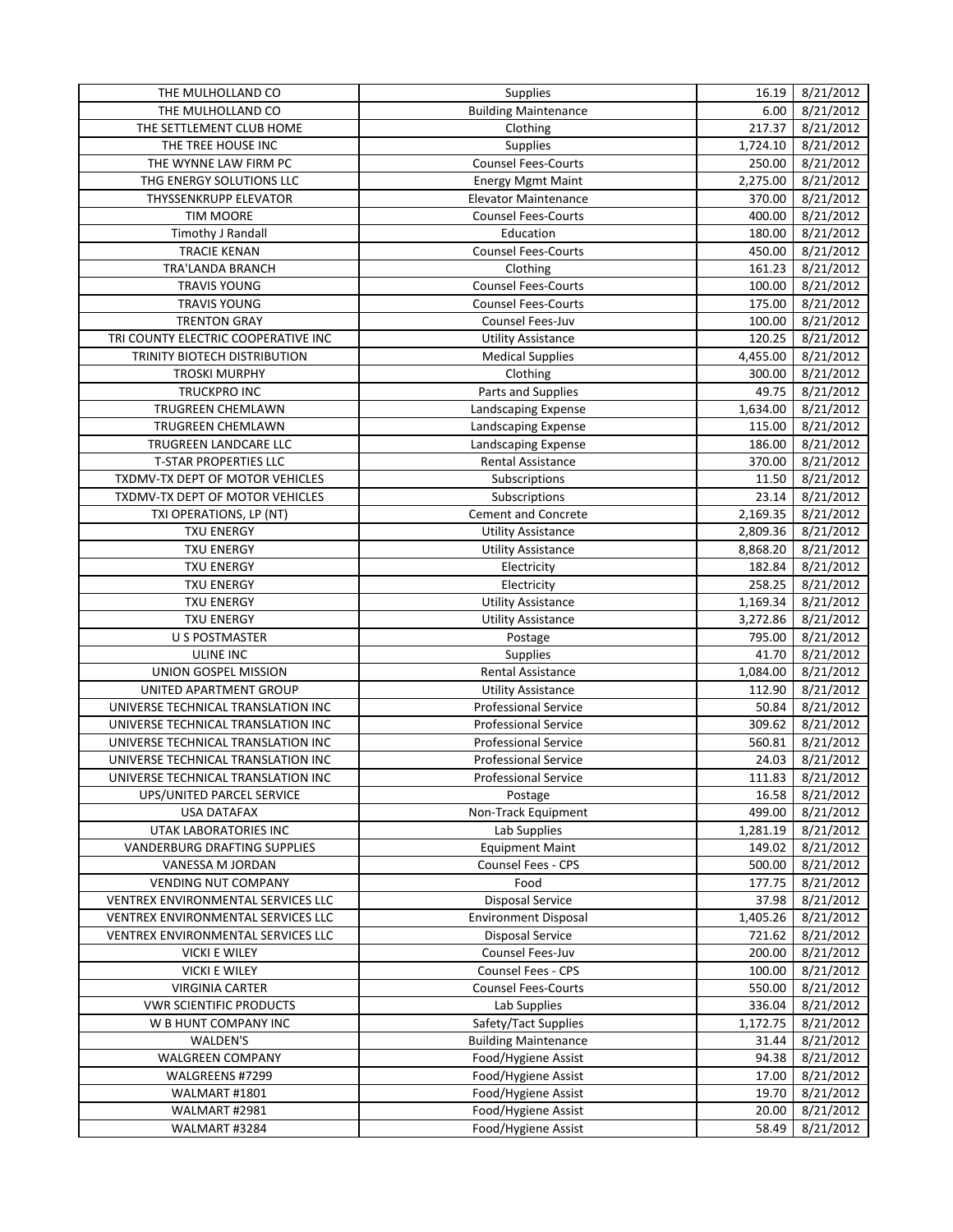| WALMART #5312                       | Food/Hygiene Assist                               | 130.91    | 8/21/2012 |
|-------------------------------------|---------------------------------------------------|-----------|-----------|
| <b>WARREN ST JOHN</b>               | <b>Counsel Fees-Courts</b>                        | 800.00    | 8/21/2012 |
| <b>WARREN ST JOHN</b>               | <b>Counsel Fees-Courts</b>                        | 100.00    | 8/21/2012 |
| <b>WARREN ST JOHN</b>               | Cnsl Fees-Cap Murder                              | 15,250.00 | 8/21/2012 |
| WASTE PARTNERS OF TEXAS INC         | <b>Equipment Rentals</b>                          | 80.86     | 8/21/2012 |
| <b>WAYNE COUNTY CLERK</b>           | Cert Copies/Trans                                 | 30.00     | 8/21/2012 |
| WEATHERS LAW FIRM PC                | <b>Counsel Fees-Courts</b>                        | 550.00    | 8/21/2012 |
| <b>WEBER SCIENTIFIC</b>             | Lab Supplies                                      | 346.74    | 8/21/2012 |
| <b>WEST GROUP</b>                   | On-Line Service                                   | 8,468.00  | 8/21/2012 |
| <b>WEST GROUP</b>                   | On-Line Service                                   | 5,866.84  | 8/21/2012 |
| WESTERN-BRW PAPER CO INC            | <b>Supplies</b>                                   | 276.50    | 8/21/2012 |
| WESTERN-BRW PAPER CO INC            | Supplies                                          | 395.00    | 8/21/2012 |
| WESTERN-BRW PAPER CO INC            | <b>Supplies</b>                                   | 214.40    | 8/21/2012 |
| WESTERN-BRW PAPER CO INC            | Supplies                                          | 266.90    | 8/21/2012 |
| WESTERN-BRW PAPER CO INC            | Supplies                                          | 268.00    | 8/21/2012 |
| WESTERN-BRW PAPER CO INC            | <b>Supplies</b>                                   | 670.00    | 8/21/2012 |
| WESTERN-BRW PAPER CO INC            | <b>Supplies</b>                                   | 632.00    | 8/21/2012 |
| WESTERN-BRW PAPER CO INC            | <b>Supplies</b>                                   | 395.00    | 8/21/2012 |
| <b>WHATEVER! PROMO AGENCY</b>       | Volunteer Program                                 | 2,928.24  | 8/21/2012 |
| <b>WILLBANKS METALS INC</b>         | Parts and Supplies                                | 144.00    | 8/21/2012 |
| WILLIAM H BILL RAY PC               | <b>Counsel Fees-Courts</b>                        | 300.00    | 8/21/2012 |
| WILLIAM H BILL RAY PC               | <b>Counsel Fees-Courts</b>                        | 400.00    | 8/21/2012 |
| WILLIAM H BILL RAY PC               | <b>Counsel Fees-Courts</b>                        | 1,025.00  | 8/21/2012 |
| WILLIAM H BILL RAY PC               | <b>Counsel Fees-Courts</b>                        | 250.00    | 8/21/2012 |
| <b>WILLIAM S BUSH</b>               | Education                                         | 250.00    | 8/21/2012 |
| <b>WILLIAM SHELTON</b>              | <b>Reporter's Records</b>                         | 8,168.00  | 8/21/2012 |
| WM BARRY NORMAN                     | Psych Exam/Testimony                              | 400.00    | 8/21/2012 |
| WM BARRY NORMAN                     | Psych Exam/Testimony                              | 400.00    | 8/21/2012 |
| WOOD & ASSOCIATES POLYGRAPH SERVICE | Polygraph                                         | 500.00    | 8/21/2012 |
| WOODHILL FSM, LLP                   | <b>Rental Assistance</b>                          | 475.00    | 8/21/2012 |
| WOODRIDGE ASSOCIATES LTD            | <b>Rental Assistance</b>                          | 455.00    | 8/21/2012 |
| WORLD WIDE INTERPRETERS INC         | <b>Interpreter Fees</b>                           | 93.72     | 8/21/2012 |
| XPRESS BUSINESS PRODUCTS INC HOUSTO | Non-Track Equipment                               | 365.00    | 8/21/2012 |
| YOLANDA URBAEZ                      | Hlth Dept Immu Fees                               | 11.00     | 8/21/2012 |
| ZIMMERER-KUBOTA INC                 | Parts and Supplies                                | 262.76    | 8/21/2012 |
|                                     | <b>COMMISSIONERS' REPORT OF CLAIMS - Addendum</b> |           |           |
|                                     | FOR THE WEEK ENDING - August 21, 2012             |           |           |
|                                     |                                                   |           |           |
|                                     |                                                   |           |           |

| <b>Vendor Name</b>               | <b>Item Description</b>     | <b>Paid Amount</b> | <b>Check Date</b> |
|----------------------------------|-----------------------------|--------------------|-------------------|
| AK Child Support Services        | Child Support               | 340.61             | 8/21/2012         |
| Alice Whitten                    | 5006 Chapter 13 Levy        | 5,080.79           | 8/21/2012         |
| Arkansas Office of Child         | Child Support               | 201.23             | 8/21/2012         |
| Ashbaugh's Trade Secrets LLC     | Professional Service        | 1,795.00           | 8/21/2012         |
| AT&T                             | <b>Wireless Data Access</b> | 11.00              | 8/21/2012         |
| AT&T                             | <b>Wireless Data Access</b> | 29.60              | 8/21/2012         |
| AT&T                             | <b>Wireless Data Access</b> | 2,764.26           | 8/21/2012         |
| AT&T                             | <b>Wireless Data Access</b> | 158.36             | 8/21/2012         |
| AT&T                             | <b>Wireless Data Access</b> | 265.93             | 8/21/2012         |
| AT&T                             | <b>Wireless Data Access</b> | 265.93             | 8/21/2012         |
| AT&T                             | <b>Wireless Data Access</b> | 265.93             | 8/21/2012         |
| AT&T                             | <b>Wireless Data Access</b> | 189.95             | 8/21/2012         |
| AT&T                             | <b>Wireless Data Access</b> | 189.95             | 8/21/2012         |
| AT&T                             | <b>Wireless Data Access</b> | 227.94             | 8/21/2012         |
| AT&T                             | <b>Wireless Data Access</b> | 341.91             | 8/21/2012         |
| AT&T                             | <b>Wireless Data Access</b> | 227.94             | 8/21/2012         |
| AT&T                             | <b>Wireless Data Access</b> | 178.56             | 8/21/2012         |
| AT&T                             | <b>Wireless Data Access</b> | 419.81             | 8/21/2012         |
| AT&T                             | Non-tracked Equipment       | 50,822.50          | 8/21/2012         |
| Bane Machinery Inc               | Vehicle Maintenance         | 2,563.76           | 8/21/2012         |
| <b>Bankston Collision Center</b> | Damage Claims               | 907.43             | 8/21/2012         |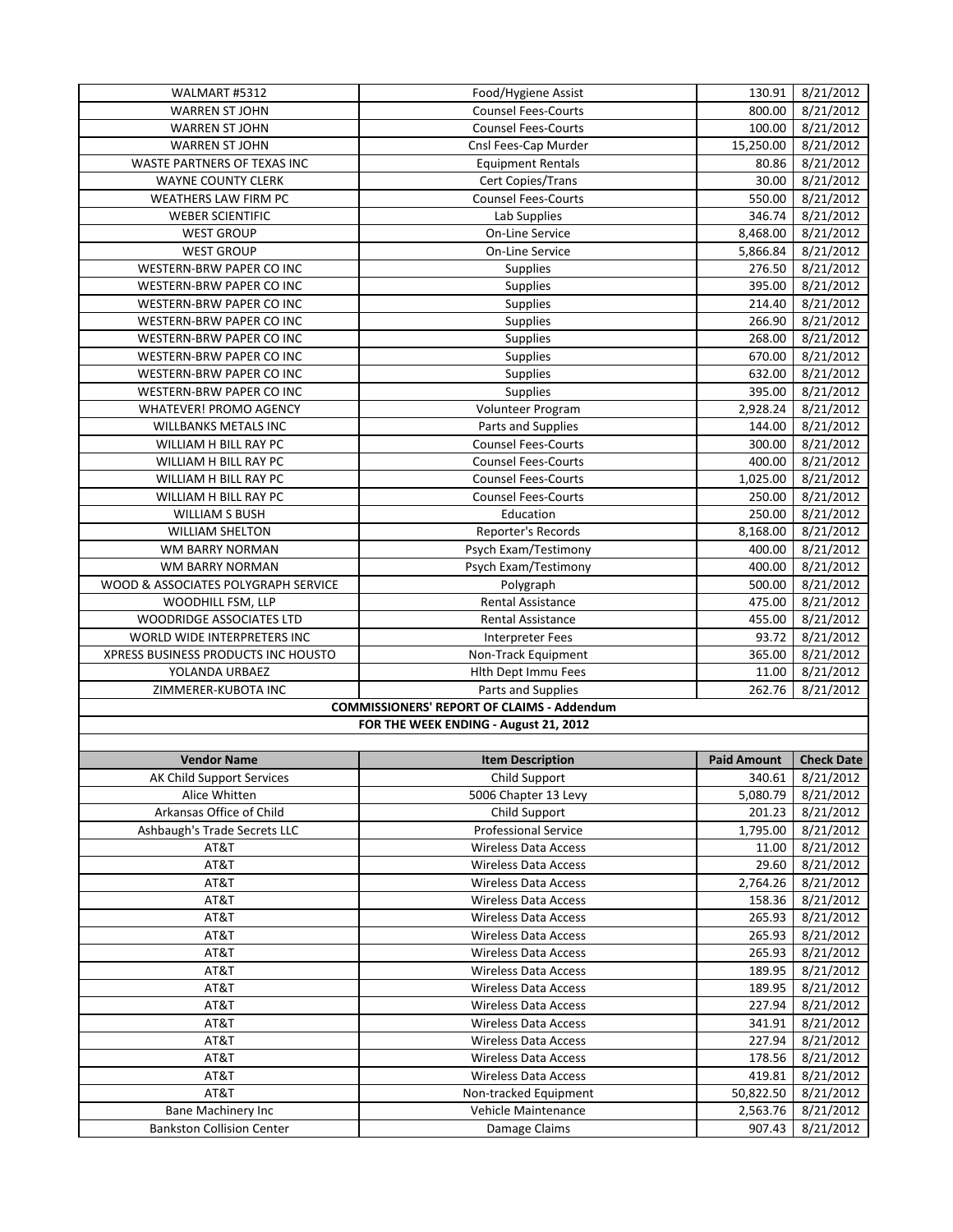| Brackett & Ellis, A Prof Corp<br>Trust - Constable 8<br>7,000.00<br>8/21/2012<br>6,100.00<br>8/21/2012<br>Brenda R Vonjoe<br><b>Counsel Fees-Courts</b><br>8/21/2012<br>Broaddus & Associates Inc<br>13,811.00<br><b>Professional Service</b><br>8/21/2012<br>Broaddus & Associates Inc<br><b>Professional Service</b><br>13,000.00<br>CLEAT<br>6,294.00<br>8/21/2012<br><b>Union Dues</b><br>California Sdu<br>Child Support<br>163.72<br>8/21/2012<br>Chapter 13 Trustee<br>5006 Chapter 13 Levy<br>534.25<br>8/21/2012<br><b>Dental Claims</b><br>16,719.74<br>Delta Dental<br>8/21/2012<br>Delta Dental<br>2,701.10<br>8/21/2012<br><b>Dental Claims</b><br>139.31<br>Delta Management Associat<br>5002 Student Loan Levy<br>8/21/2012<br>Don R Windle<br>8/21/2012<br>Sal-Appted Off(VJ)<br>1,111.12<br>Don R Windle<br>Education<br>8/21/2012<br>74.95<br>8/21/2012<br>Don R Windle<br>Travel<br>73.63<br>66,094.68<br>Douglass Distributing<br>Gasoline Inventory<br>8/21/2012<br>8/21/2012<br><b>Douglass Distributing</b><br><b>Gasoline Inventory</b><br>12,625.14<br>Douglass Distributing<br>8/21/2012<br>491.24<br>Fuel<br>Fuel<br>8/21/2012<br><b>Douglass Distributing</b><br>392.40<br><b>DRPW LLC</b><br>1,350.00<br>State Right of Way<br>8/21/2012<br>Fraternal Order of Police<br>8/21/2012<br><b>Union Dues</b><br>1,675.00<br><b>GC Services LP</b><br>213.78<br>8/21/2012<br>5002 Student Loan Levy<br>8/21/2012<br>General Revenue Corporati<br>204.19<br>5002 Student Loan Levy<br>Hellmuth, Obata & Kassabaum LP<br>8/21/2012<br><b>Professional Service</b><br>34,468.12<br>HUD, US Dept of<br>HUD 5007 Garnishment<br>75.00<br>8/21/2012<br>Internal Revenue Service<br>8/21/2012<br>5001 Tax Levy<br>1,538.80<br><b>IRS FICA EE</b><br>8/21/2012<br>FICA-Employee<br>345,470.32<br><b>IRS FICA ER</b><br>509,979.29<br>8/21/2012<br>FICA-Employer<br>FIT Withholding<br>932,393.57<br>8/21/2012<br><b>IRS FIT</b><br>IRS MED EE<br>119,570.20<br>8/21/2012<br>Medicare-Employee<br>IRS MED ER<br>Medicare-Employer<br>119,570.20<br>8/21/2012<br>Jeff S Hoover<br><b>Counsel Fees-Courts</b><br>8/21/2012<br>100.00<br>Jeff S Hoover<br><b>Counsel Fees-Courts</b><br>800.00<br>8/21/2012<br>Johnson Controls Inc<br>A/C Maint Contract<br>718.59<br>8/21/2012<br>Travel<br>JPMorgan Chase Bank NA<br>117.15<br>8/21/2012<br>42.75<br>8/21/2012<br>JPMorgan Chase Bank NA<br>Transportation<br>JPMorgan Chase Bank NA<br>Fuel<br>132.61<br>8/21/2012<br>936.80<br>8/21/2012<br>JPMorgan Chase Bank NA<br><b>County Projects</b><br>JPMorgan Chase Bank NA<br>939.00<br>8/21/2012<br>Education<br>JPMorgan Chase Bank NA<br>289.60<br>8/21/2012<br>Travel<br>4,966.75<br>8/21/2012<br>JPMorgan Chase Bank NA<br>Travel<br>JPMorgan Chase Bank NA<br>Parts and Supplies<br>8/21/2012<br>419.04<br><b>Small Tools</b><br>JPMorgan Chase Bank NA<br>33.92<br>8/21/2012<br><b>Building Maintenance</b><br>JPMorgan Chase Bank NA<br>8/21/2012<br>8.63<br>JPMorgan Chase Bank NA<br><b>Professional Service</b><br>325.00<br>8/21/2012<br>8/21/2012<br>JPMorgan Chase Bank NA<br>Education<br>150.00<br>8/21/2012<br>JPMorgan Chase Bank NA<br>Education<br>(179.00)<br>8/21/2012<br>JPMorgan Chase Bank NA<br>Transportation<br>1,495.98<br>100,000.00<br>8/21/2012<br><b>Jury Services</b><br>Cash-Jury<br>Karen Borghesi Smith<br>8/21/2012<br>Reporter's Records<br>1,896.00<br>Lincoln Financial Group<br>Deferred Comp<br>14,648.08<br>8/21/2012<br>Damage Claims<br>Maria Santiago<br>508.27<br>8/21/2012<br>Metropolitan Life<br>Metlife<br>15,654.07<br>8/21/2012<br>Child Support<br>8/21/2012<br>Michigan State Disburseme<br>201.61<br>97,271.47<br>8/21/2012<br>Nationwide Retirement Sol<br>Deferred Comp<br>NCO Financial Systems Inc<br>5002 Student Loan Levy<br>190.92<br>8/21/2012<br>Nestle Pure Life Direct<br>Food<br>67.81<br>8/21/2012<br>Child Support<br>New Jersey Support Paymen<br>222.00<br>8/21/2012<br>North Dakota Sdu<br>Child Support<br>8/21/2012<br>281.54<br>Oklahoma Guaranteed Stude<br>5002 Student Loan Levy<br>219.02<br>8/21/2012<br>Paulette Williams<br>Williams 5007 Garnishment<br>303.54<br>8/21/2012 | <b>Barney Holland Oil Company</b> | Fuel | 2,785.14 | 8/21/2012 |
|-------------------------------------------------------------------------------------------------------------------------------------------------------------------------------------------------------------------------------------------------------------------------------------------------------------------------------------------------------------------------------------------------------------------------------------------------------------------------------------------------------------------------------------------------------------------------------------------------------------------------------------------------------------------------------------------------------------------------------------------------------------------------------------------------------------------------------------------------------------------------------------------------------------------------------------------------------------------------------------------------------------------------------------------------------------------------------------------------------------------------------------------------------------------------------------------------------------------------------------------------------------------------------------------------------------------------------------------------------------------------------------------------------------------------------------------------------------------------------------------------------------------------------------------------------------------------------------------------------------------------------------------------------------------------------------------------------------------------------------------------------------------------------------------------------------------------------------------------------------------------------------------------------------------------------------------------------------------------------------------------------------------------------------------------------------------------------------------------------------------------------------------------------------------------------------------------------------------------------------------------------------------------------------------------------------------------------------------------------------------------------------------------------------------------------------------------------------------------------------------------------------------------------------------------------------------------------------------------------------------------------------------------------------------------------------------------------------------------------------------------------------------------------------------------------------------------------------------------------------------------------------------------------------------------------------------------------------------------------------------------------------------------------------------------------------------------------------------------------------------------------------------------------------------------------------------------------------------------------------------------------------------------------------------------------------------------------------------------------------------------------------------------------------------------------------------------------------------------------------------------------------------------------------------------------------------------------------------------------------------------------------------------------------------------------------------------------------------------------------------------------------------------------------------------------------------------------------------------------------------------------------------------------------------------------------------------------------------------------------------------------------------------------------------------------------------------------------------------------------------------------------------------------------------------------|-----------------------------------|------|----------|-----------|
|                                                                                                                                                                                                                                                                                                                                                                                                                                                                                                                                                                                                                                                                                                                                                                                                                                                                                                                                                                                                                                                                                                                                                                                                                                                                                                                                                                                                                                                                                                                                                                                                                                                                                                                                                                                                                                                                                                                                                                                                                                                                                                                                                                                                                                                                                                                                                                                                                                                                                                                                                                                                                                                                                                                                                                                                                                                                                                                                                                                                                                                                                                                                                                                                                                                                                                                                                                                                                                                                                                                                                                                                                                                                                                                                                                                                                                                                                                                                                                                                                                                                                                                                                                               |                                   |      |          |           |
|                                                                                                                                                                                                                                                                                                                                                                                                                                                                                                                                                                                                                                                                                                                                                                                                                                                                                                                                                                                                                                                                                                                                                                                                                                                                                                                                                                                                                                                                                                                                                                                                                                                                                                                                                                                                                                                                                                                                                                                                                                                                                                                                                                                                                                                                                                                                                                                                                                                                                                                                                                                                                                                                                                                                                                                                                                                                                                                                                                                                                                                                                                                                                                                                                                                                                                                                                                                                                                                                                                                                                                                                                                                                                                                                                                                                                                                                                                                                                                                                                                                                                                                                                                               |                                   |      |          |           |
|                                                                                                                                                                                                                                                                                                                                                                                                                                                                                                                                                                                                                                                                                                                                                                                                                                                                                                                                                                                                                                                                                                                                                                                                                                                                                                                                                                                                                                                                                                                                                                                                                                                                                                                                                                                                                                                                                                                                                                                                                                                                                                                                                                                                                                                                                                                                                                                                                                                                                                                                                                                                                                                                                                                                                                                                                                                                                                                                                                                                                                                                                                                                                                                                                                                                                                                                                                                                                                                                                                                                                                                                                                                                                                                                                                                                                                                                                                                                                                                                                                                                                                                                                                               |                                   |      |          |           |
|                                                                                                                                                                                                                                                                                                                                                                                                                                                                                                                                                                                                                                                                                                                                                                                                                                                                                                                                                                                                                                                                                                                                                                                                                                                                                                                                                                                                                                                                                                                                                                                                                                                                                                                                                                                                                                                                                                                                                                                                                                                                                                                                                                                                                                                                                                                                                                                                                                                                                                                                                                                                                                                                                                                                                                                                                                                                                                                                                                                                                                                                                                                                                                                                                                                                                                                                                                                                                                                                                                                                                                                                                                                                                                                                                                                                                                                                                                                                                                                                                                                                                                                                                                               |                                   |      |          |           |
|                                                                                                                                                                                                                                                                                                                                                                                                                                                                                                                                                                                                                                                                                                                                                                                                                                                                                                                                                                                                                                                                                                                                                                                                                                                                                                                                                                                                                                                                                                                                                                                                                                                                                                                                                                                                                                                                                                                                                                                                                                                                                                                                                                                                                                                                                                                                                                                                                                                                                                                                                                                                                                                                                                                                                                                                                                                                                                                                                                                                                                                                                                                                                                                                                                                                                                                                                                                                                                                                                                                                                                                                                                                                                                                                                                                                                                                                                                                                                                                                                                                                                                                                                                               |                                   |      |          |           |
|                                                                                                                                                                                                                                                                                                                                                                                                                                                                                                                                                                                                                                                                                                                                                                                                                                                                                                                                                                                                                                                                                                                                                                                                                                                                                                                                                                                                                                                                                                                                                                                                                                                                                                                                                                                                                                                                                                                                                                                                                                                                                                                                                                                                                                                                                                                                                                                                                                                                                                                                                                                                                                                                                                                                                                                                                                                                                                                                                                                                                                                                                                                                                                                                                                                                                                                                                                                                                                                                                                                                                                                                                                                                                                                                                                                                                                                                                                                                                                                                                                                                                                                                                                               |                                   |      |          |           |
|                                                                                                                                                                                                                                                                                                                                                                                                                                                                                                                                                                                                                                                                                                                                                                                                                                                                                                                                                                                                                                                                                                                                                                                                                                                                                                                                                                                                                                                                                                                                                                                                                                                                                                                                                                                                                                                                                                                                                                                                                                                                                                                                                                                                                                                                                                                                                                                                                                                                                                                                                                                                                                                                                                                                                                                                                                                                                                                                                                                                                                                                                                                                                                                                                                                                                                                                                                                                                                                                                                                                                                                                                                                                                                                                                                                                                                                                                                                                                                                                                                                                                                                                                                               |                                   |      |          |           |
|                                                                                                                                                                                                                                                                                                                                                                                                                                                                                                                                                                                                                                                                                                                                                                                                                                                                                                                                                                                                                                                                                                                                                                                                                                                                                                                                                                                                                                                                                                                                                                                                                                                                                                                                                                                                                                                                                                                                                                                                                                                                                                                                                                                                                                                                                                                                                                                                                                                                                                                                                                                                                                                                                                                                                                                                                                                                                                                                                                                                                                                                                                                                                                                                                                                                                                                                                                                                                                                                                                                                                                                                                                                                                                                                                                                                                                                                                                                                                                                                                                                                                                                                                                               |                                   |      |          |           |
|                                                                                                                                                                                                                                                                                                                                                                                                                                                                                                                                                                                                                                                                                                                                                                                                                                                                                                                                                                                                                                                                                                                                                                                                                                                                                                                                                                                                                                                                                                                                                                                                                                                                                                                                                                                                                                                                                                                                                                                                                                                                                                                                                                                                                                                                                                                                                                                                                                                                                                                                                                                                                                                                                                                                                                                                                                                                                                                                                                                                                                                                                                                                                                                                                                                                                                                                                                                                                                                                                                                                                                                                                                                                                                                                                                                                                                                                                                                                                                                                                                                                                                                                                                               |                                   |      |          |           |
|                                                                                                                                                                                                                                                                                                                                                                                                                                                                                                                                                                                                                                                                                                                                                                                                                                                                                                                                                                                                                                                                                                                                                                                                                                                                                                                                                                                                                                                                                                                                                                                                                                                                                                                                                                                                                                                                                                                                                                                                                                                                                                                                                                                                                                                                                                                                                                                                                                                                                                                                                                                                                                                                                                                                                                                                                                                                                                                                                                                                                                                                                                                                                                                                                                                                                                                                                                                                                                                                                                                                                                                                                                                                                                                                                                                                                                                                                                                                                                                                                                                                                                                                                                               |                                   |      |          |           |
|                                                                                                                                                                                                                                                                                                                                                                                                                                                                                                                                                                                                                                                                                                                                                                                                                                                                                                                                                                                                                                                                                                                                                                                                                                                                                                                                                                                                                                                                                                                                                                                                                                                                                                                                                                                                                                                                                                                                                                                                                                                                                                                                                                                                                                                                                                                                                                                                                                                                                                                                                                                                                                                                                                                                                                                                                                                                                                                                                                                                                                                                                                                                                                                                                                                                                                                                                                                                                                                                                                                                                                                                                                                                                                                                                                                                                                                                                                                                                                                                                                                                                                                                                                               |                                   |      |          |           |
|                                                                                                                                                                                                                                                                                                                                                                                                                                                                                                                                                                                                                                                                                                                                                                                                                                                                                                                                                                                                                                                                                                                                                                                                                                                                                                                                                                                                                                                                                                                                                                                                                                                                                                                                                                                                                                                                                                                                                                                                                                                                                                                                                                                                                                                                                                                                                                                                                                                                                                                                                                                                                                                                                                                                                                                                                                                                                                                                                                                                                                                                                                                                                                                                                                                                                                                                                                                                                                                                                                                                                                                                                                                                                                                                                                                                                                                                                                                                                                                                                                                                                                                                                                               |                                   |      |          |           |
|                                                                                                                                                                                                                                                                                                                                                                                                                                                                                                                                                                                                                                                                                                                                                                                                                                                                                                                                                                                                                                                                                                                                                                                                                                                                                                                                                                                                                                                                                                                                                                                                                                                                                                                                                                                                                                                                                                                                                                                                                                                                                                                                                                                                                                                                                                                                                                                                                                                                                                                                                                                                                                                                                                                                                                                                                                                                                                                                                                                                                                                                                                                                                                                                                                                                                                                                                                                                                                                                                                                                                                                                                                                                                                                                                                                                                                                                                                                                                                                                                                                                                                                                                                               |                                   |      |          |           |
|                                                                                                                                                                                                                                                                                                                                                                                                                                                                                                                                                                                                                                                                                                                                                                                                                                                                                                                                                                                                                                                                                                                                                                                                                                                                                                                                                                                                                                                                                                                                                                                                                                                                                                                                                                                                                                                                                                                                                                                                                                                                                                                                                                                                                                                                                                                                                                                                                                                                                                                                                                                                                                                                                                                                                                                                                                                                                                                                                                                                                                                                                                                                                                                                                                                                                                                                                                                                                                                                                                                                                                                                                                                                                                                                                                                                                                                                                                                                                                                                                                                                                                                                                                               |                                   |      |          |           |
|                                                                                                                                                                                                                                                                                                                                                                                                                                                                                                                                                                                                                                                                                                                                                                                                                                                                                                                                                                                                                                                                                                                                                                                                                                                                                                                                                                                                                                                                                                                                                                                                                                                                                                                                                                                                                                                                                                                                                                                                                                                                                                                                                                                                                                                                                                                                                                                                                                                                                                                                                                                                                                                                                                                                                                                                                                                                                                                                                                                                                                                                                                                                                                                                                                                                                                                                                                                                                                                                                                                                                                                                                                                                                                                                                                                                                                                                                                                                                                                                                                                                                                                                                                               |                                   |      |          |           |
|                                                                                                                                                                                                                                                                                                                                                                                                                                                                                                                                                                                                                                                                                                                                                                                                                                                                                                                                                                                                                                                                                                                                                                                                                                                                                                                                                                                                                                                                                                                                                                                                                                                                                                                                                                                                                                                                                                                                                                                                                                                                                                                                                                                                                                                                                                                                                                                                                                                                                                                                                                                                                                                                                                                                                                                                                                                                                                                                                                                                                                                                                                                                                                                                                                                                                                                                                                                                                                                                                                                                                                                                                                                                                                                                                                                                                                                                                                                                                                                                                                                                                                                                                                               |                                   |      |          |           |
|                                                                                                                                                                                                                                                                                                                                                                                                                                                                                                                                                                                                                                                                                                                                                                                                                                                                                                                                                                                                                                                                                                                                                                                                                                                                                                                                                                                                                                                                                                                                                                                                                                                                                                                                                                                                                                                                                                                                                                                                                                                                                                                                                                                                                                                                                                                                                                                                                                                                                                                                                                                                                                                                                                                                                                                                                                                                                                                                                                                                                                                                                                                                                                                                                                                                                                                                                                                                                                                                                                                                                                                                                                                                                                                                                                                                                                                                                                                                                                                                                                                                                                                                                                               |                                   |      |          |           |
|                                                                                                                                                                                                                                                                                                                                                                                                                                                                                                                                                                                                                                                                                                                                                                                                                                                                                                                                                                                                                                                                                                                                                                                                                                                                                                                                                                                                                                                                                                                                                                                                                                                                                                                                                                                                                                                                                                                                                                                                                                                                                                                                                                                                                                                                                                                                                                                                                                                                                                                                                                                                                                                                                                                                                                                                                                                                                                                                                                                                                                                                                                                                                                                                                                                                                                                                                                                                                                                                                                                                                                                                                                                                                                                                                                                                                                                                                                                                                                                                                                                                                                                                                                               |                                   |      |          |           |
|                                                                                                                                                                                                                                                                                                                                                                                                                                                                                                                                                                                                                                                                                                                                                                                                                                                                                                                                                                                                                                                                                                                                                                                                                                                                                                                                                                                                                                                                                                                                                                                                                                                                                                                                                                                                                                                                                                                                                                                                                                                                                                                                                                                                                                                                                                                                                                                                                                                                                                                                                                                                                                                                                                                                                                                                                                                                                                                                                                                                                                                                                                                                                                                                                                                                                                                                                                                                                                                                                                                                                                                                                                                                                                                                                                                                                                                                                                                                                                                                                                                                                                                                                                               |                                   |      |          |           |
|                                                                                                                                                                                                                                                                                                                                                                                                                                                                                                                                                                                                                                                                                                                                                                                                                                                                                                                                                                                                                                                                                                                                                                                                                                                                                                                                                                                                                                                                                                                                                                                                                                                                                                                                                                                                                                                                                                                                                                                                                                                                                                                                                                                                                                                                                                                                                                                                                                                                                                                                                                                                                                                                                                                                                                                                                                                                                                                                                                                                                                                                                                                                                                                                                                                                                                                                                                                                                                                                                                                                                                                                                                                                                                                                                                                                                                                                                                                                                                                                                                                                                                                                                                               |                                   |      |          |           |
|                                                                                                                                                                                                                                                                                                                                                                                                                                                                                                                                                                                                                                                                                                                                                                                                                                                                                                                                                                                                                                                                                                                                                                                                                                                                                                                                                                                                                                                                                                                                                                                                                                                                                                                                                                                                                                                                                                                                                                                                                                                                                                                                                                                                                                                                                                                                                                                                                                                                                                                                                                                                                                                                                                                                                                                                                                                                                                                                                                                                                                                                                                                                                                                                                                                                                                                                                                                                                                                                                                                                                                                                                                                                                                                                                                                                                                                                                                                                                                                                                                                                                                                                                                               |                                   |      |          |           |
|                                                                                                                                                                                                                                                                                                                                                                                                                                                                                                                                                                                                                                                                                                                                                                                                                                                                                                                                                                                                                                                                                                                                                                                                                                                                                                                                                                                                                                                                                                                                                                                                                                                                                                                                                                                                                                                                                                                                                                                                                                                                                                                                                                                                                                                                                                                                                                                                                                                                                                                                                                                                                                                                                                                                                                                                                                                                                                                                                                                                                                                                                                                                                                                                                                                                                                                                                                                                                                                                                                                                                                                                                                                                                                                                                                                                                                                                                                                                                                                                                                                                                                                                                                               |                                   |      |          |           |
|                                                                                                                                                                                                                                                                                                                                                                                                                                                                                                                                                                                                                                                                                                                                                                                                                                                                                                                                                                                                                                                                                                                                                                                                                                                                                                                                                                                                                                                                                                                                                                                                                                                                                                                                                                                                                                                                                                                                                                                                                                                                                                                                                                                                                                                                                                                                                                                                                                                                                                                                                                                                                                                                                                                                                                                                                                                                                                                                                                                                                                                                                                                                                                                                                                                                                                                                                                                                                                                                                                                                                                                                                                                                                                                                                                                                                                                                                                                                                                                                                                                                                                                                                                               |                                   |      |          |           |
|                                                                                                                                                                                                                                                                                                                                                                                                                                                                                                                                                                                                                                                                                                                                                                                                                                                                                                                                                                                                                                                                                                                                                                                                                                                                                                                                                                                                                                                                                                                                                                                                                                                                                                                                                                                                                                                                                                                                                                                                                                                                                                                                                                                                                                                                                                                                                                                                                                                                                                                                                                                                                                                                                                                                                                                                                                                                                                                                                                                                                                                                                                                                                                                                                                                                                                                                                                                                                                                                                                                                                                                                                                                                                                                                                                                                                                                                                                                                                                                                                                                                                                                                                                               |                                   |      |          |           |
|                                                                                                                                                                                                                                                                                                                                                                                                                                                                                                                                                                                                                                                                                                                                                                                                                                                                                                                                                                                                                                                                                                                                                                                                                                                                                                                                                                                                                                                                                                                                                                                                                                                                                                                                                                                                                                                                                                                                                                                                                                                                                                                                                                                                                                                                                                                                                                                                                                                                                                                                                                                                                                                                                                                                                                                                                                                                                                                                                                                                                                                                                                                                                                                                                                                                                                                                                                                                                                                                                                                                                                                                                                                                                                                                                                                                                                                                                                                                                                                                                                                                                                                                                                               |                                   |      |          |           |
|                                                                                                                                                                                                                                                                                                                                                                                                                                                                                                                                                                                                                                                                                                                                                                                                                                                                                                                                                                                                                                                                                                                                                                                                                                                                                                                                                                                                                                                                                                                                                                                                                                                                                                                                                                                                                                                                                                                                                                                                                                                                                                                                                                                                                                                                                                                                                                                                                                                                                                                                                                                                                                                                                                                                                                                                                                                                                                                                                                                                                                                                                                                                                                                                                                                                                                                                                                                                                                                                                                                                                                                                                                                                                                                                                                                                                                                                                                                                                                                                                                                                                                                                                                               |                                   |      |          |           |
|                                                                                                                                                                                                                                                                                                                                                                                                                                                                                                                                                                                                                                                                                                                                                                                                                                                                                                                                                                                                                                                                                                                                                                                                                                                                                                                                                                                                                                                                                                                                                                                                                                                                                                                                                                                                                                                                                                                                                                                                                                                                                                                                                                                                                                                                                                                                                                                                                                                                                                                                                                                                                                                                                                                                                                                                                                                                                                                                                                                                                                                                                                                                                                                                                                                                                                                                                                                                                                                                                                                                                                                                                                                                                                                                                                                                                                                                                                                                                                                                                                                                                                                                                                               |                                   |      |          |           |
|                                                                                                                                                                                                                                                                                                                                                                                                                                                                                                                                                                                                                                                                                                                                                                                                                                                                                                                                                                                                                                                                                                                                                                                                                                                                                                                                                                                                                                                                                                                                                                                                                                                                                                                                                                                                                                                                                                                                                                                                                                                                                                                                                                                                                                                                                                                                                                                                                                                                                                                                                                                                                                                                                                                                                                                                                                                                                                                                                                                                                                                                                                                                                                                                                                                                                                                                                                                                                                                                                                                                                                                                                                                                                                                                                                                                                                                                                                                                                                                                                                                                                                                                                                               |                                   |      |          |           |
|                                                                                                                                                                                                                                                                                                                                                                                                                                                                                                                                                                                                                                                                                                                                                                                                                                                                                                                                                                                                                                                                                                                                                                                                                                                                                                                                                                                                                                                                                                                                                                                                                                                                                                                                                                                                                                                                                                                                                                                                                                                                                                                                                                                                                                                                                                                                                                                                                                                                                                                                                                                                                                                                                                                                                                                                                                                                                                                                                                                                                                                                                                                                                                                                                                                                                                                                                                                                                                                                                                                                                                                                                                                                                                                                                                                                                                                                                                                                                                                                                                                                                                                                                                               |                                   |      |          |           |
|                                                                                                                                                                                                                                                                                                                                                                                                                                                                                                                                                                                                                                                                                                                                                                                                                                                                                                                                                                                                                                                                                                                                                                                                                                                                                                                                                                                                                                                                                                                                                                                                                                                                                                                                                                                                                                                                                                                                                                                                                                                                                                                                                                                                                                                                                                                                                                                                                                                                                                                                                                                                                                                                                                                                                                                                                                                                                                                                                                                                                                                                                                                                                                                                                                                                                                                                                                                                                                                                                                                                                                                                                                                                                                                                                                                                                                                                                                                                                                                                                                                                                                                                                                               |                                   |      |          |           |
|                                                                                                                                                                                                                                                                                                                                                                                                                                                                                                                                                                                                                                                                                                                                                                                                                                                                                                                                                                                                                                                                                                                                                                                                                                                                                                                                                                                                                                                                                                                                                                                                                                                                                                                                                                                                                                                                                                                                                                                                                                                                                                                                                                                                                                                                                                                                                                                                                                                                                                                                                                                                                                                                                                                                                                                                                                                                                                                                                                                                                                                                                                                                                                                                                                                                                                                                                                                                                                                                                                                                                                                                                                                                                                                                                                                                                                                                                                                                                                                                                                                                                                                                                                               |                                   |      |          |           |
|                                                                                                                                                                                                                                                                                                                                                                                                                                                                                                                                                                                                                                                                                                                                                                                                                                                                                                                                                                                                                                                                                                                                                                                                                                                                                                                                                                                                                                                                                                                                                                                                                                                                                                                                                                                                                                                                                                                                                                                                                                                                                                                                                                                                                                                                                                                                                                                                                                                                                                                                                                                                                                                                                                                                                                                                                                                                                                                                                                                                                                                                                                                                                                                                                                                                                                                                                                                                                                                                                                                                                                                                                                                                                                                                                                                                                                                                                                                                                                                                                                                                                                                                                                               |                                   |      |          |           |
|                                                                                                                                                                                                                                                                                                                                                                                                                                                                                                                                                                                                                                                                                                                                                                                                                                                                                                                                                                                                                                                                                                                                                                                                                                                                                                                                                                                                                                                                                                                                                                                                                                                                                                                                                                                                                                                                                                                                                                                                                                                                                                                                                                                                                                                                                                                                                                                                                                                                                                                                                                                                                                                                                                                                                                                                                                                                                                                                                                                                                                                                                                                                                                                                                                                                                                                                                                                                                                                                                                                                                                                                                                                                                                                                                                                                                                                                                                                                                                                                                                                                                                                                                                               |                                   |      |          |           |
|                                                                                                                                                                                                                                                                                                                                                                                                                                                                                                                                                                                                                                                                                                                                                                                                                                                                                                                                                                                                                                                                                                                                                                                                                                                                                                                                                                                                                                                                                                                                                                                                                                                                                                                                                                                                                                                                                                                                                                                                                                                                                                                                                                                                                                                                                                                                                                                                                                                                                                                                                                                                                                                                                                                                                                                                                                                                                                                                                                                                                                                                                                                                                                                                                                                                                                                                                                                                                                                                                                                                                                                                                                                                                                                                                                                                                                                                                                                                                                                                                                                                                                                                                                               |                                   |      |          |           |
|                                                                                                                                                                                                                                                                                                                                                                                                                                                                                                                                                                                                                                                                                                                                                                                                                                                                                                                                                                                                                                                                                                                                                                                                                                                                                                                                                                                                                                                                                                                                                                                                                                                                                                                                                                                                                                                                                                                                                                                                                                                                                                                                                                                                                                                                                                                                                                                                                                                                                                                                                                                                                                                                                                                                                                                                                                                                                                                                                                                                                                                                                                                                                                                                                                                                                                                                                                                                                                                                                                                                                                                                                                                                                                                                                                                                                                                                                                                                                                                                                                                                                                                                                                               |                                   |      |          |           |
|                                                                                                                                                                                                                                                                                                                                                                                                                                                                                                                                                                                                                                                                                                                                                                                                                                                                                                                                                                                                                                                                                                                                                                                                                                                                                                                                                                                                                                                                                                                                                                                                                                                                                                                                                                                                                                                                                                                                                                                                                                                                                                                                                                                                                                                                                                                                                                                                                                                                                                                                                                                                                                                                                                                                                                                                                                                                                                                                                                                                                                                                                                                                                                                                                                                                                                                                                                                                                                                                                                                                                                                                                                                                                                                                                                                                                                                                                                                                                                                                                                                                                                                                                                               |                                   |      |          |           |
|                                                                                                                                                                                                                                                                                                                                                                                                                                                                                                                                                                                                                                                                                                                                                                                                                                                                                                                                                                                                                                                                                                                                                                                                                                                                                                                                                                                                                                                                                                                                                                                                                                                                                                                                                                                                                                                                                                                                                                                                                                                                                                                                                                                                                                                                                                                                                                                                                                                                                                                                                                                                                                                                                                                                                                                                                                                                                                                                                                                                                                                                                                                                                                                                                                                                                                                                                                                                                                                                                                                                                                                                                                                                                                                                                                                                                                                                                                                                                                                                                                                                                                                                                                               |                                   |      |          |           |
|                                                                                                                                                                                                                                                                                                                                                                                                                                                                                                                                                                                                                                                                                                                                                                                                                                                                                                                                                                                                                                                                                                                                                                                                                                                                                                                                                                                                                                                                                                                                                                                                                                                                                                                                                                                                                                                                                                                                                                                                                                                                                                                                                                                                                                                                                                                                                                                                                                                                                                                                                                                                                                                                                                                                                                                                                                                                                                                                                                                                                                                                                                                                                                                                                                                                                                                                                                                                                                                                                                                                                                                                                                                                                                                                                                                                                                                                                                                                                                                                                                                                                                                                                                               |                                   |      |          |           |
|                                                                                                                                                                                                                                                                                                                                                                                                                                                                                                                                                                                                                                                                                                                                                                                                                                                                                                                                                                                                                                                                                                                                                                                                                                                                                                                                                                                                                                                                                                                                                                                                                                                                                                                                                                                                                                                                                                                                                                                                                                                                                                                                                                                                                                                                                                                                                                                                                                                                                                                                                                                                                                                                                                                                                                                                                                                                                                                                                                                                                                                                                                                                                                                                                                                                                                                                                                                                                                                                                                                                                                                                                                                                                                                                                                                                                                                                                                                                                                                                                                                                                                                                                                               |                                   |      |          |           |
|                                                                                                                                                                                                                                                                                                                                                                                                                                                                                                                                                                                                                                                                                                                                                                                                                                                                                                                                                                                                                                                                                                                                                                                                                                                                                                                                                                                                                                                                                                                                                                                                                                                                                                                                                                                                                                                                                                                                                                                                                                                                                                                                                                                                                                                                                                                                                                                                                                                                                                                                                                                                                                                                                                                                                                                                                                                                                                                                                                                                                                                                                                                                                                                                                                                                                                                                                                                                                                                                                                                                                                                                                                                                                                                                                                                                                                                                                                                                                                                                                                                                                                                                                                               |                                   |      |          |           |
|                                                                                                                                                                                                                                                                                                                                                                                                                                                                                                                                                                                                                                                                                                                                                                                                                                                                                                                                                                                                                                                                                                                                                                                                                                                                                                                                                                                                                                                                                                                                                                                                                                                                                                                                                                                                                                                                                                                                                                                                                                                                                                                                                                                                                                                                                                                                                                                                                                                                                                                                                                                                                                                                                                                                                                                                                                                                                                                                                                                                                                                                                                                                                                                                                                                                                                                                                                                                                                                                                                                                                                                                                                                                                                                                                                                                                                                                                                                                                                                                                                                                                                                                                                               |                                   |      |          |           |
|                                                                                                                                                                                                                                                                                                                                                                                                                                                                                                                                                                                                                                                                                                                                                                                                                                                                                                                                                                                                                                                                                                                                                                                                                                                                                                                                                                                                                                                                                                                                                                                                                                                                                                                                                                                                                                                                                                                                                                                                                                                                                                                                                                                                                                                                                                                                                                                                                                                                                                                                                                                                                                                                                                                                                                                                                                                                                                                                                                                                                                                                                                                                                                                                                                                                                                                                                                                                                                                                                                                                                                                                                                                                                                                                                                                                                                                                                                                                                                                                                                                                                                                                                                               |                                   |      |          |           |
|                                                                                                                                                                                                                                                                                                                                                                                                                                                                                                                                                                                                                                                                                                                                                                                                                                                                                                                                                                                                                                                                                                                                                                                                                                                                                                                                                                                                                                                                                                                                                                                                                                                                                                                                                                                                                                                                                                                                                                                                                                                                                                                                                                                                                                                                                                                                                                                                                                                                                                                                                                                                                                                                                                                                                                                                                                                                                                                                                                                                                                                                                                                                                                                                                                                                                                                                                                                                                                                                                                                                                                                                                                                                                                                                                                                                                                                                                                                                                                                                                                                                                                                                                                               |                                   |      |          |           |
|                                                                                                                                                                                                                                                                                                                                                                                                                                                                                                                                                                                                                                                                                                                                                                                                                                                                                                                                                                                                                                                                                                                                                                                                                                                                                                                                                                                                                                                                                                                                                                                                                                                                                                                                                                                                                                                                                                                                                                                                                                                                                                                                                                                                                                                                                                                                                                                                                                                                                                                                                                                                                                                                                                                                                                                                                                                                                                                                                                                                                                                                                                                                                                                                                                                                                                                                                                                                                                                                                                                                                                                                                                                                                                                                                                                                                                                                                                                                                                                                                                                                                                                                                                               |                                   |      |          |           |
|                                                                                                                                                                                                                                                                                                                                                                                                                                                                                                                                                                                                                                                                                                                                                                                                                                                                                                                                                                                                                                                                                                                                                                                                                                                                                                                                                                                                                                                                                                                                                                                                                                                                                                                                                                                                                                                                                                                                                                                                                                                                                                                                                                                                                                                                                                                                                                                                                                                                                                                                                                                                                                                                                                                                                                                                                                                                                                                                                                                                                                                                                                                                                                                                                                                                                                                                                                                                                                                                                                                                                                                                                                                                                                                                                                                                                                                                                                                                                                                                                                                                                                                                                                               |                                   |      |          |           |
|                                                                                                                                                                                                                                                                                                                                                                                                                                                                                                                                                                                                                                                                                                                                                                                                                                                                                                                                                                                                                                                                                                                                                                                                                                                                                                                                                                                                                                                                                                                                                                                                                                                                                                                                                                                                                                                                                                                                                                                                                                                                                                                                                                                                                                                                                                                                                                                                                                                                                                                                                                                                                                                                                                                                                                                                                                                                                                                                                                                                                                                                                                                                                                                                                                                                                                                                                                                                                                                                                                                                                                                                                                                                                                                                                                                                                                                                                                                                                                                                                                                                                                                                                                               |                                   |      |          |           |
|                                                                                                                                                                                                                                                                                                                                                                                                                                                                                                                                                                                                                                                                                                                                                                                                                                                                                                                                                                                                                                                                                                                                                                                                                                                                                                                                                                                                                                                                                                                                                                                                                                                                                                                                                                                                                                                                                                                                                                                                                                                                                                                                                                                                                                                                                                                                                                                                                                                                                                                                                                                                                                                                                                                                                                                                                                                                                                                                                                                                                                                                                                                                                                                                                                                                                                                                                                                                                                                                                                                                                                                                                                                                                                                                                                                                                                                                                                                                                                                                                                                                                                                                                                               |                                   |      |          |           |
|                                                                                                                                                                                                                                                                                                                                                                                                                                                                                                                                                                                                                                                                                                                                                                                                                                                                                                                                                                                                                                                                                                                                                                                                                                                                                                                                                                                                                                                                                                                                                                                                                                                                                                                                                                                                                                                                                                                                                                                                                                                                                                                                                                                                                                                                                                                                                                                                                                                                                                                                                                                                                                                                                                                                                                                                                                                                                                                                                                                                                                                                                                                                                                                                                                                                                                                                                                                                                                                                                                                                                                                                                                                                                                                                                                                                                                                                                                                                                                                                                                                                                                                                                                               |                                   |      |          |           |
|                                                                                                                                                                                                                                                                                                                                                                                                                                                                                                                                                                                                                                                                                                                                                                                                                                                                                                                                                                                                                                                                                                                                                                                                                                                                                                                                                                                                                                                                                                                                                                                                                                                                                                                                                                                                                                                                                                                                                                                                                                                                                                                                                                                                                                                                                                                                                                                                                                                                                                                                                                                                                                                                                                                                                                                                                                                                                                                                                                                                                                                                                                                                                                                                                                                                                                                                                                                                                                                                                                                                                                                                                                                                                                                                                                                                                                                                                                                                                                                                                                                                                                                                                                               |                                   |      |          |           |
|                                                                                                                                                                                                                                                                                                                                                                                                                                                                                                                                                                                                                                                                                                                                                                                                                                                                                                                                                                                                                                                                                                                                                                                                                                                                                                                                                                                                                                                                                                                                                                                                                                                                                                                                                                                                                                                                                                                                                                                                                                                                                                                                                                                                                                                                                                                                                                                                                                                                                                                                                                                                                                                                                                                                                                                                                                                                                                                                                                                                                                                                                                                                                                                                                                                                                                                                                                                                                                                                                                                                                                                                                                                                                                                                                                                                                                                                                                                                                                                                                                                                                                                                                                               |                                   |      |          |           |
|                                                                                                                                                                                                                                                                                                                                                                                                                                                                                                                                                                                                                                                                                                                                                                                                                                                                                                                                                                                                                                                                                                                                                                                                                                                                                                                                                                                                                                                                                                                                                                                                                                                                                                                                                                                                                                                                                                                                                                                                                                                                                                                                                                                                                                                                                                                                                                                                                                                                                                                                                                                                                                                                                                                                                                                                                                                                                                                                                                                                                                                                                                                                                                                                                                                                                                                                                                                                                                                                                                                                                                                                                                                                                                                                                                                                                                                                                                                                                                                                                                                                                                                                                                               |                                   |      |          |           |
|                                                                                                                                                                                                                                                                                                                                                                                                                                                                                                                                                                                                                                                                                                                                                                                                                                                                                                                                                                                                                                                                                                                                                                                                                                                                                                                                                                                                                                                                                                                                                                                                                                                                                                                                                                                                                                                                                                                                                                                                                                                                                                                                                                                                                                                                                                                                                                                                                                                                                                                                                                                                                                                                                                                                                                                                                                                                                                                                                                                                                                                                                                                                                                                                                                                                                                                                                                                                                                                                                                                                                                                                                                                                                                                                                                                                                                                                                                                                                                                                                                                                                                                                                                               |                                   |      |          |           |
|                                                                                                                                                                                                                                                                                                                                                                                                                                                                                                                                                                                                                                                                                                                                                                                                                                                                                                                                                                                                                                                                                                                                                                                                                                                                                                                                                                                                                                                                                                                                                                                                                                                                                                                                                                                                                                                                                                                                                                                                                                                                                                                                                                                                                                                                                                                                                                                                                                                                                                                                                                                                                                                                                                                                                                                                                                                                                                                                                                                                                                                                                                                                                                                                                                                                                                                                                                                                                                                                                                                                                                                                                                                                                                                                                                                                                                                                                                                                                                                                                                                                                                                                                                               |                                   |      |          |           |
|                                                                                                                                                                                                                                                                                                                                                                                                                                                                                                                                                                                                                                                                                                                                                                                                                                                                                                                                                                                                                                                                                                                                                                                                                                                                                                                                                                                                                                                                                                                                                                                                                                                                                                                                                                                                                                                                                                                                                                                                                                                                                                                                                                                                                                                                                                                                                                                                                                                                                                                                                                                                                                                                                                                                                                                                                                                                                                                                                                                                                                                                                                                                                                                                                                                                                                                                                                                                                                                                                                                                                                                                                                                                                                                                                                                                                                                                                                                                                                                                                                                                                                                                                                               |                                   |      |          |           |
|                                                                                                                                                                                                                                                                                                                                                                                                                                                                                                                                                                                                                                                                                                                                                                                                                                                                                                                                                                                                                                                                                                                                                                                                                                                                                                                                                                                                                                                                                                                                                                                                                                                                                                                                                                                                                                                                                                                                                                                                                                                                                                                                                                                                                                                                                                                                                                                                                                                                                                                                                                                                                                                                                                                                                                                                                                                                                                                                                                                                                                                                                                                                                                                                                                                                                                                                                                                                                                                                                                                                                                                                                                                                                                                                                                                                                                                                                                                                                                                                                                                                                                                                                                               |                                   |      |          |           |
|                                                                                                                                                                                                                                                                                                                                                                                                                                                                                                                                                                                                                                                                                                                                                                                                                                                                                                                                                                                                                                                                                                                                                                                                                                                                                                                                                                                                                                                                                                                                                                                                                                                                                                                                                                                                                                                                                                                                                                                                                                                                                                                                                                                                                                                                                                                                                                                                                                                                                                                                                                                                                                                                                                                                                                                                                                                                                                                                                                                                                                                                                                                                                                                                                                                                                                                                                                                                                                                                                                                                                                                                                                                                                                                                                                                                                                                                                                                                                                                                                                                                                                                                                                               |                                   |      |          |           |
|                                                                                                                                                                                                                                                                                                                                                                                                                                                                                                                                                                                                                                                                                                                                                                                                                                                                                                                                                                                                                                                                                                                                                                                                                                                                                                                                                                                                                                                                                                                                                                                                                                                                                                                                                                                                                                                                                                                                                                                                                                                                                                                                                                                                                                                                                                                                                                                                                                                                                                                                                                                                                                                                                                                                                                                                                                                                                                                                                                                                                                                                                                                                                                                                                                                                                                                                                                                                                                                                                                                                                                                                                                                                                                                                                                                                                                                                                                                                                                                                                                                                                                                                                                               |                                   |      |          |           |
|                                                                                                                                                                                                                                                                                                                                                                                                                                                                                                                                                                                                                                                                                                                                                                                                                                                                                                                                                                                                                                                                                                                                                                                                                                                                                                                                                                                                                                                                                                                                                                                                                                                                                                                                                                                                                                                                                                                                                                                                                                                                                                                                                                                                                                                                                                                                                                                                                                                                                                                                                                                                                                                                                                                                                                                                                                                                                                                                                                                                                                                                                                                                                                                                                                                                                                                                                                                                                                                                                                                                                                                                                                                                                                                                                                                                                                                                                                                                                                                                                                                                                                                                                                               |                                   |      |          |           |
|                                                                                                                                                                                                                                                                                                                                                                                                                                                                                                                                                                                                                                                                                                                                                                                                                                                                                                                                                                                                                                                                                                                                                                                                                                                                                                                                                                                                                                                                                                                                                                                                                                                                                                                                                                                                                                                                                                                                                                                                                                                                                                                                                                                                                                                                                                                                                                                                                                                                                                                                                                                                                                                                                                                                                                                                                                                                                                                                                                                                                                                                                                                                                                                                                                                                                                                                                                                                                                                                                                                                                                                                                                                                                                                                                                                                                                                                                                                                                                                                                                                                                                                                                                               |                                   |      |          |           |
|                                                                                                                                                                                                                                                                                                                                                                                                                                                                                                                                                                                                                                                                                                                                                                                                                                                                                                                                                                                                                                                                                                                                                                                                                                                                                                                                                                                                                                                                                                                                                                                                                                                                                                                                                                                                                                                                                                                                                                                                                                                                                                                                                                                                                                                                                                                                                                                                                                                                                                                                                                                                                                                                                                                                                                                                                                                                                                                                                                                                                                                                                                                                                                                                                                                                                                                                                                                                                                                                                                                                                                                                                                                                                                                                                                                                                                                                                                                                                                                                                                                                                                                                                                               |                                   |      |          |           |
|                                                                                                                                                                                                                                                                                                                                                                                                                                                                                                                                                                                                                                                                                                                                                                                                                                                                                                                                                                                                                                                                                                                                                                                                                                                                                                                                                                                                                                                                                                                                                                                                                                                                                                                                                                                                                                                                                                                                                                                                                                                                                                                                                                                                                                                                                                                                                                                                                                                                                                                                                                                                                                                                                                                                                                                                                                                                                                                                                                                                                                                                                                                                                                                                                                                                                                                                                                                                                                                                                                                                                                                                                                                                                                                                                                                                                                                                                                                                                                                                                                                                                                                                                                               |                                   |      |          |           |